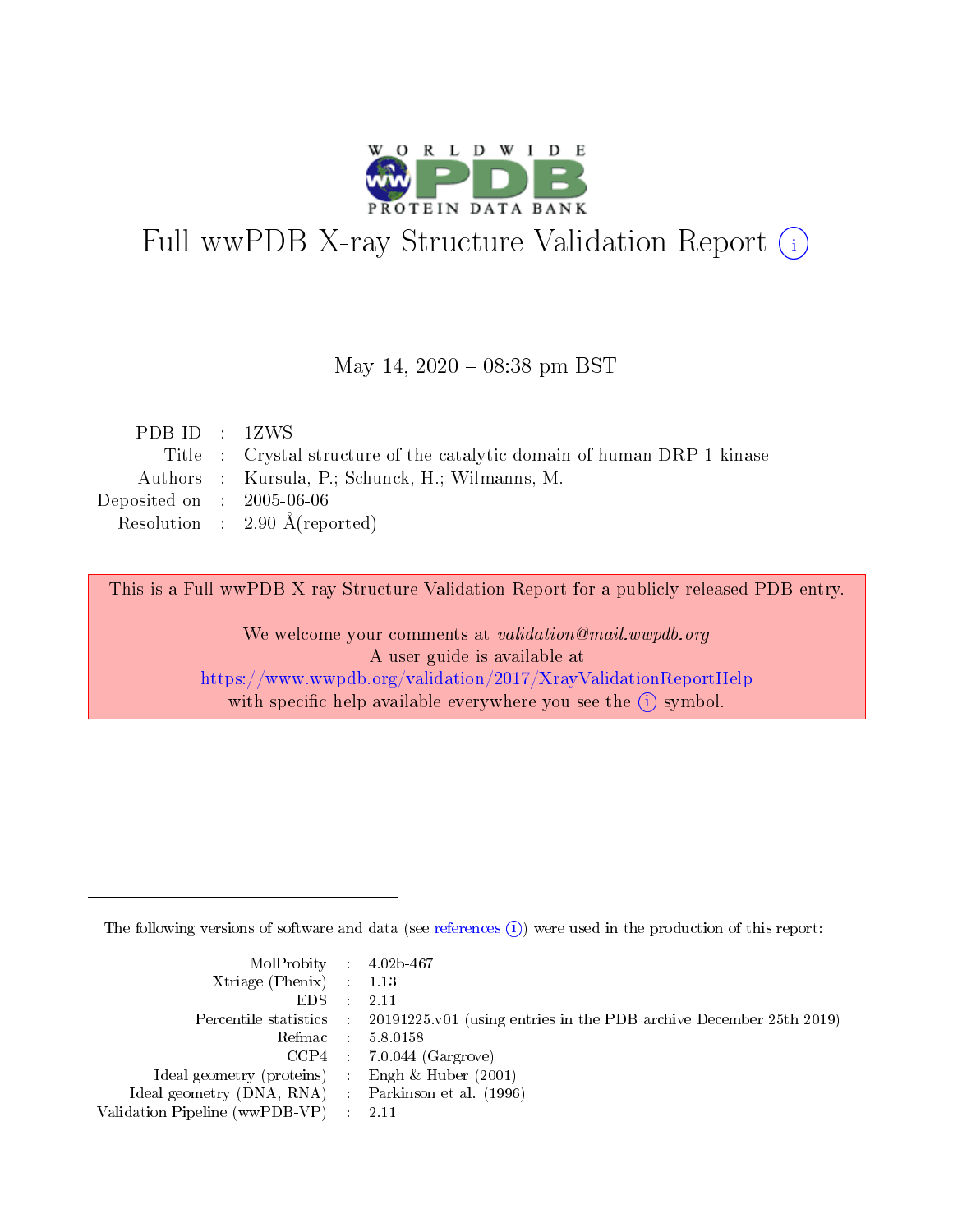# 1 [O](https://www.wwpdb.org/validation/2017/XrayValidationReportHelp#overall_quality)verall quality at a glance  $(i)$

The following experimental techniques were used to determine the structure: X-RAY DIFFRACTION

The reported resolution of this entry is 2.90 Å.

Percentile scores (ranging between 0-100) for global validation metrics of the entry are shown in the following graphic. The table shows the number of entries on which the scores are based.



| Metric                | Whole archive<br>$(\#\mathrm{Entries})$ | Similar resolution<br>$(\#\text{Entries},\,\text{resolution}\,\,\text{range}(\textup{\AA}))$ |
|-----------------------|-----------------------------------------|----------------------------------------------------------------------------------------------|
| $R_{free}$            | 130704                                  | $1957(2.90-2.90)$                                                                            |
| Clashscore            | 141614                                  | $2172(2.90-2.90)$                                                                            |
| Ramachandran outliers | 138981                                  | $2115(2.90-2.90)$                                                                            |
| Sidechain outliers    | 138945                                  | $2117(2.90-2.90)$                                                                            |
| RSRZ outliers         | 127900                                  | $1906(2.90-2.90)$                                                                            |

The table below summarises the geometric issues observed across the polymeric chains and their fit to the electron density. The red, orange, yellow and green segments on the lower bar indicate the fraction of residues that contain outliers for  $>=3, 2, 1$  and 0 types of geometric quality criteria respectively. A grey segment represents the fraction of residues that are not modelled. The numeric value for each fraction is indicated below the corresponding segment, with a dot representing fractions  $\epsilon=5\%$  The upper red bar (where present) indicates the fraction of residues that have poor fit to the electron density. The numeric value is given above the bar.

| Mol | Chain   | Length | Quality of chain |     |                 |  |  |  |
|-----|---------|--------|------------------|-----|-----------------|--|--|--|
| 1   | А       | 288    | 38%              | 50% | 8%<br>$\bullet$ |  |  |  |
|     | B       | 288    | 39%              | 50% | 7%              |  |  |  |
| 1   | $\rm C$ | 288    | 37%              | 51% | 8%              |  |  |  |
|     | D       | 288    | 39%              | 49% | 8%              |  |  |  |
| м   | E       | 288    | 38%              | 51% | 7%<br>$\bullet$ |  |  |  |
|     | F       | 288    | 37%              | 51% | 9%              |  |  |  |

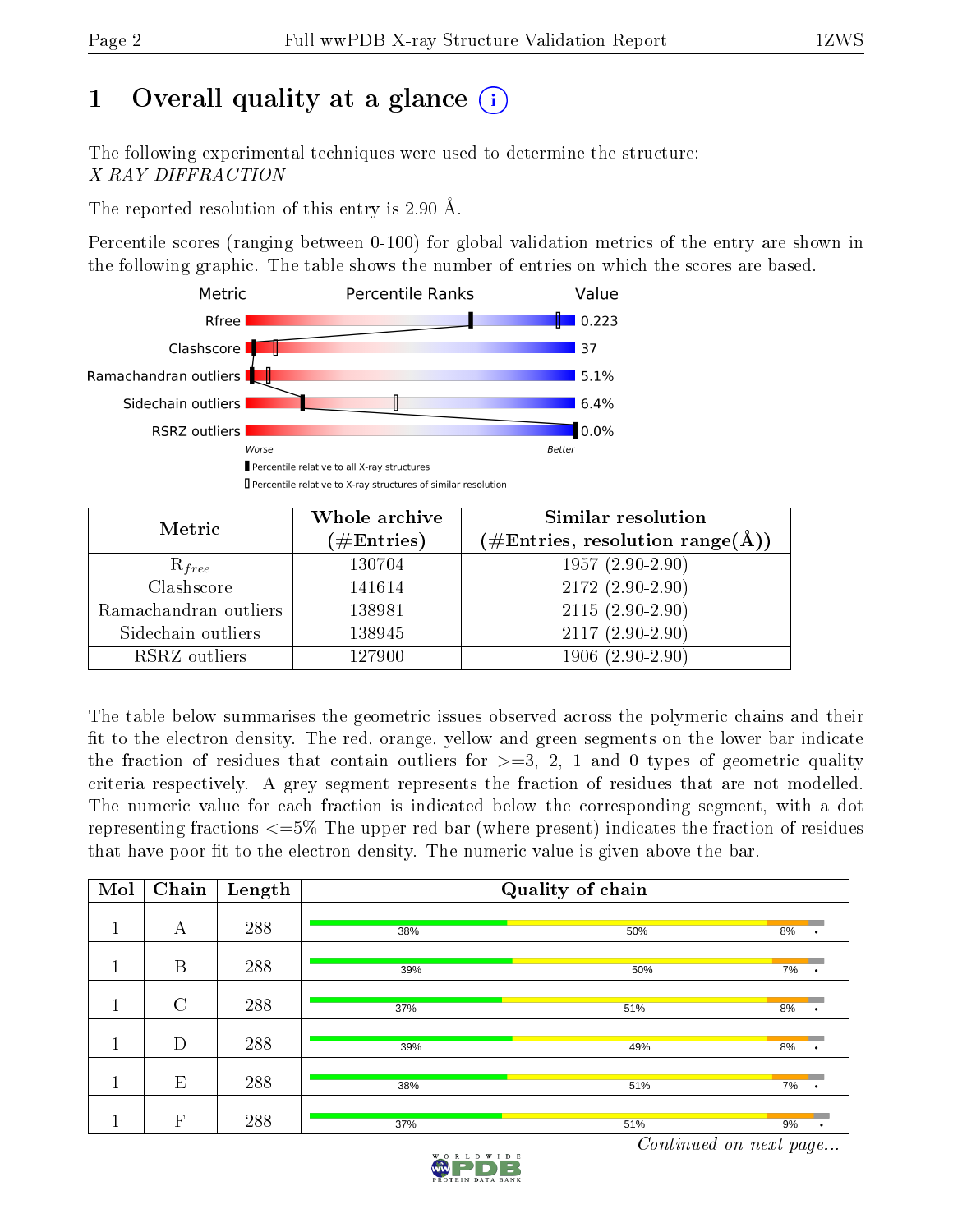| Mol | Chain | ' Length | Quality of chain |     |    |  |  |
|-----|-------|----------|------------------|-----|----|--|--|
|     |       | 288      | 40%              | 49% | 8% |  |  |
|     |       | 288      | 40%              | 50% | 7% |  |  |

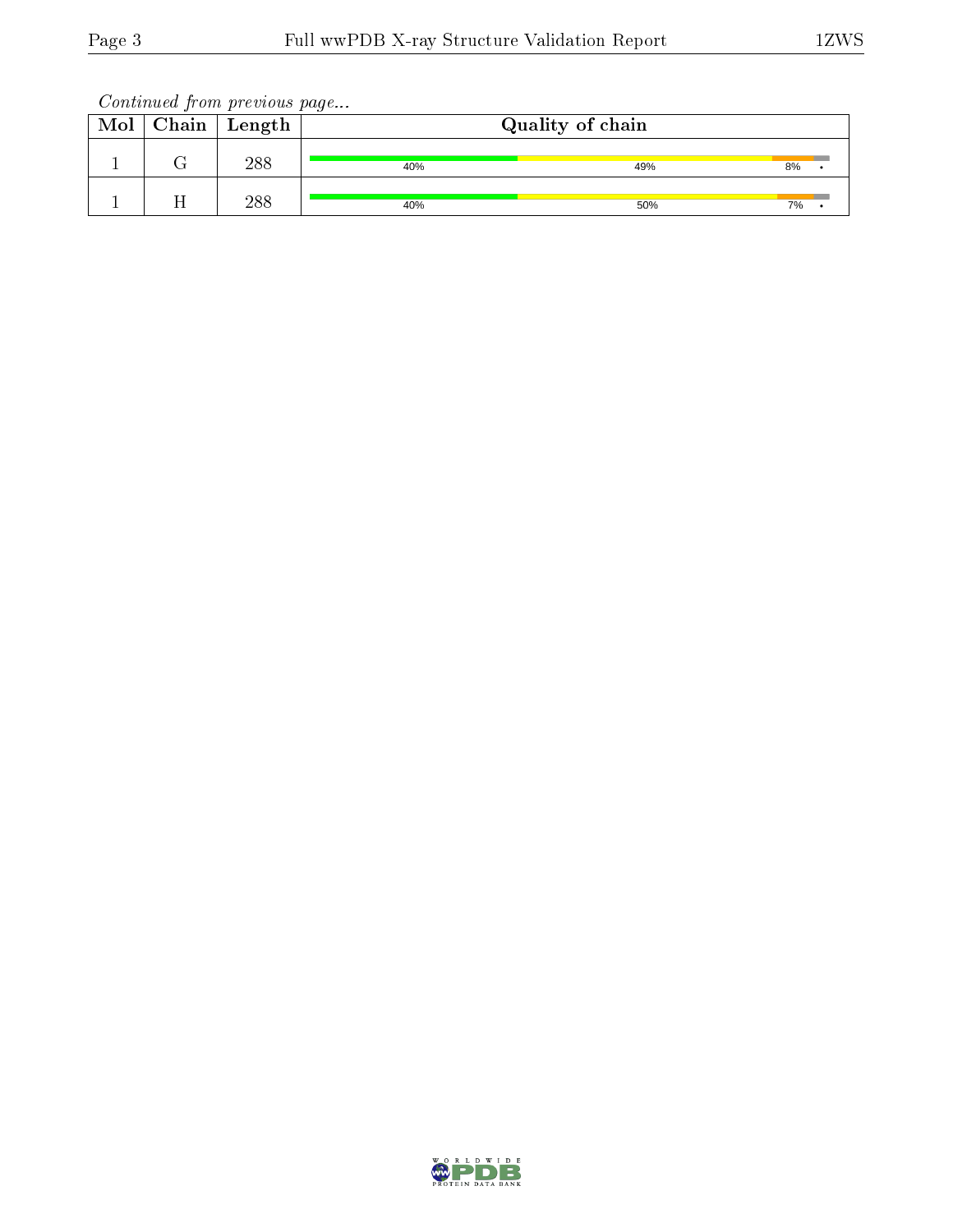# 2 Entry composition (i)

There is only 1 type of molecule in this entry. The entry contains 18024 atoms, of which 0 are hydrogens and 0 are deuteriums.

In the tables below, the ZeroOcc column contains the number of atoms modelled with zero occupancy, the AltConf column contains the number of residues with at least one atom in alternate conformation and the Trace column contains the number of residues modelled with at most 2 atoms.

| Mol          | Chain          | Residues |       |               | Atoms |          |                | ZeroOcc        | AltConf        | <b>Trace</b>   |
|--------------|----------------|----------|-------|---------------|-------|----------|----------------|----------------|----------------|----------------|
| 1            | А              | 278      | Total | C             | N     | $\Omega$ | S              | $\overline{0}$ | $\overline{0}$ | $\overline{0}$ |
|              |                |          | 2253  | 1448          | 375   | 427      | 3              |                |                |                |
| $\mathbf{1}$ | B              | 278      | Total | $\rm C$       | N     | $\Omega$ | S              | $\overline{0}$ | $\theta$       | $\theta$       |
|              |                |          | 2253  | 1448          | 375   | 427      | 3              |                |                |                |
| 1            | $\overline{C}$ | 278      | Total | $\rm C$       | N     | $\Omega$ | S              | $\overline{0}$ | $\overline{0}$ | $\overline{0}$ |
|              |                |          | 2253  | 1448          | 375   | 427      | 3              |                |                |                |
| 1            | D              | 278      | Total | $\rm C$       | N     | $\Omega$ | S              | $\overline{0}$ | $\overline{0}$ | $\overline{0}$ |
|              |                |          | 2253  | 1448          | 375   | 427      | 3              |                |                |                |
| 1            | E              | 278      | Total | $\mathcal{C}$ | N     | $\Omega$ | S              | $\overline{0}$ | $\overline{0}$ | $\theta$       |
|              |                |          | 2253  | 1448          | 375   | 427      | 3              |                |                |                |
| 1            | $\overline{F}$ | 278      | Total | $\mathcal{C}$ | N     | $\Omega$ | S              | $\overline{0}$ | $\overline{0}$ | $\overline{0}$ |
|              |                |          | 2253  | 1448          | 375   | 427      | 3              |                |                |                |
| 1            | $\rm G$        | 278      | Total | C             | N     | $\Omega$ | $\overline{S}$ | $\overline{0}$ | $\theta$       | $\overline{0}$ |
|              |                |          | 2253  | 1448          | 375   | 427      | 3              |                |                |                |
| 1            | H              | 278      | Total | $\rm C$       | N     | $\Omega$ | S              | $\overline{0}$ | $\theta$       | 0              |
|              |                |          | 2253  | 1448          | 375   | 427      | 3              |                |                |                |

Molecule 1 is a protein called DAP-kinase related protein 1.

There are 8 discrepancies between the modelled and reference sequences:

| Chain         | Residue | Modelled   | Actual | Comment                 | Reference  |
|---------------|---------|------------|--------|-------------------------|------------|
|               |         | <b>GLY</b> |        | CLONING ARTIFACT        | UNP Q9UIK4 |
| В             |         | <b>GLY</b> |        | CLONING ARTIFACT        | UNP Q9UIK4 |
| $\mathcal{C}$ |         | <b>GLY</b> |        | CLONING ARTIFACT        | UNP Q9UIK4 |
| D             |         | <b>GLY</b> |        | CLONING ARTIFACT        | UNP Q9UIK4 |
| E             |         | <b>GLY</b> |        | <b>CLONING ARTIFACT</b> | UNP Q9UIK4 |
| F             |         | <b>GLY</b> |        | CLONING ARTIFACT        | UNP Q9UIK4 |
| G             |         | <b>GLY</b> |        | CLONING ARTIFACT        | UNP Q9UIK4 |
| H             |         | GLY        |        | CLONING ARTIFACT        |            |

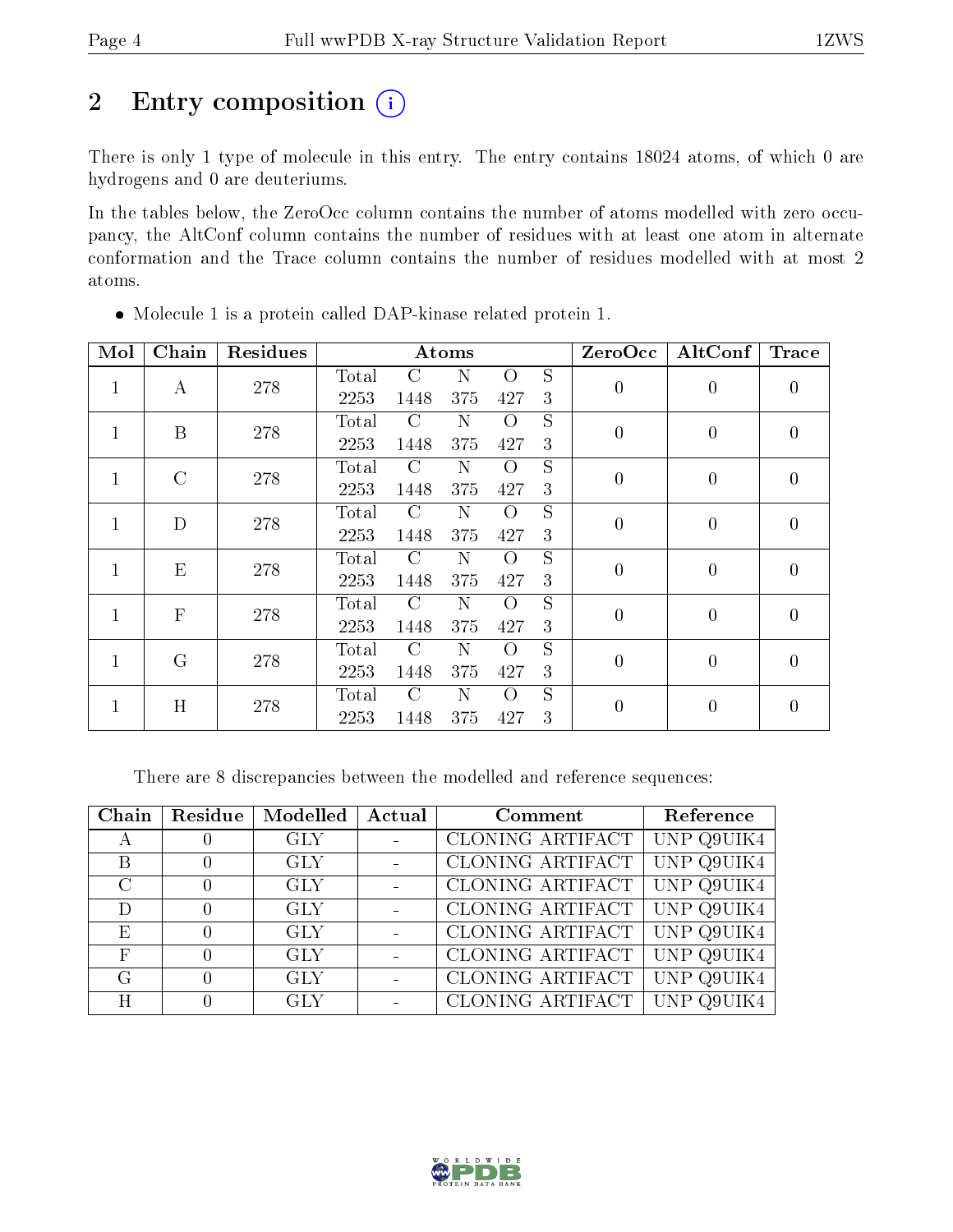Chain C:

37%

# 3 Residue-property plots  $(i)$

These plots are drawn for all protein, RNA and DNA chains in the entry. The first graphic for a chain summarises the proportions of the various outlier classes displayed in the second graphic. The second graphic shows the sequence view annotated by issues in geometry and electron density. Residues are color-coded according to the number of geometric quality criteria for which they contain at least one outlier: green  $= 0$ , yellow  $= 1$ , orange  $= 2$  and red  $= 3$  or more. A red dot above a residue indicates a poor fit to the electron density (RSRZ  $> 2$ ). Stretches of 2 or more consecutive residues without any outlier are shown as a green connector. Residues present in the sample, but not in the model, are shown in grey.



51%

D W I D E

8%

• Molecule 1: DAP-kinase related protein 1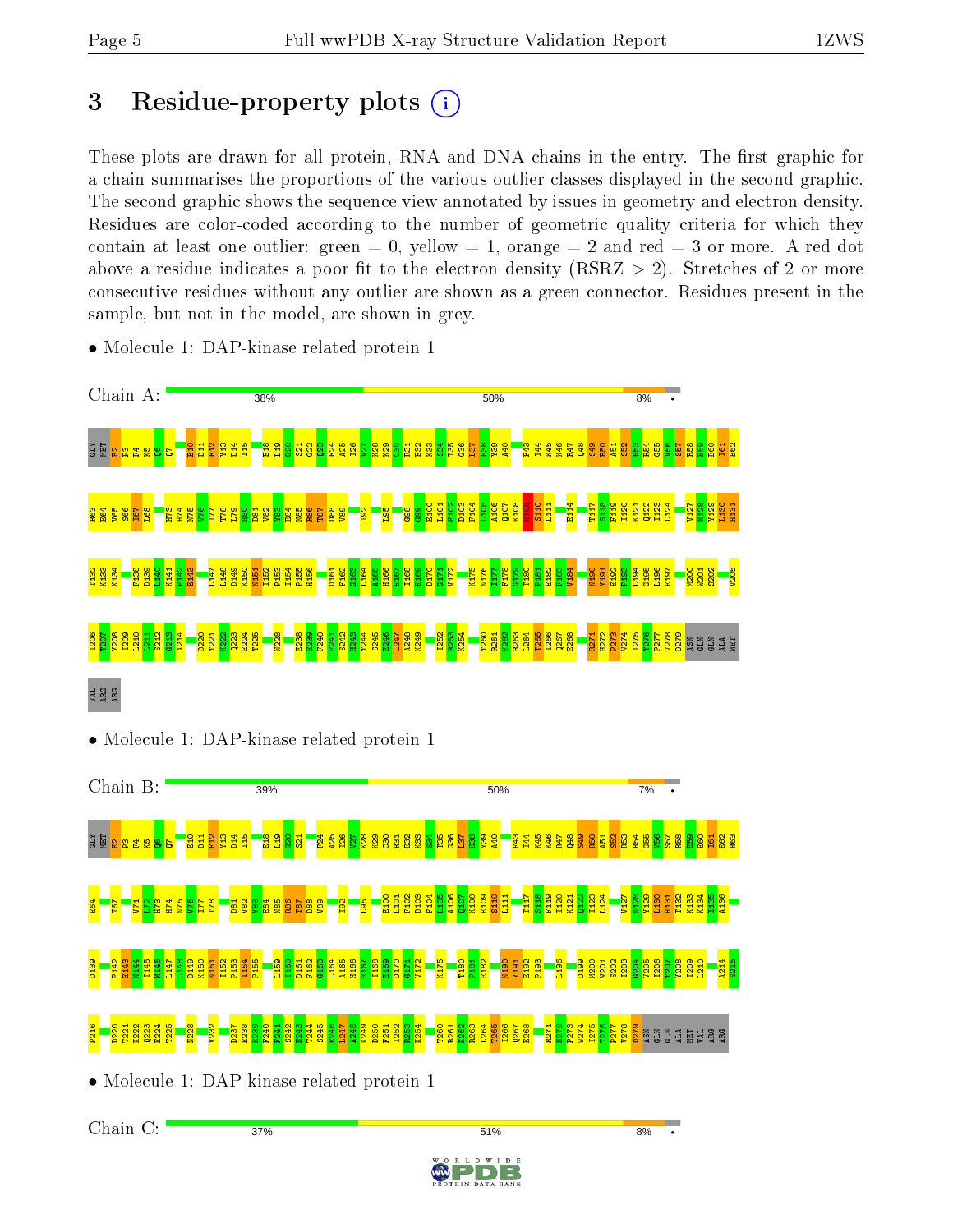

 $W$  I D E  $D_{\text{ATA}}$  bank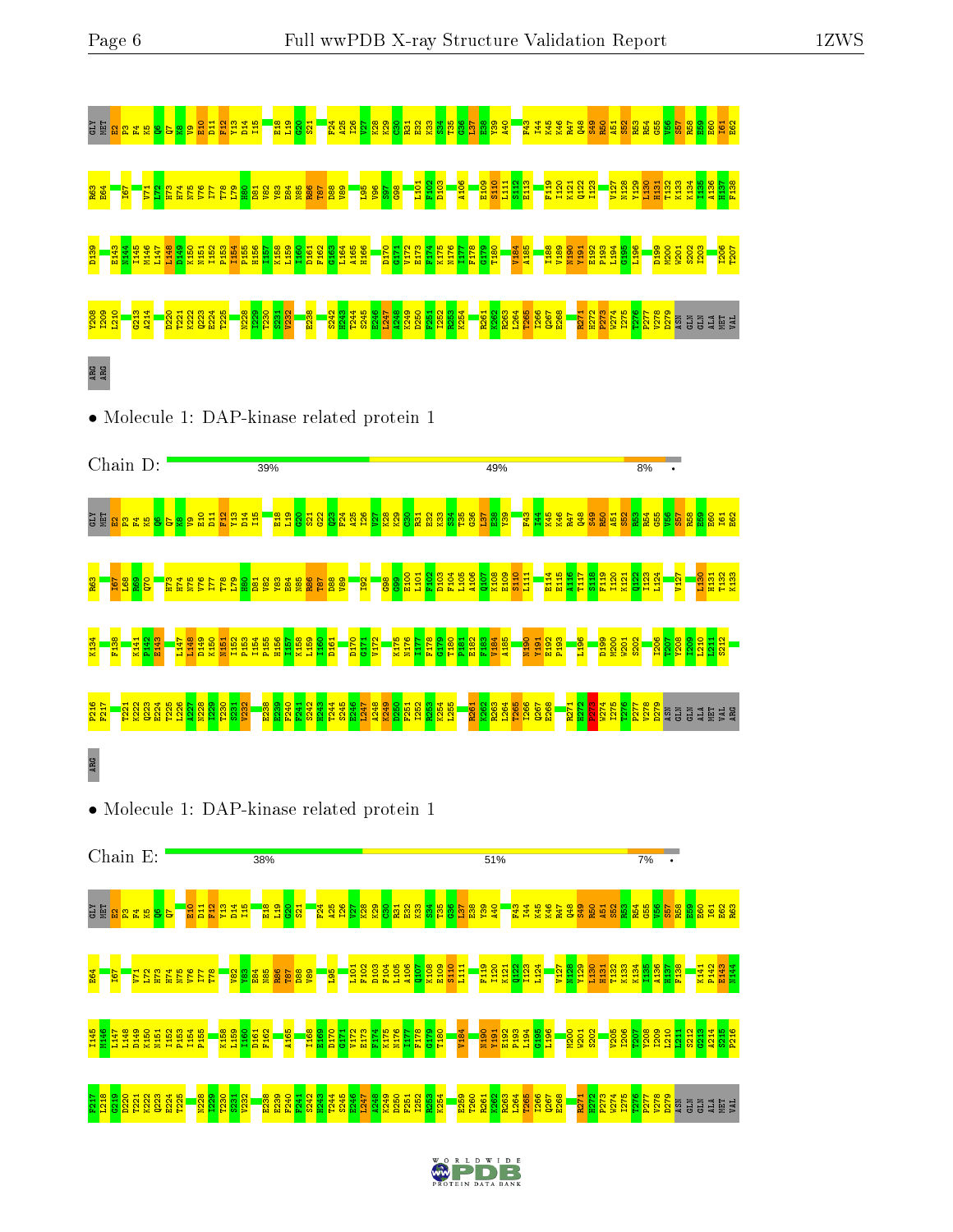## ARG ARG

E64 I67 V71  $\mathbb{E}$  . H73

a<br><mark>adaa</mark>a

D81  $\frac{82}{2}$ Y83 E84 N85 R86 T87  $\frac{88}{2}$  $\frac{192}{2}$ 

• Molecule 1: DAP-kinase related protein 1



 $\frac{8}{3}$  $\frac{8}{3}$  $\frac{8}{3}$  $\frac{8}{3}$  $\frac{8}{3}$ 

D103 F104 L105 A106 Q107 K108 E109 S110 L111 E114 E115 A116 T117 S118 F119 I120 K121  $\frac{122}{2}$ I123 L124 V127 N128 Y129 L130 H131 T132 K133 K134

W I D E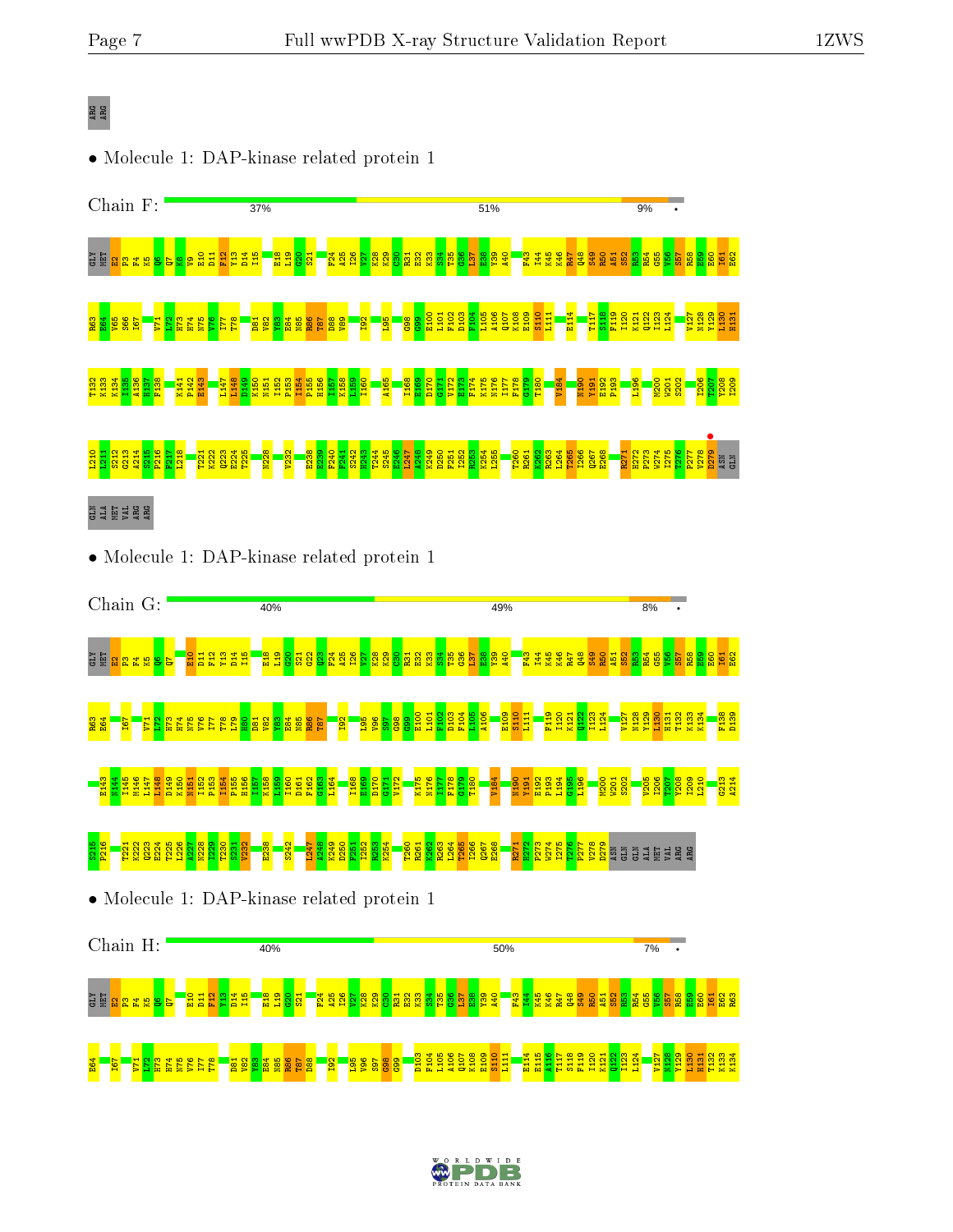# I135 A136 D139 L140 K141 P142 E143 M146 L147 L148 D149 K150 N151 I152 P153 I154 P155 H156 I157 K158 L159 I160 D161 F162 G163 L164 A165 I168 E169 D170 G171 V172 K175 N176 I177 F178 G179 T180 P181 E182 F183 V184 V189 N190 Y191 E192 P193 L196 M200 W201 S202 I206 T207 Y208 I209 L210 P216 D220 T221 E224 T225 N228 I229 T230 S231 V232 E238 S242 H243 T244 S245 E246 L247 A248 K249 D250 F251 I252 R253 K254 T260 R261 K262 R263 L264 T265 I266 Q267 E268 R271 H272 P273 W274 I275 T276 P277 V278 D279 ASN GLN GLN ALA MET VAL ARG ARG

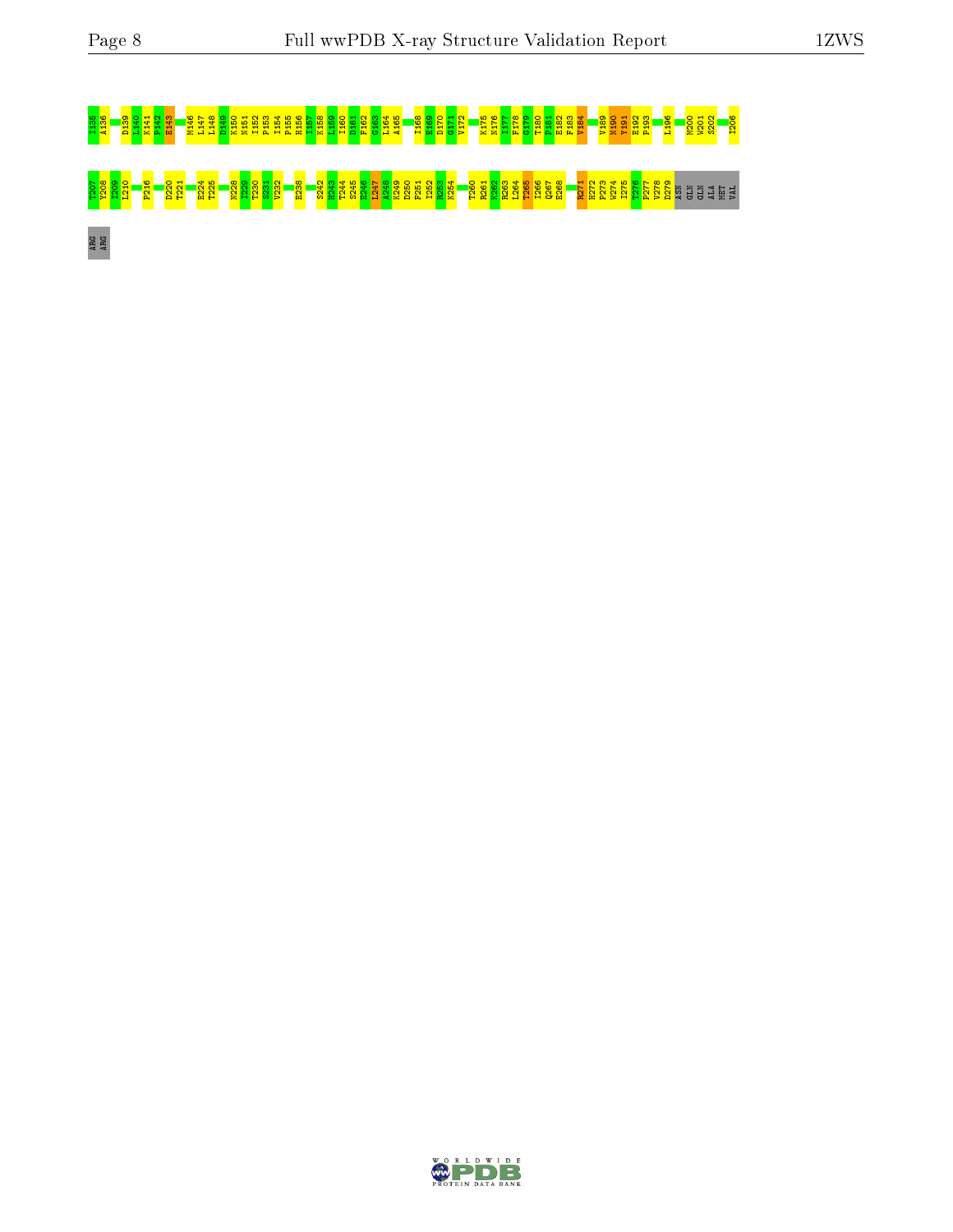# 4 Data and refinement statistics  $(i)$

| Property                                                             | <b>Value</b>                                       | Source     |
|----------------------------------------------------------------------|----------------------------------------------------|------------|
| Space group                                                          | P 1 21 1                                           | Depositor  |
| Cell constants                                                       | $211.83\text{\AA}$<br>$52.62\text{\AA}$<br>128.42Å |            |
| a, b, c, $\alpha$ , $\beta$ , $\gamma$                               | $90.00^\circ$<br>$101.82^\circ$<br>$90.00^\circ$   | Depositor  |
| Resolution $(A)$                                                     | 20.00<br>$-2.90$                                   | Depositor  |
|                                                                      | 19.61<br>2.90<br>$\equiv$                          | <b>EDS</b> |
| % Data completeness                                                  | $90.8(20.00-2.90)$                                 | Depositor  |
| (in resolution range)                                                | $90.8(19.61-2.90)$                                 | <b>EDS</b> |
| $R_{merge}$                                                          | (Not available)                                    | Depositor  |
| $\mathrm{R}_{sym}$                                                   | 0.12                                               | Depositor  |
| $\langle I/\sigma(I) \rangle^{-1}$                                   | 1.28 (at $2.88\text{\AA}$ )                        | Xtriage    |
| Refinement program                                                   | $\overline{\text{CNS} 1.1}$                        | Depositor  |
|                                                                      | 0.220<br>0.258<br>$\mathbf{A}$                     | Depositor  |
| $R, R_{free}$                                                        | 0.220<br>0.223                                     | DCC        |
| $R_{free}$ test set                                                  | 2751 reflections $(5.00\%)$                        | wwPDB-VP   |
| Wilson B-factor $(A^2)$                                              | 52.3                                               | Xtriage    |
| Anisotropy                                                           | 0.576                                              | Xtriage    |
| Bulk solvent $k_{sol}(e/\mathring{A}^3)$ , $B_{sol}(\mathring{A}^2)$ | $0.34$ , $25.7$                                    | <b>EDS</b> |
| L-test for twinning <sup>2</sup>                                     | $>$ = 0.36, < $L^2$ > = 0.18<br>< L                | Xtriage    |
| Estimated twinning fraction                                          | $0.418$ for h,-k,-h-l                              | Xtriage    |
| $F_o, F_c$ correlation                                               | 0.89                                               | <b>EDS</b> |
| Total number of atoms                                                | 18024                                              | wwPDB-VP   |
| Average B, all atoms $(A^2)$                                         | 39.0                                               | wwPDB-VP   |

Xtriage's analysis on translational NCS is as follows: The largest off-origin peak in the Patterson function is  $4.24\%$  of the height of the origin peak. No significant pseudotranslation is detected.

<sup>&</sup>lt;sup>2</sup>Theoretical values of  $\langle |L| \rangle$ ,  $\langle L^2 \rangle$  for acentric reflections are 0.5, 0.333 respectively for untwinned datasets, and 0.375, 0.2 for perfectly twinned datasets.



<span id="page-8-1"></span><span id="page-8-0"></span><sup>1</sup> Intensities estimated from amplitudes.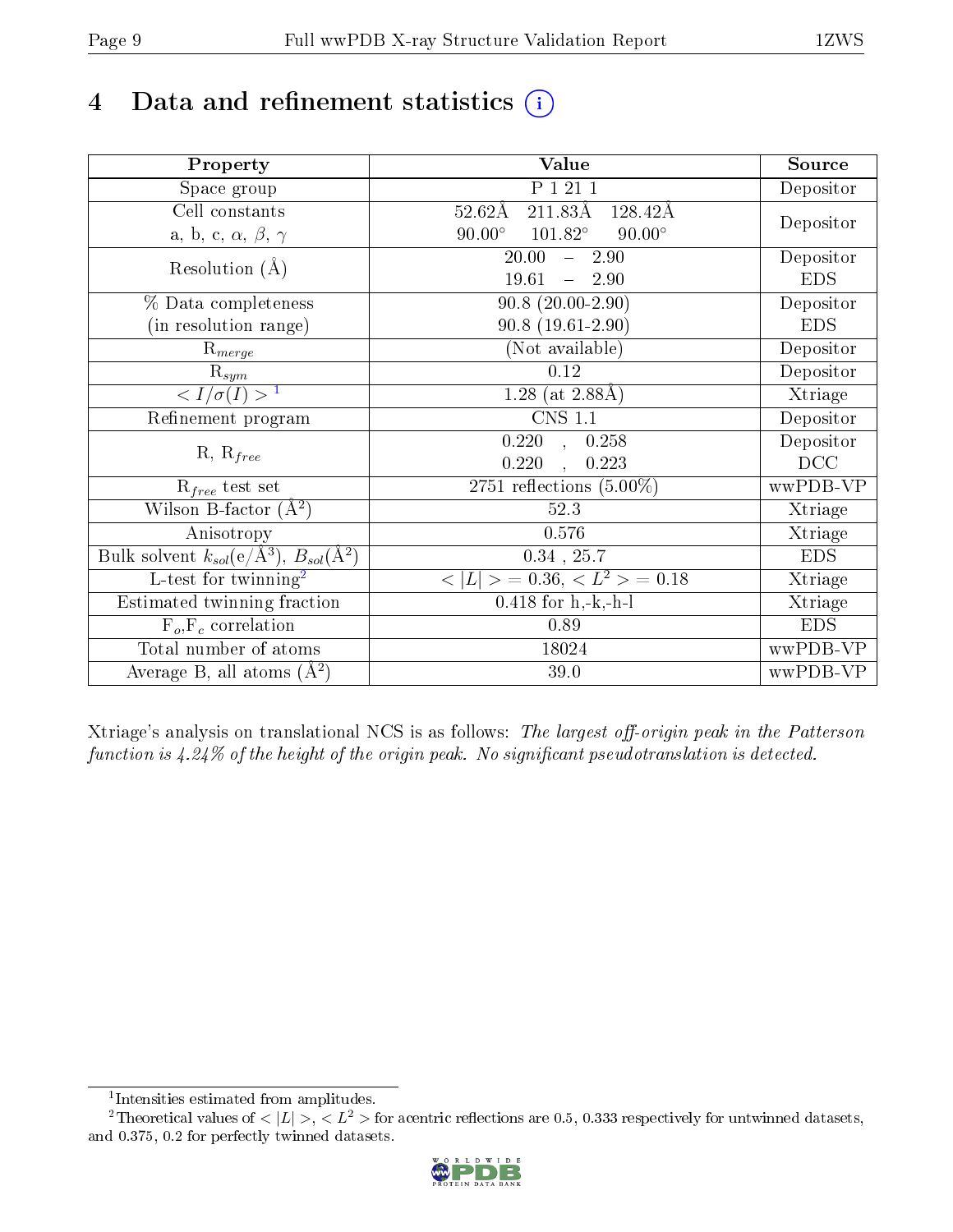# 5 Model quality  $(i)$

## 5.1 Standard geometry  $(i)$

The Z score for a bond length (or angle) is the number of standard deviations the observed value is removed from the expected value. A bond length (or angle) with  $|Z| > 5$  is considered an outlier worth inspection. RMSZ is the root-mean-square of all Z scores of the bond lengths (or angles).

| $\operatorname{Mol}$ | Chain |      | <b>Bond lengths</b>      | Bond angles |                  |
|----------------------|-------|------|--------------------------|-------------|------------------|
|                      |       | RMSZ | Z  > 5<br>$\#$           | RMSZ        | #<br> Z  > 5     |
| 1                    | А     | 0.52 | 0/2299                   | 0.67        | 0/3104           |
|                      | В     | 0.52 | $(0.0\%)$<br>2299        | 0.67        | 0/3104           |
| 1                    | C     | 0.52 | /2299<br>0               | 0.68        | 0/3104           |
| 1                    | D)    | 0.51 | 0/2299                   | 0.68        | 0/3104           |
| 1                    | E     | 0.51 | $^{\prime}2299$<br>0     | 0.66        | 0/3104           |
| 1                    | F     | 0.50 | $^\prime2299$<br>0       | 0.68        | 0/3104           |
| 1                    | G     | 0.51 | 0/2299                   | 0.68        | 0/3104           |
|                      | H     | 0.51 | $^{\prime}2299$<br>0     | 0.67        | 0/3104           |
| All                  | Аll   | 0.51 | $\langle 18392\ (0.0\%)$ | 0.68        | $^{\prime}24832$ |

All (1) bond length outliers are listed below:

|  |  |                              | $\mid$ Mol $\mid$ Chain $\mid$ Res $\mid$ Type $\mid$ Atoms $\mid$ $\mid$ Z $\mid$ Observed(Å) $\mid$ Ideal(Å) $\mid$ |  |
|--|--|------------------------------|-----------------------------------------------------------------------------------------------------------------------|--|
|  |  | $30$   CYS   CB-SG   $-7.72$ | 1.69                                                                                                                  |  |

There are no bond angle outliers.

There are no chirality outliers.

There are no planarity outliers.

## 5.2 Too-close contacts  $(i)$

In the following table, the Non-H and H(model) columns list the number of non-hydrogen atoms and hydrogen atoms in the chain respectively. The H(added) column lists the number of hydrogen atoms added and optimized by MolProbity. The Clashes column lists the number of clashes within the asymmetric unit, whereas Symm-Clashes lists symmetry related clashes.

| Mol | Chain |      | $\mid$ Non-H $\mid$ H(model) $\mid$ H(added) $\mid$ |      |     | Clashes   Symm-Clashes |
|-----|-------|------|-----------------------------------------------------|------|-----|------------------------|
|     |       | 2253 |                                                     | 2257 | 170 |                        |
|     |       | 2253 |                                                     | 2257 | 160 |                        |
|     |       | 2253 |                                                     | 2257 | 183 |                        |
|     |       | 2253 |                                                     | 2257 | 176 |                        |

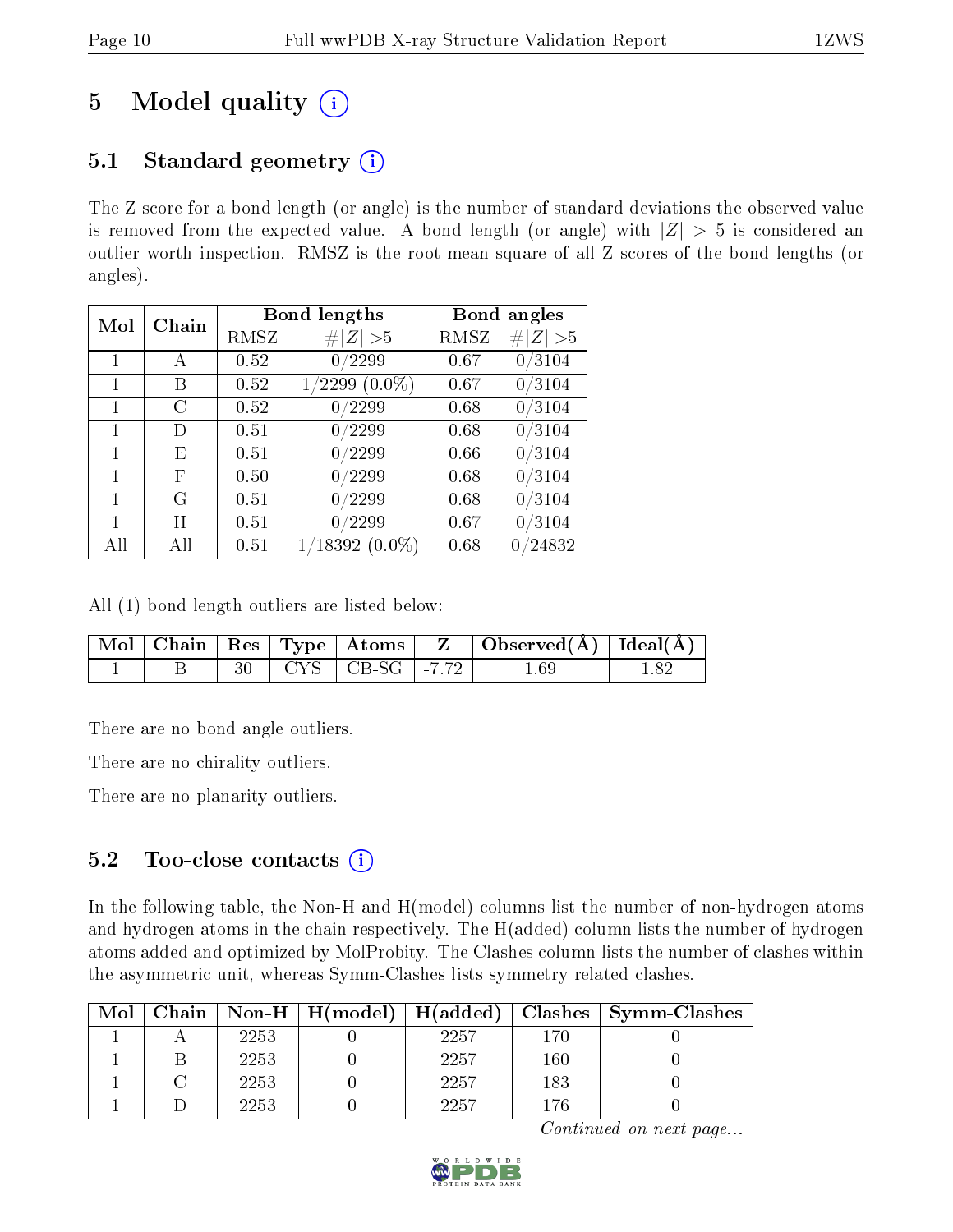| Mol | Chain |       | Non-H $\mid$ H(model) | H(added) | Clashes | <b>Symm-Clashes</b> |
|-----|-------|-------|-----------------------|----------|---------|---------------------|
|     | E     | 2253  |                       | 2257     | 181     |                     |
|     |       | 2253  |                       | 2257     | 174     |                     |
|     |       | 2253  |                       | 2257     | 165     |                     |
|     |       | 2253  |                       | 2257     | 163     |                     |
|     | All   | 18024 |                       | 18056    | 1339    |                     |

The all-atom clashscore is defined as the number of clashes found per 1000 atoms (including hydrogen atoms). The all-atom clashscore for this structure is 37.

All (1339) close contacts within the same asymmetric unit are listed below, sorted by their clash magnitude.

| Atom-1                | Atom-2                    | Interatomic       | Clash         |
|-----------------------|---------------------------|-------------------|---------------|
|                       |                           | distance $(A)$    | overlap $(A)$ |
| 1:H:152:ILE:HD11      | $1:$ H $:155:$ PRO $:$ HA | 1.39              | 1.03          |
| 1:C:152:ILE:HD11      | 1:C:155:PRO:HA            | 1.41              | 1.03          |
| 1:A:152:ILE:HD11      | 1:A:155:PRO:HA            | 1.39              | 1.03          |
| $1:$ F:152:ILE:HD11   | $1:$ F:155:PRO:HA         | 1.44              | 0.98          |
| 1:G:152:ILE:HD11      | 1:G:155:PRO:HA            | 1.48              | 0.94          |
| 1:G:47:ARG:HH21       | 1:G:57:SER:HB2            | 1.33              | 0.93          |
| 1: D: 152: ILE: HD11  | 1: D: 155: PRO: HA        | 1.48              | 0.93          |
| 1: H: 271: ARG: HB2   | 1: H:271: ARG:NH1         | 1.84              | 0.93          |
| 1: H:47: ARG: HA      | 1: H: 55: GLY: HA3        | 1.52              | 0.92          |
| 1:C:47:ARG:HH21       | 1:C:57:SER:HB2            | 1.33              | 0.91          |
| 1: A:18: GLU:HA       | 1: A:28: LYS: HG2         | 1.53              | 0.91          |
| 1:B:47:ARG:HH21       | 1:B:57:SER:HB2            | $\overline{1.35}$ | 0.91          |
| 1:E:47:ARG:HA         | 1:E:55:GLY:HA3            | 1.53              | 0.91          |
| 1:G:153:PRO:O         | 1:G:154:ILE:HD12          | 1.70              | 0.91          |
| 1:A:47:ARG:HH21       | 1: A:57: SER:HB2          | $\overline{1.37}$ | 0.88          |
| 1:G:47:ARG:HA         | 1:G:55:GLY:HA3            | 1.57              | 0.87          |
| 1:A:47:ARG:HA         | 1: A: 55: GLY: HA3        | 1.56              | 0.87          |
| 1: E: 152: ILE: HD11  | 1:E:155:PRO:HA            | 1.57              | 0.87          |
| 1: E:21: SER: HB2     | 1:E:26:ILE:HG12           | 1.57              | 0.86          |
| 1: D: 271: ARG: NH1   | 1: D:271: ARG:HB2         | 1.91              | 0.86          |
| 1:A:49:SER:HB3        | 1: A:50: ARG:NH1          | 1.91              | 0.85          |
| 1: D: 47: ARG: HH21   | 1: D: 57: SER: HB2        | 1.40              | 0.85          |
| 1:G:247:LEU:HD22      | 1:G:274:TRP:HB2           | 1.59              | 0.85          |
| 1:B:47:ARG:HA         | 1: B: 55: GLY: HA3        | 1.58              | 0.85          |
| $1:$ F:47:ARG:HA      | 1:F:55:GLY:HA3            | 1.57              | 0.85          |
| 1: H:47: ARG: HH21    | 1:H:57:SER:HB2            | 1.40              | 0.85          |
| $1:$ H:153:PRO:O      | 1:H:154:ILE:HD13          | 1.77              | 0.84          |
| 1:A:271:ARG:NH1       | 1:A:271:ARG:HB2           | 1.93              | 0.83          |
| $1:$ H $:85:$ ASN:ND2 | 1: H:87:THR:H             | 1.76              | 0.83          |

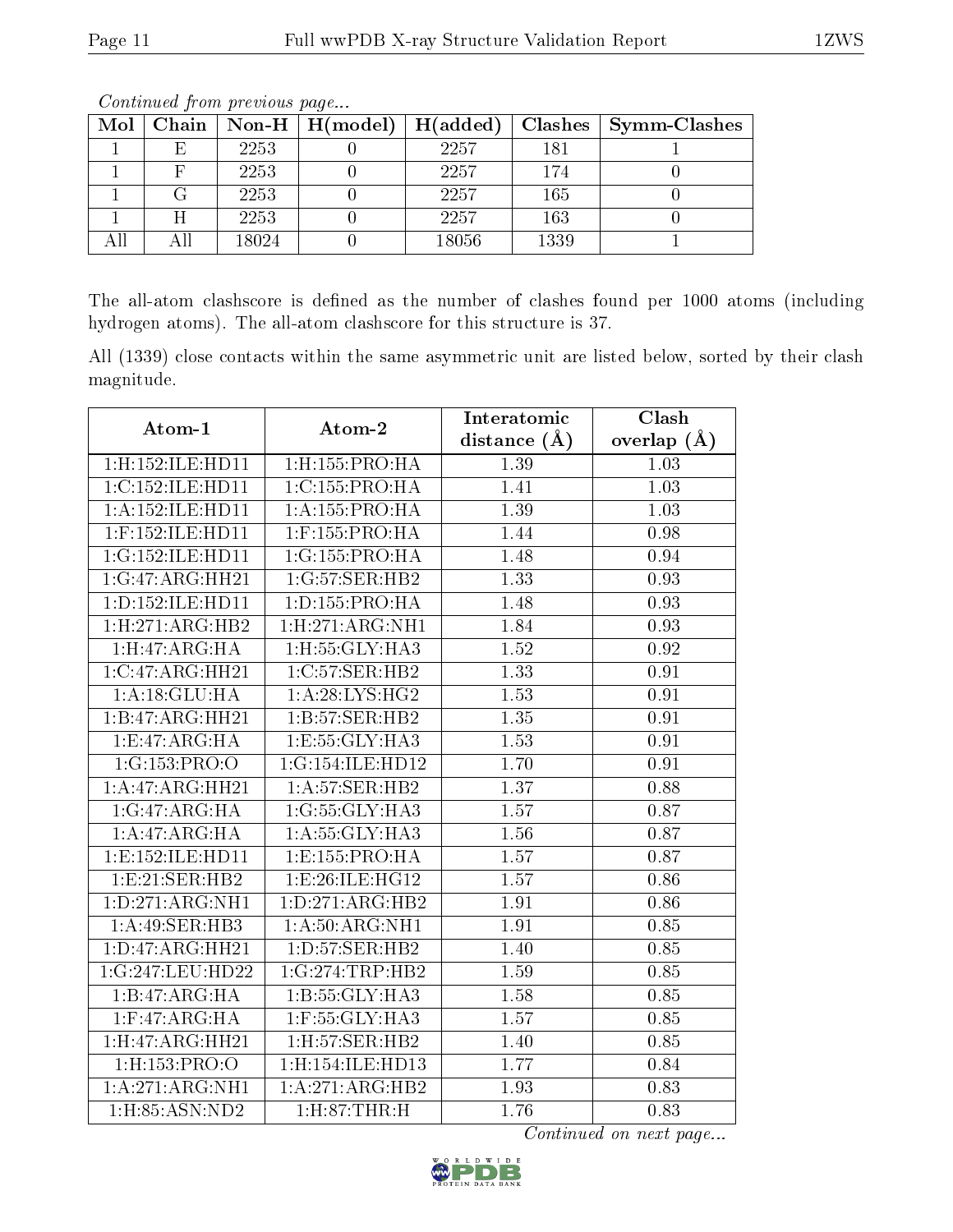| Continuatu from previous page |                                   | Interatomic    | Clash         |
|-------------------------------|-----------------------------------|----------------|---------------|
| Atom-1                        | Atom-2                            | distance $(A)$ | overlap $(A)$ |
| $1:$ F:18: $GLU:HA$           | $1:$ F:28:LYS:HG2                 | 1.61           | 0.83          |
| 1:B:85:ASN:ND2                | 1:B:87:THR:H                      | 1.77           | 0.83          |
| 1:E:247:LEU:HD22              | 1: E: 274: TRP: HB2               | 1.61           | 0.83          |
| 1: E: 221: THR: HG22          | $1:$ F:60:GLU:OE2                 | 1.78           | 0.83          |
| 1: A:63:ARG:HH12              | 1:B:223:GLN:HE22                  | 1.25           | 0.83          |
| 1:E:271:ARG:HB2               | 1:E:271:ARG:NH1                   | 1.94           | 0.82          |
| $1:$ F:271:ARG:NH1            | $1:$ F:271:ARG:HB2                | 1.93           | 0.82          |
| 1:G:19:LEU:HD13               | 1:G:29:LYS:H                      | 1.44           | 0.82          |
| 1:B:152:ILE:HD11              | 1:B:155:PRO:HA                    | 1.61           | 0.82          |
| 1:C:271:ARG:NH1               | 1:C:271:ARG:HB2                   | 1.94           | 0.82          |
| 1:C:47:ARG:HA                 | 1: C: 55: GLY: HA3                | 1.61           | 0.82          |
| 1: E: 31: ARG: HG3            | 1: E: 31: ARG: HH11               | 1.45           | 0.82          |
| 1:B:271:ARG:NH1               | 1:B:271:ARG:HB2                   | 1.95           | 0.81          |
| 1:A:21:SER:HB2                | 1:A:26:ILE:HG12                   | 1.63           | 0.81          |
| $1:$ F:47:ARG:HH21            | 1:F:57:SER:HB2                    | 1.46           | 0.81          |
| 1:G:18:GLU:HA                 | 1:G:28:LYS:HG2                    | 1.61           | 0.81          |
| 1:C:63:ARG:HH12               | 1:D:223:GLN:HE22                  | 1.29           | 0.81          |
| 1:G:271:ARG:HB2               | 1:G:271:ARG:NH1                   | 1.96           | 0.81          |
| 1:D:21:SER:HB3                | 1:D:26:ILE:HG23                   | 1.64           | 0.80          |
| 1:C:71:VAL:HA                 | 1:C:129:TYR:HE2                   | 1.46           | 0.79          |
| 1: H: 18: GLU: HA             | 1:H:28:LYS:HG2                    | 1.63           | 0.79          |
| 1:E:47:ARG:HH21               | 1:E:57:SER:HB2                    | 1.48           | 0.79          |
| 1:H:271:ARG:HB2               | 1: H: 271: ARG: HH11              | 1.48           | 0.79          |
| 1: A:85: ASN:ND2              | 1: A:87:THR:H                     | 1.80           | 0.78          |
| 1:C:191:TYR:CE2               | 1: D: 230: THR: HG21              | 2.19           | 0.78          |
| 1:A:152:ILE:CD1               | 1: A: 155: PRO: HA                | 2.12           | 0.77          |
| 1:C:152:ILE:CD1               | 1:C:155:PRO:HA                    | 2.14           | 0.77          |
| 1:D:21:SER:HB2                | 1: D:26: ILE: HG12                | 1.66           | 0.77          |
| 1: E:21: SER: HB3             | 1:E:26:ILE:HG23                   | 1.66           | 0.77          |
| 1:B:25:ALA:HA                 | 1:B:43:PHE:O                      | 1.83           | 0.77          |
| 1:B:64:GLU:HG3                | 1:B:162:PHE:O                     | 1.85           | 0.77          |
| 1:F:105:LEU:O                 | 1:F:108:LYS:HB2                   | 1.84           | 0.76          |
| 1:G:85:ASN:ND2                | $1:G:87: \overline{\text{THR:H}}$ | 1.83           | 0.76          |
| 1: A:63: ARG:HH12             | 1:B:223:GLN:NE2                   | 1.84           | 0.76          |
| $1:$ F:57:SER:HB3             | $1:$ F:60:GLU:CD                  | 2.06           | 0.76          |
| 1: H: 5: LYS: HB3             | 1:H:7:GLN:OE1                     | 1.84           | 0.76          |
| 1: D: 153: PRO: O             | 1: D: 154: ILE: HD13              | 1.86           | 0.76          |
| 1:D:85:ASN:ND2                | 1: D:87:THR:H                     | 1.83           | 0.76          |
| 1: D: 18: GLU: HA             | 1: D: 28: LYS: HG2                | 1.68           | 0.76          |
| 1:D:5:LYS:HB3                 | 1: D: 7: GLN: OE1                 | 1.85           | 0.76          |
| 1:A:25:ALA:HA                 | 1: A:43: PHE:O                    | 1.85           | 0.76          |

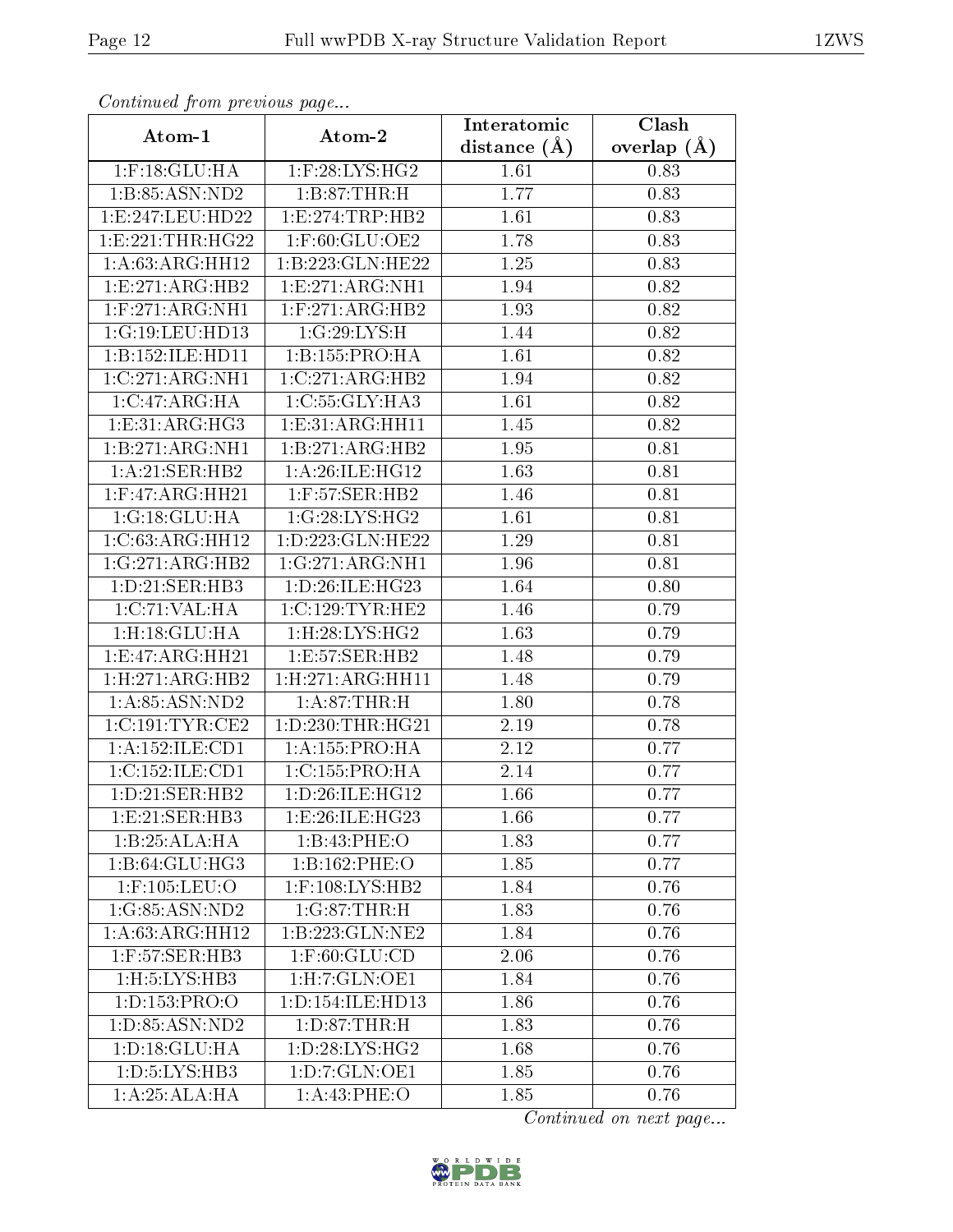| Continuea jioin pievivus page   |                                     | Interatomic    | Clash         |
|---------------------------------|-------------------------------------|----------------|---------------|
| Atom-1                          | Atom-2                              | distance $(A)$ | overlap $(A)$ |
| 1: F:271: ARG:HH11              | $1:$ F:271:ARG:HB2                  | 1.49           | 0.76          |
| 1:E:123:ILE:O                   | 1:E:127:VAL:HG23                    | 1.86           | 0.76          |
| $1:$ F:31: $ARG:HG3$            | 1: F:31: ARG:HH11                   | 1.51           | 0.75          |
| $1:$ F:21:SER:HB3               | 1:F:26:ILE:HG23                     | 1.67           | 0.75          |
| 1:H:152:ILE:CD1                 | $1:$ H $:155:$ PRO $:$ HA           | 2.14           | 0.75          |
| 1:D:47:ARG:HA                   | 1: D: 55: GLY: HA3                  | 1.67           | 0.75          |
| 1:A:109:GLU:OE1                 | $1:A:110:\overline{\text{SER:HB3}}$ | 1.87           | 0.74          |
| 1:D:247:LEU:HD22                | 1:D:274:TRP:HB2                     | 1.67           | 0.74          |
| $1:$ H $:21:$ SER $:$ HB $3$    | 1:H:26:ILE:HG23                     | 1.67           | 0.74          |
| $1:$ F:21:SER:HB2               | $1:$ F:26:ILE:HG12                  | 1.69           | 0.74          |
| $1:$ F:201:TRP:HB2              | $1:$ F:263:ARG:NH1                  | 2.01           | 0.74          |
| $1:$ F:85:ASN:ND2               | $1:$ F:87:THR:H                     | 1.83           | 0.74          |
| 1: E: 11: ASP: O                | 1:E:33:LYS:HD2                      | 1.88           | 0.74          |
| 1:G:223:GLN:HE22                | $1:$ H $:63:$ ARG:HH $12$           | 1.36           | 0.74          |
| 1:D:49:SER:HB3                  | 1: D:50: ARG: NH1                   | 2.02           | 0.74          |
| 1:C:24:PHE:CE1                  | 1:C:54:ARG:HA                       | 2.23           | 0.73          |
| 1:C:85:ASN:ND2                  | 1:C:87:THR:H                        | 1.85           | 0.73          |
| 1:A:57:SER:HB3                  | 1: A:60: GLU:CD                     | 2.08           | 0.73          |
| 1:D:123:ILE:O                   | 1:D:127:VAL:HG23                    | 1.89           | 0.73          |
| 1: D:201:TRP:HB2                | 1: D: 263: ARG: NH1                 | 2.02           | 0.73          |
| 1:G:21:SER:HB3                  | 1:G:26:ILE:HG23                     | 1.71           | 0.73          |
| 1:D:152:ILE:CD1                 | 1: D: 155: PRO:HA                   | 2.18           | 0.73          |
| 1:D:271:ARG:HB2                 | 1:D:271:ARG:HH11                    | 1.53           | 0.73          |
| 1: E: 109: GLU:O                | 1: E: 110: SER: HB2                 | 1.89           | 0.73          |
| 1:B:109:GLU:O                   | 1:B:110:SER:HB2                     | 1.86           | 0.73          |
| 1:G:223:GLN:NE2                 | $1:$ H $:63:$ ARG:HH $12$           | 1.85           | 0.73          |
| 1:C:21:SER:HB2                  | 1:C:26:ILE:HG12                     | 1.71           | 0.72          |
| 1:C:21:SER:HB3                  | 1:C:26:ILE:HG23                     | 1.72           | 0.72          |
| $1:$ F:25:AL $\overline{A:H}$ A | $1:$ F:43:PHE:O                     | 1.89           | 0.72          |
| 1:A:21:SER:HB3                  | 1: A:26: ILE: HG23                  | 1.70           | 0.72          |
| 1:C:109:GLU:O                   | 1:C:110:SER:HB2                     | 1.88           | 0.72          |
| 1: A:24:PHE:CE1                 | 1: A:54: ARG: HA                    | 2.25           | 0.72          |
| 1: A:201:TRP:HB2                | $1:A:263:AR\overline{G:NH1}$        | 2.04           | 0.72          |
| 1:C:111:LEU:HD21                | 1:C:210:LEU:HD21                    | 1.72           | 0.72          |
| 1:C:64:GLU:HG3                  | 1:C:162:PHE:O                       | 1.90           | 0.71          |
| 1: A:200:MET:HE1                | 1: A:266: ILE: HA                   | 1.71           | 0.71          |
| $1:$ F:152:ILE:CD1              | $1:$ F:155:PRO:HA                   | 2.18           | 0.71          |
| 1:E:153:PRO:O                   | 1:E:154:ILE:HD13                    | 1.91           | 0.71          |
| 1:G:47:ARG:NH2                  | 1:G:57:SER:HB2                      | 2.05           | 0.71          |
| 1: E: 5: LYS: HB3               | 1:E:7:GLN:OE1                       | 1.90           | 0.71          |
| 1:G:21:SER:HB2                  | 1:G:26:ILE:HG12                     | 1.72           | 0.71          |

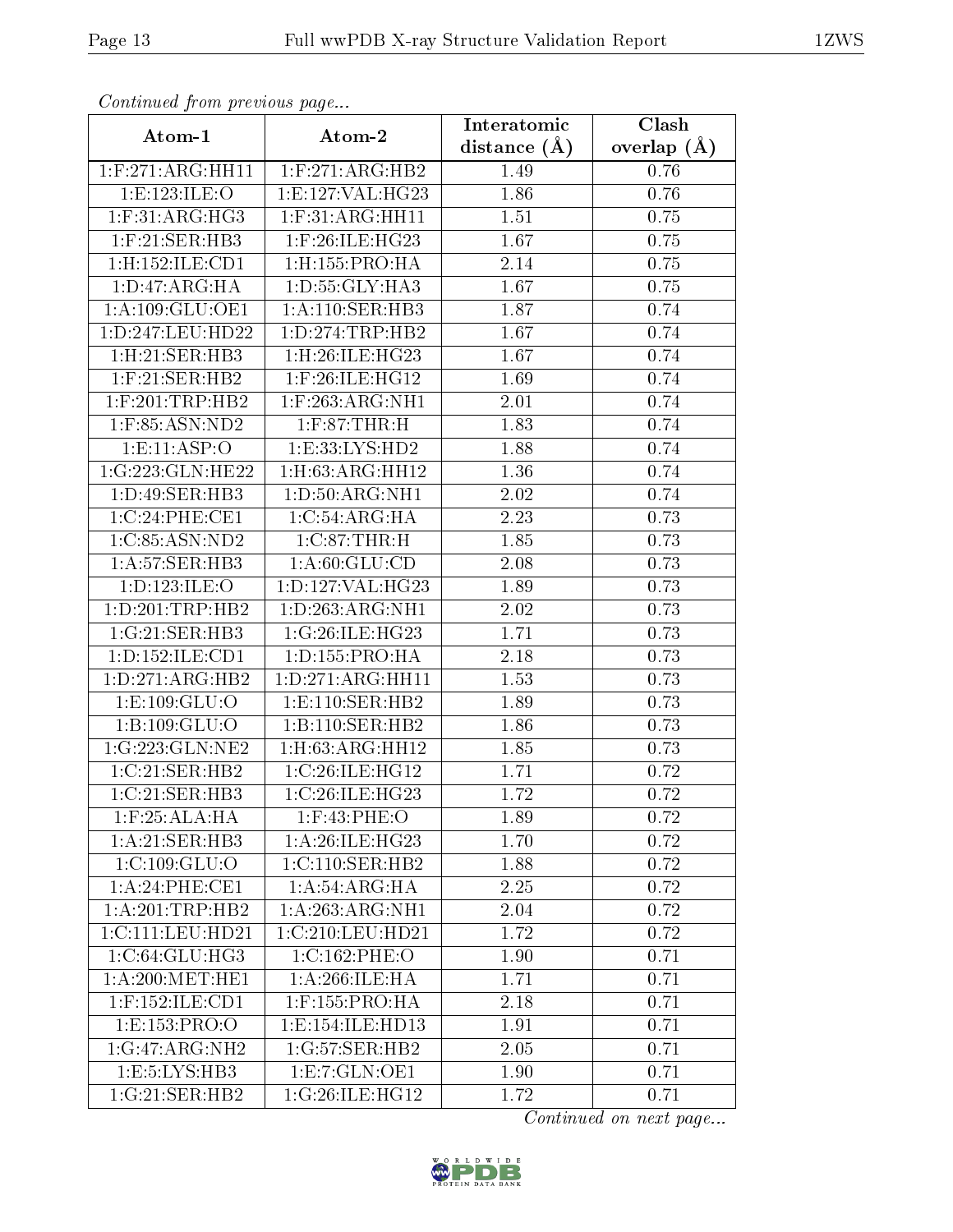| Continuatu from previous page |                               | Interatomic      | Clash             |
|-------------------------------|-------------------------------|------------------|-------------------|
| Atom-1                        | Atom-2                        | distance $(\AA)$ | overlap $(\AA)$   |
| 1:B:21:SER:HB3                | 1:B:26:ILE:HG23               | 1.71             | 0.71              |
| 1:B:21:SER:HB2                | 1:B:26:ILE:HG12               | 1.72             | 0.70              |
| $1:$ H $:225:$ THR $:$ HA     | 1:H:228:ASN:HD22              | 1.55             | 0.70              |
| 1: E: 85: ASN: ND2            | 1: E: 87: THR: H              | 1.90             | 0.70              |
| 1:E:63:ARG:HH12               | 1:F:223:GLN:HE22              | 1.39             | 0.70              |
| 1:E:49:SER:HB3                | 1:E:50:ARG:NH1                | 2.07             | 0.70              |
| 1:E:24:PHE:CE1                | 1: E: 54: ARG: HA             | 2.27             | 0.70              |
| $1:$ F:153:PRO:O              | $1:$ F:154:ILE:HD12           | 1.90             | 0.70              |
| 1:G:230:THR:HG21              | 1: H: 191: TYR: CE2           | 2.27             | 0.70              |
| 1:E:18:GLU:HA                 | 1:E:28:LYS:HG2                | 1.72             | 0.70              |
| 1:B:18:GLU:HA                 | 1:B:28:LYS:HG2                | 1.73             | 0.70              |
| 1: D: 275: ILE: O             | 1: D: 277: PRO: HD3           | 1.90             | $\overline{0}.70$ |
| 1: D: 25: ALA: HA             | 1: D: 43: PHE: O              | 1.91             | 0.70              |
| 1:G:109:GLU:O                 | $1: G: 110: SER: HB2$         | 1.92             | 0.70              |
| 1:C:101:LEU:HD12              | 1:C:101:LEU:O                 | 1.92             | 0.70              |
| 1:C:268:GLU:HA                | 1:C:271:ARG:HH12              | 1.56             | 0.70              |
| 1:G:103:ASP:O                 | 1:G:106:ALA:HB3               | 1.92             | 0.69              |
| 1:G:200:MET:HE1               | 1:G:266:ILE:HA                | 1.74             | 0.69              |
| 1:H:123:ILE:O                 | 1:H:127:VAL:HG23              | 1.92             | 0.69              |
| $1:B:5:LYS:H\overline{B3}$    | 1:B:7:GLN:OE1                 | 1.92             | 0.69              |
| 1:G:201:TRP:HB2               | 1:G:263:ARG:NH1               | 2.06             | 0.69              |
| 1:G:152:ILE:CD1               | 1:G:155:PRO:HA                | 2.23             | 0.69              |
| $1:$ H:247:LEU:HD22           | 1:H:274:TRP:HB2               | 1.74             | 0.69              |
| 1:A:49:SER:N                  | 1: A:52: SER:OG               | 2.23             | 0.69              |
| 1:B:85:ASN:HD21               | 1:B:87:THR:H                  | 1.38             | 0.69              |
| $1:$ H:57:SER:O               | $1:$ H $:61:$ ILE $:$ H $G12$ | 1.92             | 0.69              |
| 1:G:25:ALA:HA                 | 1:G:43:PHE:O                  | 1.91             | 0.69              |
| $1:A:57:\overline{SER}:HB3$   | 1:A:60:GLU:OE2                | 1.93             | 0.69              |
| 1:B:225:THR:HA                | 1:B:228:ASN:HD22              | 1.58             | 0.69              |
| 1:B:47:ARG:NH2                | 1:B:57:SER:HB2                | 2.08             | 0.69              |
| $1:$ F:278:VAL:HG23           | $1:$ F:279:ASP:H              | 1.57             | 0.69              |
| 1:E:57:SER:HB3                | 1: E:60: GLU:CD               | 2.13             | 0.68              |
| 1:H:278:VAL:HG23              | 1:H:279:ASP:H                 | 1.58             | 0.68              |
| 1:D:14:ASP:OD1                | 1: D: 33: LYS: HE2            | 1.92             | 0.68              |
| $1:$ H $:85:$ ASN $:$ HD $21$ | 1: H:87:THR:H                 | 1.38             | 0.68              |
| 1:C:225:THR:HA                | 1:C:228:ASN:HD22              | 1.58             | 0.68              |
| $1:E:25:ALA:H\overline{A}$    | 1:E:43:PHE:O                  | 1.92             | 0.68              |
| $1:$ H $:21:$ SER $:$ HB $2$  | $1:$ H $:26:$ ILE $:$ H $G12$ | 1.75             | 0.68              |
| 1:C:63:ARG:HH12               | 1:D:223:GLN:NE2               | 1.90             | 0.68              |
| 1: D: 266: ILE: HG23          | 1: D: 267: GLN:N              | 2.09             | 0.68              |
| $1:$ F:123:ILE:O              | $1:$ F:127:VAL:HG23           | 1.94             | 0.68              |

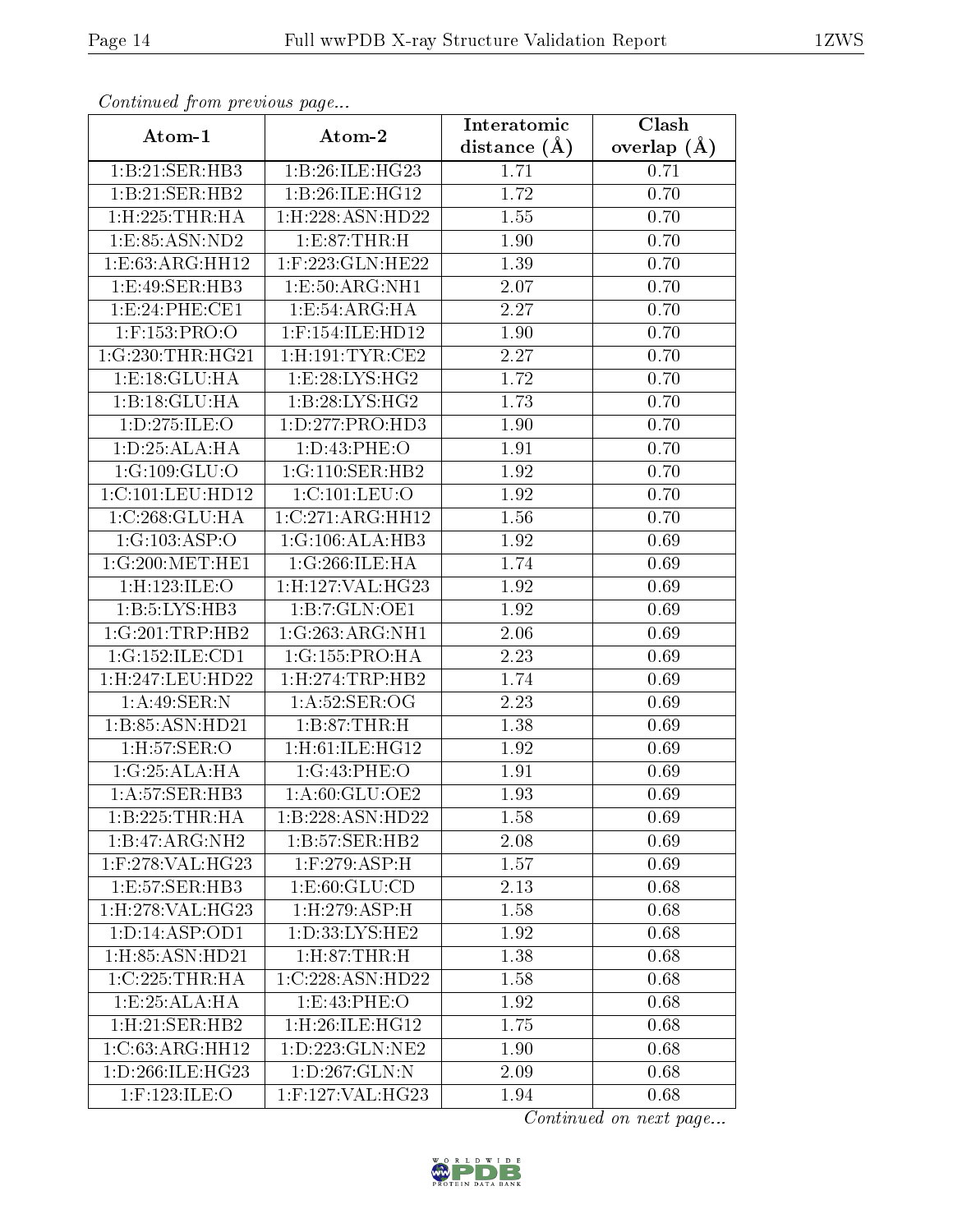| Communa from previous page |                              | Interatomic    | Clash           |
|----------------------------|------------------------------|----------------|-----------------|
| Atom-1                     | Atom-2                       | distance $(A)$ | overlap $(\AA)$ |
| 1: D: 103: ASP: O          | 1: D: 106: ALA: HB3          | 1.93           | 0.68            |
| 1:B:71:VAL:HA              | 1:B:129:TYR:HE2              | 1.58           | 0.67            |
| 1:G:31:ARG:HG3             | 1:G:31:ARG:HH11              | 1.59           | 0.67            |
| 1: A:63: ARG: NH1          | 1:B:223:GLN:HE22             | 1.91           | 0.67            |
| 1: B:35:THR:OG1            | 1:B:37:LEU:HB2               | 1.93           | 0.67            |
| 1:E:2:GLU:N                | 1: E: 3: PRO: HD3            | 2.09           | 0.67            |
| $1:$ F:200:MET:HE1         | $1:$ F:266:ILE:HA            | 1.76           | 0.67            |
| 1: D: 100: GLU: OE1        | 1:D:143:GLU:HA               | 1.95           | 0.67            |
| 1: A:57: SER:O             | 1: A:61: ILE: HG12           | 1.94           | 0.67            |
| 1:B:31:ARG:HG3             | 1:B:31:ARG:HH11              | 1.59           | 0.67            |
| 1:G:19:LEU:HD21            | 1:G:29:LYS:HB2               | 1.76           | 0.67            |
| 1:C:31:ARG:HG3             | 1:C:31:ARG:HH11              | 1.60           | 0.67            |
| 1:H:266:ILE:HG23           | 1:H:267:GLN:N                | 2.09           | 0.67            |
| 1:B:247:LEU:HD22           | 1:B:274:TRP:HB2              | 1.77           | 0.67            |
| 1:C:275:ILE:O              | 1:C:277:PRO:HD3              | 1.94           | 0.67            |
| 1:A:271:ARG:HB2            | 1:A:271:ARG:HH11             | 1.60           | 0.67            |
| 1:C:47:ARG:NH2             | 1:C:57:SER:HB2               | 2.06           | 0.67            |
| 1: F: 2: GLU: N            | 1: F:3: PRO:HD3              | 2.09           | 0.67            |
| 1:H:86:ARG:HD2             | 1: H:87:THR:N                | 2.10           | 0.67            |
| 1: A: 5: LYS: HB3          | 1:A:7:GLN:OE1                | 1.95           | 0.66            |
| 1:H:266:ILE:HG23           | 1:H:267:GLN:H                | 1.59           | 0.66            |
| 1:H:64:GLU:HG3             | 1:H:162:PHE:O                | 1.95           | 0.66            |
| 1:A:278:VAL:HG23           | 1: A:279: ASP:H              | 1.60           | 0.66            |
| 1:C:247:LEU:HD22           | 1:C:274:TRP:HB2              | 1.77           | 0.66            |
| 1:D:190:ASN:HB2            | 1:D:192:GLU:OE1              | 1.96           | 0.66            |
| 1:E:271:ARG:HB2            | 1: E: 271: ARG: HH11         | 1.59           | 0.66            |
| 1: B: 2: GLU: N            | 1:B:3:PRO:HD3                | 2.11           | 0.66            |
| $1:$ F:19:LEU:HD21         | $1:$ F:29:LYS:HB2            | 1.78           | 0.66            |
| 1: A:120: ILE: HD11        | 1:A:210:LEU:HD13             | 1.78           | 0.65            |
| 1:C:170:ASP:O              | 1:C:172:VAL:HG23             | 1.97           | 0.65            |
| 1:G:24:PHE:CE1             | 1:G:54:ARG:HA                | 2.31           | 0.65            |
| 1: H:31: ARG:HH11          | 1: H:31: ARG: HG3            | 1.61           | 0.65            |
| 1:C:14:ASP:OD1             | 1:C:33:LYS:HE2               | 1.97           | 0.65            |
| 1:B:24:PHE:CE1             | 1:B:54:ARG:HA                | 2.31           | 0.65            |
| 1: B:57: SER:O             | 1:B:61:ILE:HG12              | 1.95           | 0.65            |
| 1:E:19:LEU:HD13            | 1: E:29: LYS:H               | 1.61           | 0.65            |
| 1: H:47: ARG: NH2          | $1:$ H $:57:$ SER $:$ HB $2$ | 2.12           | 0.65            |
| 1:A:247:LEU:HD22           | 1:A:274:TRP:HB2              | 1.78           | 0.65            |
| 1: D: 47: ARG: NH2         | 1: D: 57: SER: HB2           | 2.11           | 0.65            |
| 1:G:271:ARG:HB2            | 1:G:271:ARG:HH11             | 1.60           | 0.65            |
| 1:C:268:GLU:HA             | 1:C:271:ARG:NH1              | 2.12           | 0.65            |

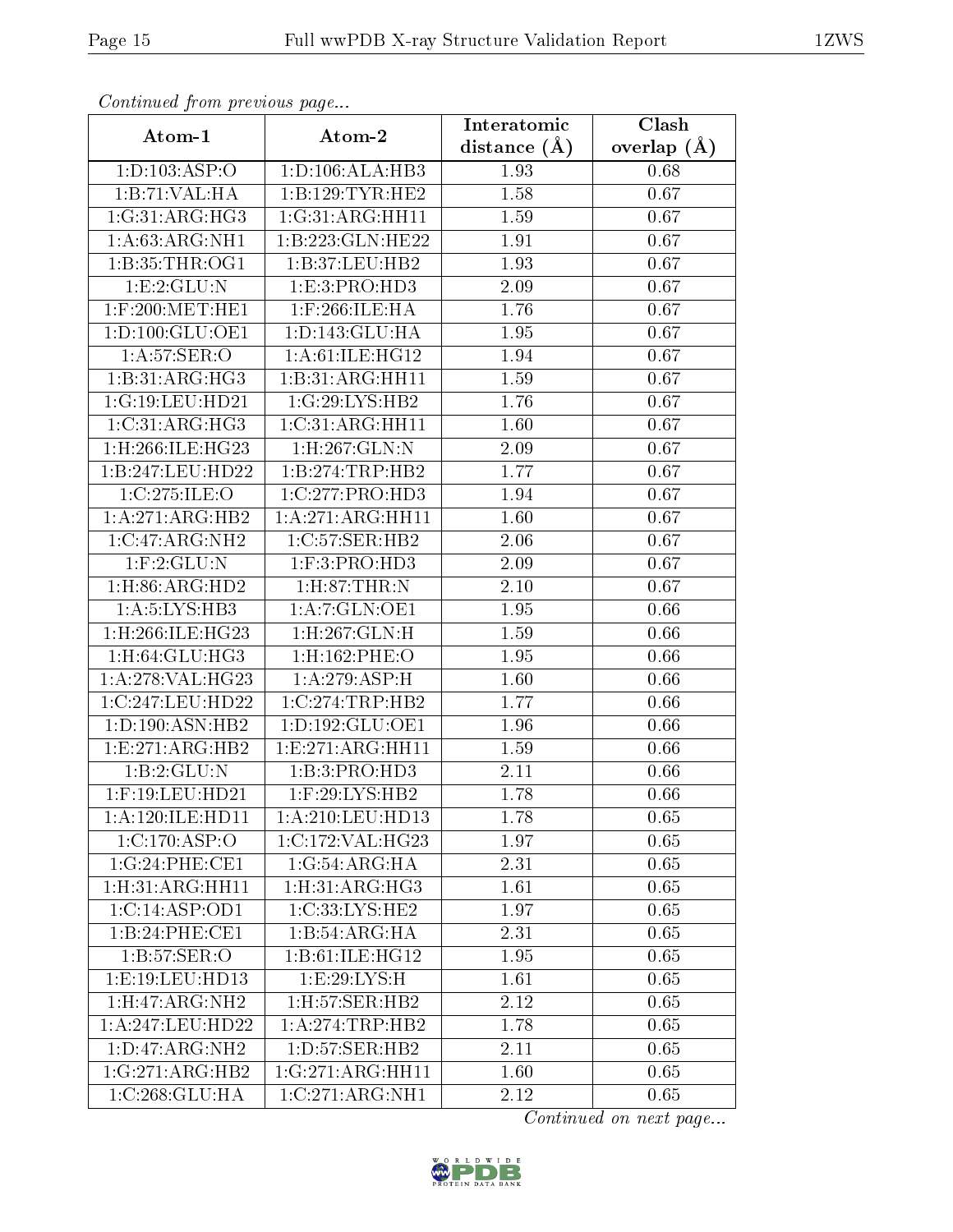| Continuata from previous page |                           | Interatomic    | Clash           |
|-------------------------------|---------------------------|----------------|-----------------|
| Atom-1                        | Atom-2                    | distance $(A)$ | overlap $(\AA)$ |
| $1:$ F:19:LEU:HD13            | $1:$ F:29:LYS:H           | 1.62           | 0.65            |
| $1:$ F:4:PHE:HB2              | $1:$ F:84:GLU:HB3         | 1.79           | 0.65            |
| 1:H:85:ASN:ND2                | 1: H:86: ARG:H            | 1.95           | 0.65            |
| 1: E: 201: TRP: HB2           | 1:E:263:ARG:NH1           | 2.12           | 0.65            |
| 1: H: 2: GLU: N               | 1: H:3: PRO:HD3           | 2.12           | 0.65            |
| 1:B:57:SER:HB3                | 1: B:60: GLU:CD           | 2.18           | 0.64            |
| 1:G:49:SER:HB3                | 1:G:50:ARG:NH1            | 2.13           | 0.64            |
| 1: D: 101: LEU: HD12          | 1: D: 101: LEU: O         | 1.96           | 0.64            |
| 1:D:120:ILE:HD11              | 1: D: 210: LEU: HD13      | 1.78           | 0.64            |
| 1:H:120:ILE:HD11              | 1: H:210: LEU: HD13       | 1.79           | 0.64            |
| 1: H: 25: ALA: HA             | 1:H:43:PHE:O              | 1.97           | 0.64            |
| 1:C:19:LEU:HD13               | 1:C:29:LYS:H              | 1.63           | 0.64            |
| 1:C:271:ARG:HH11              | 1:C:271:ARG:HB2           | 1.62           | 0.64            |
| 1: A:48: GLN: HB2             | 1: A:52: SER:OG           | 1.96           | 0.64            |
| 1:H:11:ASP:O                  | 1:H:33:LYS:HD2            | 1.98           | 0.64            |
| 1:C:210:LEU:HD23              | 1:C:210:LEU:C             | 2.18           | 0.64            |
| 1:B:268:GLU:HA                | 1:B:271:ARG:HH12          | 1.62           | 0.64            |
| 1:E:58:ARG:HG3                | 1: E:62: GLU:OE2          | 1.98           | 0.64            |
| $1:$ F:24:PHE:CE1             | $1:$ F:54:ARG:HA          | 2.33           | 0.64            |
| $1:$ H $:200:$ MET $:$ HE $1$ | 1:H:266:ILE:HA            | 1.80           | 0.64            |
| 1: B: 50: ARG:C               | 1:B:52:SER:H              | 2.00           | 0.64            |
| $1:$ F:190:ASN:HB2            | 1:F:192:GLU:OE1           | 1.98           | 0.64            |
| 1:B:19:LEU:HD13               | $1:B:29:LYS:\overline{H}$ | 1.63           | 0.64            |
| 1:B:85:ASN:ND2                | 1:B:86:ARG:H              | 1.95           | 0.64            |
| 1:C:48:GLN:HB2                | 1:C:52:SER:OG             | 1.98           | 0.64            |
| $1:$ H $:57:$ SER $:$ HB $3$  | 1: H:60: GLU:CD           | 2.18           | 0.64            |
| 1:D:210:LEU:HD23              | 1: D: 210: LEU: C         | 2.18           | 0.64            |
| $1:$ F:120:ILE:HD11           | $1:$ F:210:LEU:HD13       | 1.80           | 0.64            |
| 1:H:130:LEU:O                 | $1:$ H $:133:LYS:N$       | 2.31           | 0.64            |
| 1: A:210:LEU:C                | 1:A:210:LEU:HD23          | 2.18           | 0.63            |
| 1: D:76: VAL:O                | 1: D: 158: LYS: NZ        | 2.32           | 0.63            |
| 1:A:73:HIS:HD2                | 1: A: 129: TYR: HB2       | 1.63           | 0.63            |
| 1:C:49:SER:N                  | 1:C:52:SER:OG             | 2.30           | 0.63            |
| 1:E:225:THR:HA                | 1: E: 228: ASN: HD22      | 1.62           | 0.63            |
| 1:A:49:SER:HB3                | 1:A:50:ARG:HH12           | 1.62           | 0.63            |
| 1: E: 73: HIS: CE1            | 1:E:75:ASN:H              | 2.16           | 0.63            |
| 1:G:85:ASN:HD21               | 1:G:87:THR:H              | 1.47           | 0.63            |
| 1:C:85:ASN:HD21               | $1:C:87$ : THR: H         | 1.46           | 0.63            |
| 1:F:247:LEU:HD22              | $1:$ F:274:TRP:HB2        | 1.81           | 0.63            |
| 1:H:24:PHE:CE1                | 1:H:54:ARG:HA             | 2.34           | 0.63            |
| 1: E: 35: THR: OG1            | 1:E:37:LEU:HB2            | 1.97           | 0.63            |

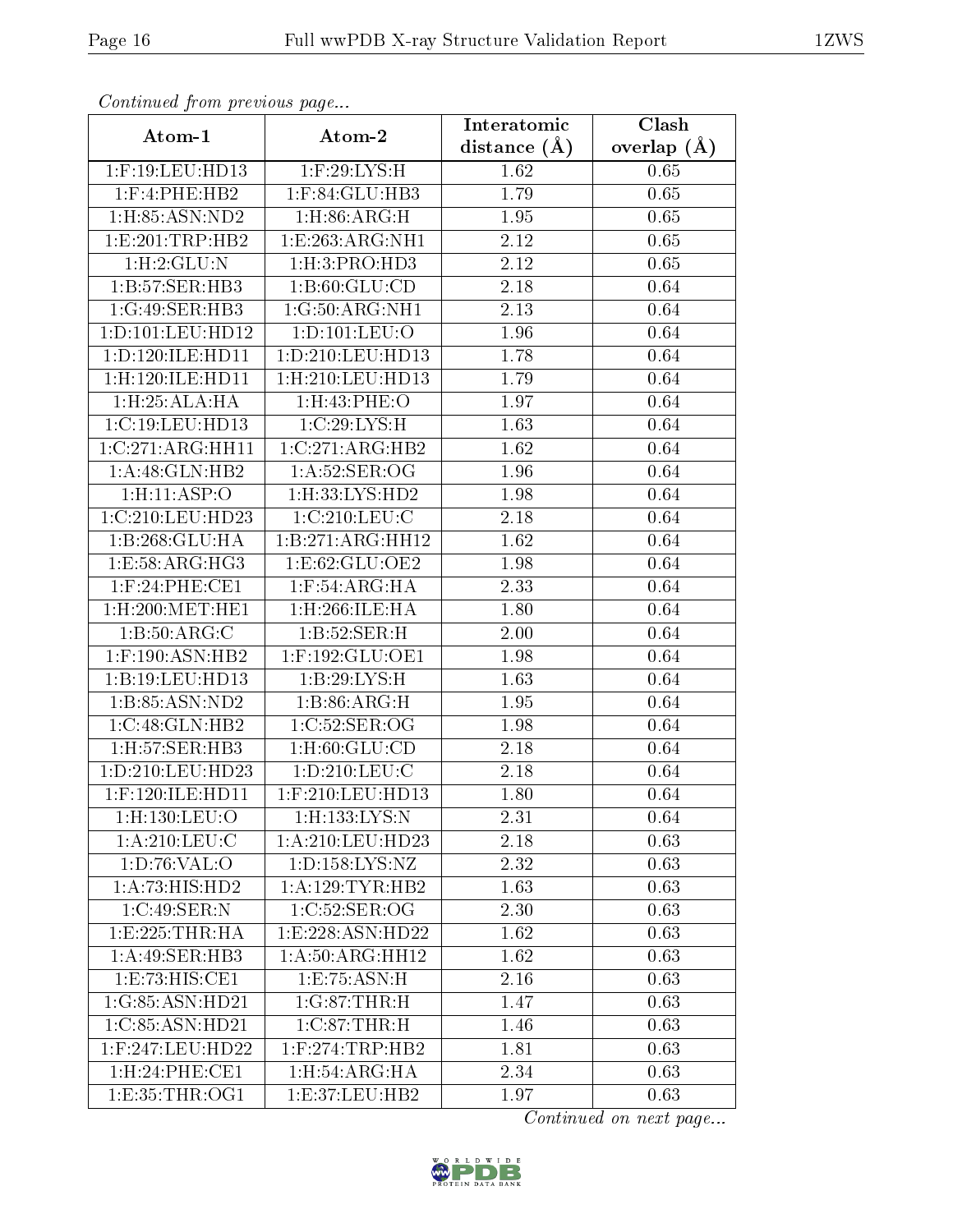| Commaca from previous page    |                                    | Interatomic    | Clash           |
|-------------------------------|------------------------------------|----------------|-----------------|
| Atom-1                        | Atom-2                             | distance $(A)$ | overlap $(\AA)$ |
| $1:$ F:14:ASP:OD1             | 1:F:33:LYS:HE2                     | 1.99           | 0.63            |
| $1:$ F:275:ILE:O              | $1:$ F:277:PRO:HD3                 | 1.99           | 0.63            |
| $1:$ F:5:LYS:HB3              | 1: F: 7: GLN: OE1                  | 1.99           | 0.63            |
| 1:B:4:PHE:HB2                 | 1:B:84:GLU:HB3                     | 1.81           | 0.63            |
| 1: D: 31: ARG: HH11           | 1: D: 31: ARG: HG3                 | 1.62           | 0.63            |
| 1:A:153:PRO:O                 | 1: A:154: ILE: HD13                | 1.99           | 0.63            |
| $1:A:73:HIS:\overline{CD2}$   | 1: A: 129: TYR: HB2                | 2.33           | 0.62            |
| 1: B:265:THR:HG23             | 1:1:268:GLU:CD                     | 2.20           | 0.62            |
| 1:B:275:ILE:O                 | 1:B:277:PRO:HD3                    | 1.99           | 0.62            |
| $1:$ F:71:VAL:HA              | $1:$ F:129:TYR:HE2                 | 1.64           | 0.62            |
| $1:$ H $:49:$ SER $:$ HB $3$  | 1:H:50:ARG:NH1                     | 2.13           | $0.62\,$        |
| 1:C:25:ALA:HA                 | 1:C:43:PHE:O                       | 1.99           | 0.62            |
| 1: D: 57: SER: O              | 1: D: 61: ILE: HG12                | 1.99           | 0.62            |
| 1:G:210:LEU:HD23              | 1:G:210:LEU:C                      | 2.19           | 0.62            |
| $1:$ F:73:HIS:CE1             | $1:$ F:75:ASN:H                    | 2.17           | 0.62            |
| $1:$ H $:96:$ VAL $:$ H $G11$ | $1:$ H $:146:$ MET $:$ CB          | 2.29           | 0.62            |
| 1: E: 152: ILE: CD1           | 1: E: 155: PRO: HA                 | 2.28           | 0.62            |
| 1:A:19:LEU:HD21               | 1: A:29: LYS: HB2                  | 1.81           | 0.62            |
| 1:B:58:ARG:HG3                | 1:B:62:GLU:OE2                     | 1.99           | 0.62            |
| 1:E:57:SER:O                  | 1:E:61:ILE:HG12                    | 1.98           | 0.62            |
| 1:B:73:HIS:CE1                | 1:B:75:ASN:H                       | 2.16           | 0.62            |
| 1:G:225:THR:HA                | 1:G:228:ASN:HD22                   | 1.65           | 0.62            |
| 1:C:266:ILE:HG23              | 1:C:267:GLN:N                      | 2.15           | 0.62            |
| 1: A:2: GLU:N                 | 1: A:3: PRO:HD3                    | 2.14           | 0.62            |
| 1:B:123:ILE:O                 | 1:B:127:VAL:HG23                   | 2.00           | 0.62            |
| 1:B:271:ARG:HB2               | 1:B:271:ARG:HH11                   | 1.63           | 0.62            |
| 1:C:201:TRP:HB2               | 1:C:263:ARG:NH1                    | 2.14           | 0.62            |
| 1:C:85:ASN:ND2                | $1:C:86:A\overline{\mathrm{RG:H}}$ | 1.97           | 0.62            |
| 1: A: 123: ILE: O             | 1:A:127:VAL:HG23                   | 1.99           | 0.62            |
| 1:B:202:SER:O                 | 1:B:206:ILE:HG12                   | 1.99           | 0.62            |
| 1:G:170:ASP:O                 | 1:G:172:VAL:HG23                   | 1.99           | 0.62            |
| 1:G:50:ARG:C                  | 1:G:52:SER:H                       | 2.03           | 0.62            |
| 1: A:265:THR:HG23             | 1: A:268: GLU:CD                   | 2.20           | 0.62            |
| 1: A:268: GLU:HA              | 1:A:271:ARG:HH12                   | 1.65           | 0.62            |
| 1:A:4:PHE:HB2                 | 1: A:84: GLU:HB3                   | 1.82           | 0.62            |
| 1:C:57:SER:HB3                | 1:C:60:GLU:CD                      | 2.20           | 0.62            |
| 1:C:5:LYS:HB3                 | $1:C:7:GLN:O\overline{E1}$         | 2.00           | 0.61            |
| 1:H:14:ASP:OD1                | 1:H:33:LYS:HE2                     | 1.99           | 0.61            |
| 1:A:47:ARG:NH2                | 1:A:57:SER:HB2                     | 2.13           | 0.61            |
| $1:B:40:A\overline{LA:HB2}$   | 1:B:95:LEU:HD12                    | 1.82           | 0.61            |
| 1:B:49:SER:N                  | 1:B:52:SER:OG                      | 2.30           | 0.61            |

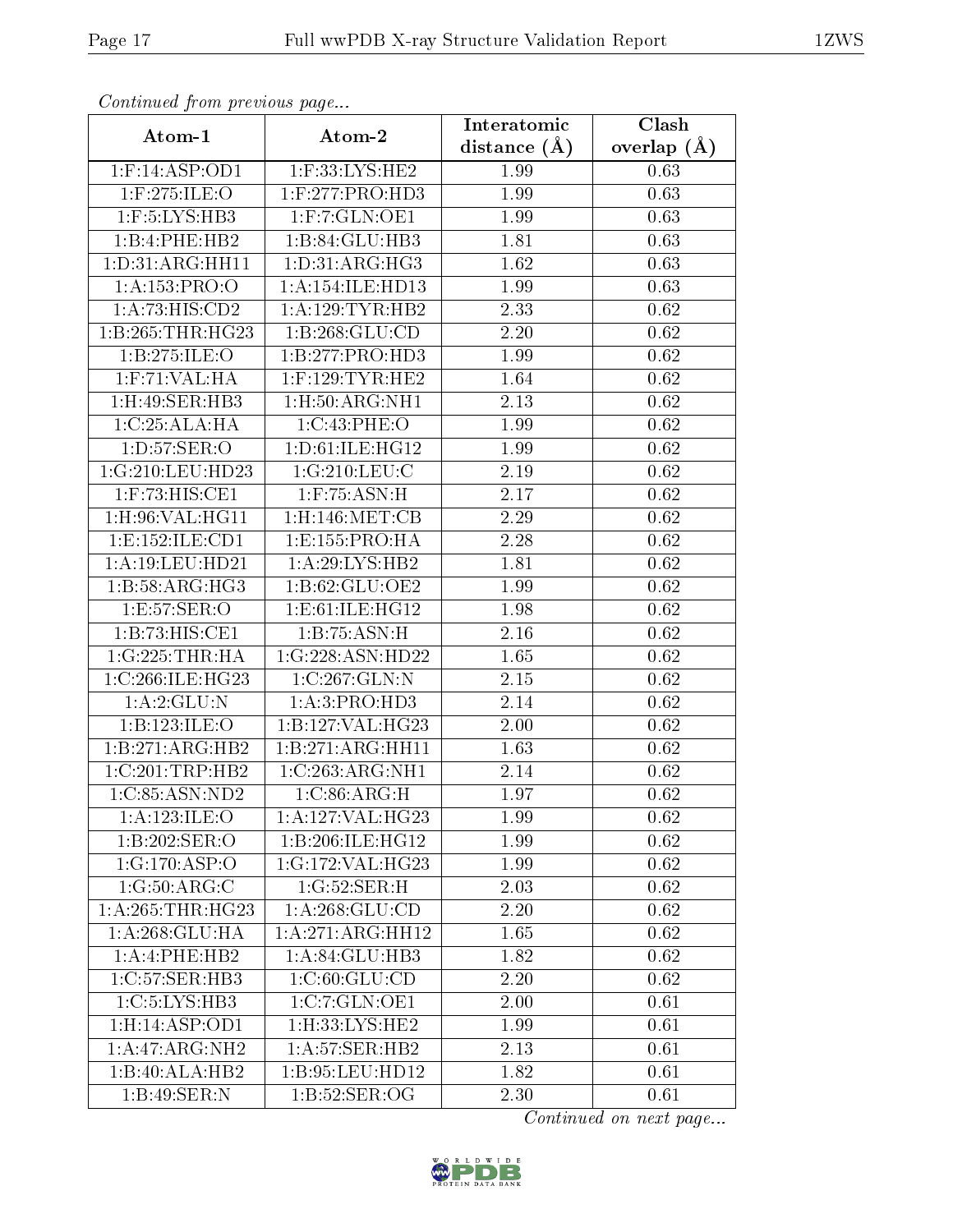| Continuea from previous page |                                      | Interatomic    | Clash         |
|------------------------------|--------------------------------------|----------------|---------------|
| Atom-1                       | Atom-2                               | distance $(A)$ | overlap $(A)$ |
| 1: D: 265: THR: HG23         | 1: D: 268: GLU: CD                   | 2.20           | 0.61          |
| 1:D:19:LEU:HD13              | 1: D: 29: LYS:H                      | 1.65           | 0.61          |
| 1:G:57:SER:HB3               | 1:G:60:GLU:CD                        | 2.20           | 0.61          |
| 1:A:190:ASN:HB2              | 1:A:192:GLU:OE1                      | 2.01           | 0.61          |
| 1:D:106:ALA:O                | 1: D: 108: LYS: O                    | 2.18           | 0.61          |
| 1: E: 170: ASP:O             | 1:E:172:VAL:HG23                     | 2.00           | 0.61          |
| 1:G:2:GLU:N                  | 1:G:3:PRO:HD3                        | 2.15           | 0.61          |
| 1:E:278:VAL:HG23             | $1:E:279:ASP:\overline{H}$           | 1.64           | 0.61          |
| $1:$ H $:238:$ GLU $:$ O     | 1:H:242:SER:HB3                      | 2.00           | 0.61          |
| 1:B:12:PHE:CD1               | 1:B:12:PHE:N                         | 2.68           | 0.61          |
| 1:E:111:LEU:HD21             | 1:E:210:LEU:HD21                     | 1.81           | 0.61          |
| $1:$ F:35:THR:OG1            | 1:F:37:LEU:HB2                       | 2.00           | 0.61          |
| 1:F:238:GLU:O                | $1:$ F:242:SER:HB3                   | 2.01           | 0.61          |
| 1: H: 210: LEU: C            | 1:H:210:LEU:HD23                     | 2.21           | 0.61          |
| 1:A:111:LEU:HD21             | $1:\overline{A}:210:\text{LEU}:HD21$ | 1.82           | 0.61          |
| 1:B:100:GLU:OE1              | 1:B:143:GLU:HA                       | 2.00           | 0.61          |
| 1:D:57:SER:HB3               | 1: D:60: GLU:CD                      | 2.21           | 0.61          |
| 1:A:98:GLY:HA3               | 1:A:147:LEU:O                        | 2.01           | 0.61          |
| 1:D:105:LEU:O                | 1:D:108:LYS:HB2                      | 2.00           | 0.61          |
| 1:C:4:PHE:HB2                | 1:C:84:GLU:HB3                       | 1.83           | 0.61          |
| 1: A:31: ARG:HH11            | 1: A:31: ARG:HG3                     | 1.66           | 0.60          |
| 1:H:74:HIS:O                 | 1:H:158:LYS:HE2                      | 2.01           | 0.60          |
| 1:B:249:LYS:O                | 1:B:252:ILE:HB                       | 2.01           | 0.60          |
| 1:E:48:GLN:HB2               | 1:E:52:SER:OG                        | 2.00           | 0.60          |
| 1:A:19:LEU:HD13              | 1: A:29: LYS:H                       | 1.65           | 0.60          |
| 1:G:223:GLN:HE22             | 1:H:63:ARG:NH1                       | 1.99           | 0.60          |
| 1: D:50: ARG:C               | 1: D: 52: SER:H                      | 2.02           | 0.60          |
| 1:G:57:SER:HB3               | 1:G:60:GLU:OE2                       | 2.02           | 0.60          |
| 1:C:4:PHE:CD2                | 1:C:82:VAL:HG11                      | 2.37           | 0.60          |
| $1:$ H:103:ASP:O             | 1:H:106:ALA:HB3                      | 2.01           | 0.60          |
| $1:$ F:49:SER:HB3            | 1:F:50:ARG:NH1                       | 2.16           | 0.60          |
| 1:G:278:VAL:HG23             | $1:G:279:ASP\cdot\overline{H}$       | 1.67           | 0.60          |
| 1: H:50: ARG:C               | 1:H:52:SER:H                         | 2.05           | 0.60          |
| 1:E:249:LYS:O                | 1:E:252:ILE:HB                       | 2.02           | 0.60          |
| 1:E:58:ARG:O                 | 1:E:62:GLU:HG3                       | 2.01           | 0.60          |
| 1:A:48:GLN:HB2               | 1: A:52: SER:CB                      | 2.32           | 0.60          |
| 1:B:120:ILE:HD11             | 1:B:210:LEU:HD13                     | 1.84           | 0.60          |
| 1:D:225:THR:HA               | 1:D:228:ASN:HD22                     | 1.65           | 0.60          |
| 1: E: 190: ASN: O            | 1: E: 191: TYR: C                    | 2.40           | 0.60          |
| 1:D:98:GLY:HA3               | 1: D: 147: LEU: O                    | 2.01           | 0.60          |
| 1:D:111:LEU:HD21             | 1:D:210:LEU:HD21                     | 1.83           | 0.59          |

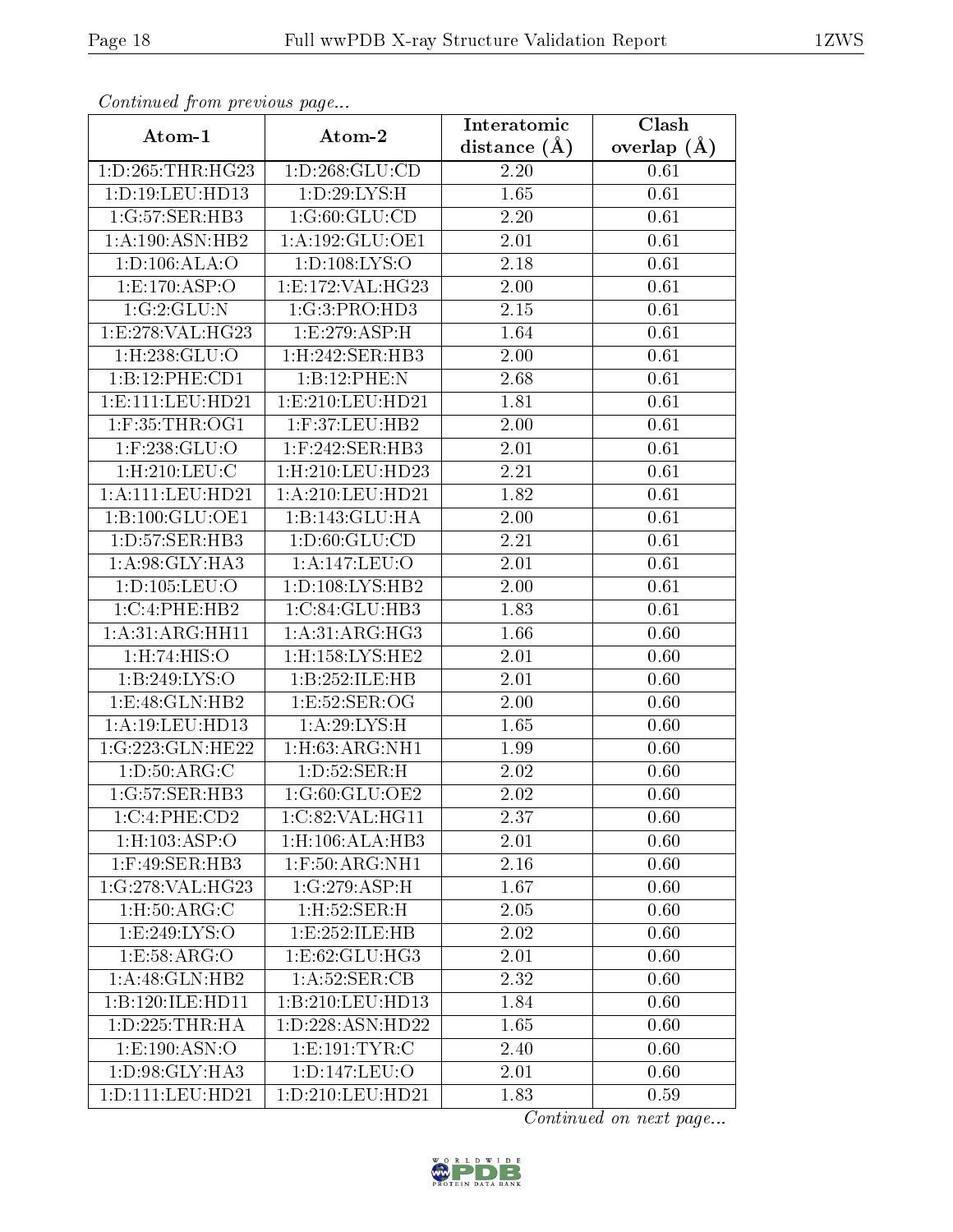| Continuea from previous page         |                             | Interatomic       | Clash         |
|--------------------------------------|-----------------------------|-------------------|---------------|
| Atom-1                               | Atom-2                      | distance $(A)$    | overlap $(A)$ |
| $1:$ F:265:THR:HG23                  | $1:$ F:268: $GLU$ :CD       | 2.22              | 0.59          |
| 1:G:15:ILE:N                         | 1:G:15:ILE:HD12             | $\overline{2.17}$ | 0.59          |
| 1:H:275:ILE:O                        | 1: H: 277: PRO: HD3         | 2.02              | 0.59          |
| 1:E:60:GLU:OE2                       | $1:$ F:221:THR:HG22         | 2.03              | 0.59          |
| 1:B:73:HIS:CE1                       | 1:B:75:ASN:HB2              | 2.36              | 0.59          |
| 1:B:109:GLU:O                        | 1:B:110:SER:CB              | 2.51              | 0.59          |
| 1:B:49:SER:HB3                       | 1:B:50:ARG:NH1              | 2.17              | 0.59          |
| 1: D: 2: GLU:N                       | 1: D:3: PRO:HD3             | 2.17              | 0.59          |
| 1: E: 19: LEU: HD21                  | 1: E:29: LYS: HB2           | 1.84              | 0.59          |
| 1:E:50:ARG:C                         | 1:E:52:SER:H                | 2.06              | 0.59          |
| $1:$ F:4:PHE:CD2                     | $1:$ F:82:VAL:HG11          | 2.37              | 0.59          |
| 1: A:85: ASN:HD21                    | 1: A:87:THR:H               | 1.51              | 0.59          |
| 1:B:152:ILE:CD1                      | 1:B:155:PRO:HA              | 2.31              | 0.59          |
| 1:D:278:VAL:HG23                     | 1:D:279:ASP:H               | 1.68              | 0.59          |
| 1: E: 218: LEU: HD21                 | 1: F: 51: ALA: HA           | 1.84              | 0.59          |
| 1:F:85:ASN:ND2                       | $1:$ F:86:ARG:H             | 2.01              | 0.59          |
| $1:G:5:\overline{\text{LYS:HB3}}$    | 1:G:7:GLN:OE1               | 2.02              | 0.59          |
| 1: A:73: HIS: CE1                    | 1: A:75: ASN:H              | 2.20              | 0.59          |
| 1:C:265:THR:HG23                     | 1:C:268:GLU:CD              | 2.23              | 0.59          |
| 1:C:73:HIS:CE1                       | 1:C:75:ASN:H                | 2.21              | 0.59          |
| 1:F:85:ASN:HD21                      | $1:$ F:87:THR:H             | 1.51              | 0.59          |
| 1:C:2:GLU:N                          | 1:C:3:PRO:HD3               | 2.18              | 0.59          |
| 1:G:19:LEU:CD2                       | 1:G:29:LYS:HB2              | 2.33              | 0.59          |
| 1: H: 47: ARG: CD                    | 1:H:52:SER:HB2              | 2.33              | 0.59          |
| 1:E:266:ILE:HG23                     | 1:E:267:GLN:N               | 2.18              | 0.59          |
| $1:$ F:11:ASP:O                      | $1:$ F:33:LYS:HD2           | 2.03              | 0.59          |
| 1:G:265:THR:HG23                     | 1:G:268:GLU:CD              | 2.23              | 0.59          |
| 1:C:49:SER:HB3                       | 1:C:50:ARG:NH1              | 2.17              | 0.58          |
| 1: E: 268: GLU: HA                   | 1: E:271: ARG: HH12         | 1.68              | 0.58          |
| 1:E:275:ILE:O                        | 1:E:277:PRO:HD3             | 2.02              | 0.58          |
| $1:$ F:131:HIS:CD2                   | $1:$ F:196:LEU:HB3          | 2.37              | 0.58          |
| $1:$ F:190:ASN:O                     | $1:$ F:191:TYR:C            | 2.42              | 0.58          |
| 1:E:73:HIS:CE1                       | 1: E: 75: ASN: HB2          | 2.38              | 0.58          |
| 1: E: 85: ASN: ND2                   | 1: E: 86: ARG: H            | 2.02              | 0.58          |
| 1: D: 266: ILE: HG23                 | 1: D: 267: GLN: H           | 1.68              | 0.58          |
| 1:G:275:ILE:O                        | 1:G:277:PRO:HD3             | 2.03              | 0.58          |
| 1:C:73:HIS:CE1                       | $1:C:75:ASN:H\overline{B2}$ | 2.39              | 0.58          |
| $1: D: 202: \overline{\text{SER}:O}$ | 1: D:206: ILE: HG12         | 2.04              | 0.58          |
| 1:G:120:ILE:HD11                     | 1:G:210:LEU:HD13            | 1.85              | 0.58          |
| 1:C:153:PRO:O                        | 1:C:154:ILE:HD12            | 2.04              | 0.58          |
| 1:C:175:LYS:HG2                      | 1:C:193:PRO:HA              | 1.86              | 0.58          |

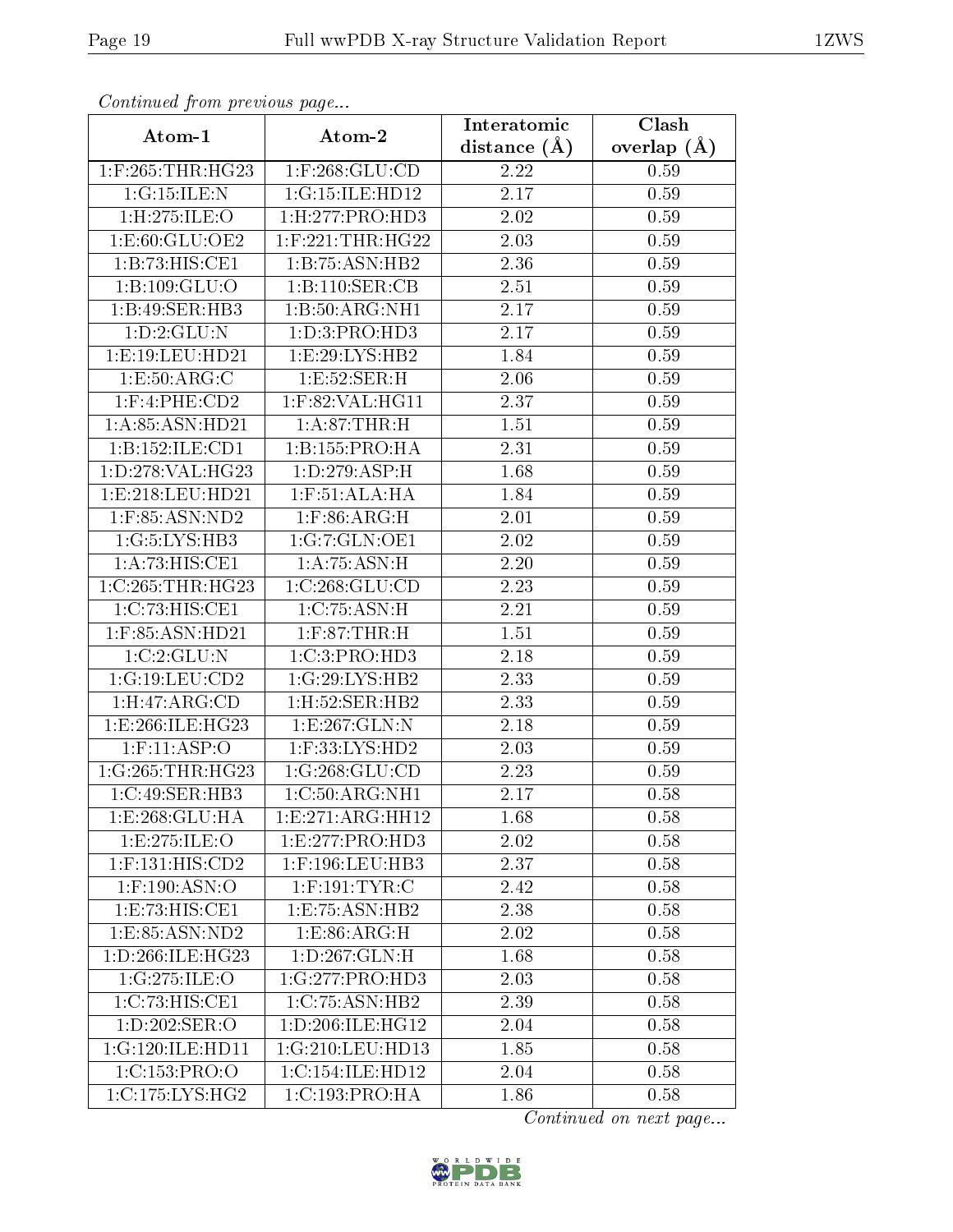| Comunaca jiom previous page     |                                   | Interatomic       | Clash           |
|---------------------------------|-----------------------------------|-------------------|-----------------|
| Atom-1                          | Atom-2                            | distance $(A)$    | overlap $(\AA)$ |
| 1:A:40:ALA:HB2                  | 1: A:95: LEU:HD12                 | 1.86              | 0.58            |
| 1: D: 45: LYS: HD3              | 1: D:87:THR:O                     | 2.04              | 0.58            |
| 1:H:201:TRP:HB2                 | $1:$ H:263:ARG:NH1                | 2.19              | 0.58            |
| 1:C:11:ASP:O                    | 1:C:33:LYS:HD2                    | 2.04              | 0.58            |
| 1:E:247:LEU:HD21                | 1:E:273:PRO:HB2                   | 1.86              | 0.58            |
| 1: E: 4: PHE: HB2               | 1:E:84:GLU:HB3                    | 1.86              | 0.58            |
| 1: H: 170: ASP:O                | 1:H:172:VAL:HG23                  | 2.04              | 0.58            |
| 1:B:63:ARG:HD2                  | 1:B:166:HIS:CD2                   | 2.39              | 0.58            |
| $1:$ F:86:ARG:HD2               | $1:$ F:87:THR:N                   | 2.19              | 0.58            |
| 1:G:4:PHE:HB2                   | 1:G:84:GLU:HB3                    | 1.86              | 0.58            |
| 1:C:278:VAL:HG23                | 1:C:279:ASP:H                     | 1.69              | 0.57            |
| $1:$ F:225:THR:HA               | 1:F:228:ASN:HD22                  | 1.69              | 0.57            |
| 1:G:247:LEU:HD21                | 1:G:273:PRO:HB2                   | 1.86              | 0.57            |
| 1:H:12:PHE:CD1                  | 1:H:12:PHE:N                      | 2.71              | 0.57            |
| 1: D:98: GLY:N                  | 1:D:147:LEU:O                     | 2.36              | 0.57            |
| 1: D: 47: ARG: CD               | 1: D: 52: SER: HB2                | 2.34              | 0.57            |
| 1:A:141:LYS:HE3                 | 1: A:143: GLU:HG2                 | 1.84              | 0.57            |
| 1:A:190:ASN:O                   | 1: A: 191: TYR: C                 | 2.42              | 0.57            |
| 1: A:275: ILE: O                | 1:A:277:PRO:HD3                   | $\overline{2.05}$ | 0.57            |
| 1:B:210:LEU:HD23                | 1:B:210:LEU:C                     | 2.23              | 0.57            |
| 1:C:190:ASN:O                   | $1:C:191:\overline{\text{TYR}:C}$ | 2.43              | 0.57            |
| 1: D: 149: ASP: OD2             | 1: D: 151: ASN: HB2               | 2.04              | 0.57            |
| 1:G:101:LEU:O                   | 1:G:104:PHE:HB3                   | 2.04              | 0.57            |
| 1:C:230:THR:HG21                | 1: D: 191: TYR: CE2               | 2.40              | 0.57            |
| $1:$ H:48:GLN:HB2               | 1: H:52: SER:OG                   | 2.04              | 0.57            |
| 1:B:10:GLU:O                    | 1:B:33:LYS:HE3                    | 2.05              | 0.57            |
| 1:B:266:ILE:HG23                | 1:B:267:GLN:N                     | 2.20              | 0.57            |
| 1:B:268:GLU:HA                  | 1:B:271:ARG:NH1                   | 2.19              | 0.57            |
| 1:H:77:ILE:HB                   | 1:H:160:ILE:HG22                  | 1.87              | 0.57            |
| 1:C:266:ILE:HG23                | 1:C:267:GLN:H                     | 1.69              | 0.57            |
| 1: D: 73: HIS: CE1              | 1: D: 75: ASN:H                   | 2.22              | 0.57            |
| 1:G:180:THR:O                   | 1:G:184:VAL:HG22                  | 2.05              | 0.57            |
| 1:H:104:PHE:CE1                 | $1:$ H $:108:LYS:$ HE $2$         | 2.40              | 0.57            |
| 1:B:57:SER:HB3                  | 1:B:60:GLU:OE2                    | 2.05              | 0.57            |
| 1: D: 46: LYS: NZ               | 1: D: 85: ASN: O                  | 2.32              | 0.57            |
| 1:E:254:LYS:HB3                 | 1: E: 264: LEU: HG                | 1.87              | 0.57            |
| 1:C:96:VAL:HG11                 | 1:C:146:MET:CB                    | 2.34              | 0.57            |
| $1: E: 47: ARG: \overline{NH2}$ | 1: E: 57: SER: HB2                | 2.19              | 0.57            |
| 1: A: 130: LEU: O               | 1:A:133:LYS:N                     | 2.37              | 0.57            |
| $1:$ F:58:ARG:HG3               | $1:$ F:62:GLU:OE2                 | 2.04              | 0.57            |
| 1:B:278:VAL:HG23                | $1:B:279.\overline{ASP:H}$        | 1.70              | 0.57            |

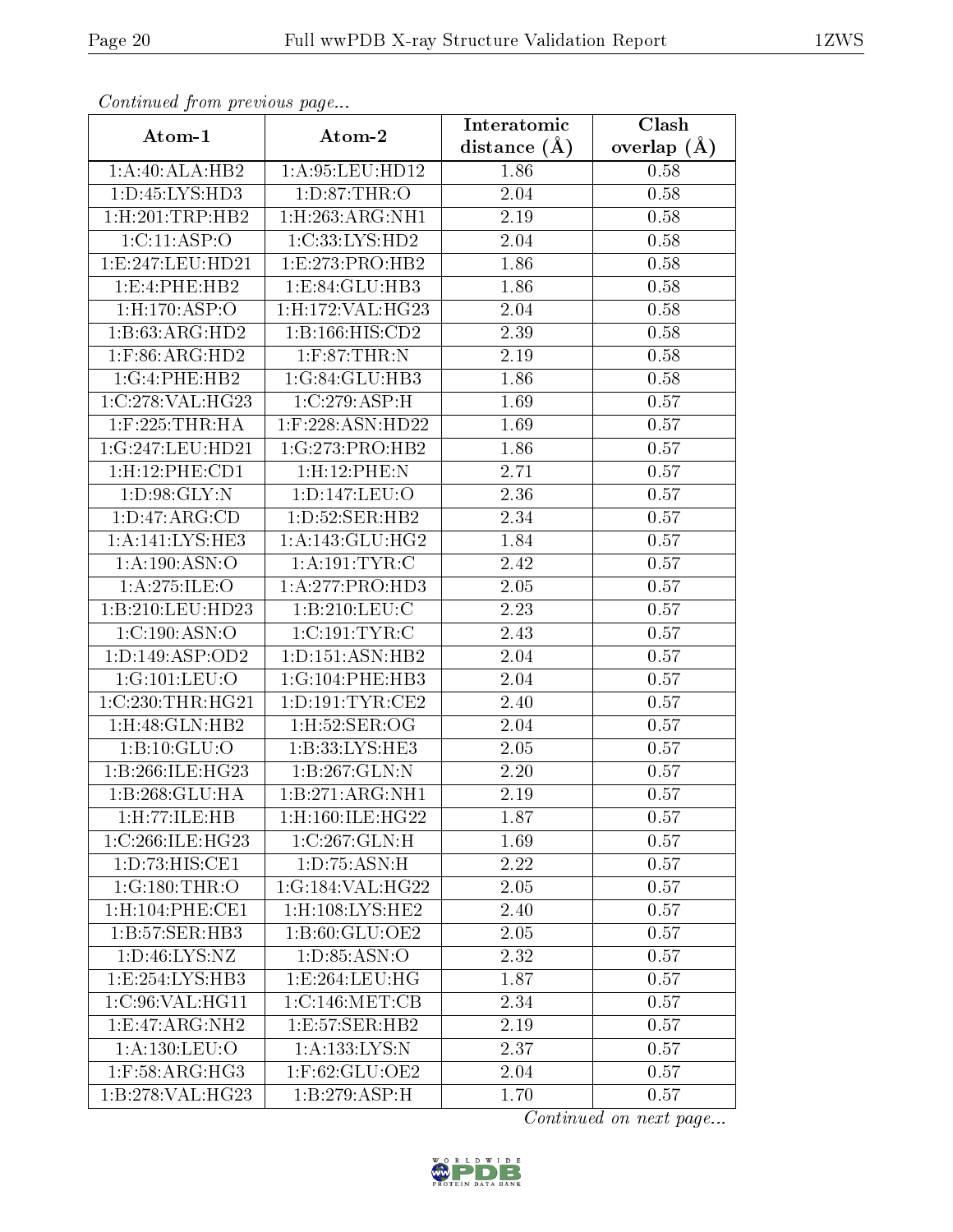| Commuca from previous page        |                                        | Interatomic       | Clash         |
|-----------------------------------|----------------------------------------|-------------------|---------------|
| Atom-1                            | Atom-2                                 | distance $(A)$    | overlap $(A)$ |
| 1:B:46:LYS:HE3                    | 1:B:88:ASP:O                           | 2.05              | 0.57          |
| 1:C:35:THR:OG1                    | 1:C:37:LEU:HB2                         | 2.05              | 0.57          |
| 1: D: 98: GLY: CA                 | 1: D: 147: LEU: O                      | 2.53              | 0.57          |
| 1:F:265:THR:HG23                  | $1:$ F:268:GLU:HG3                     | 1.86              | 0.57          |
| 1:G:190:ASN:HB2                   | 1:G:192:GLU:OE1                        | 2.05              | 0.57          |
| 1:H:19:LEU:HD13                   | 1:H:29:LYS:H                           | 1.70              | 0.57          |
| 1:B:190:ASN:O                     | 1:B:191:TYR:C                          | 2.42              | 0.56          |
| 1:B:46:LYS:NZ                     | 1:B:85:ASN:O                           | 2.30              | 0.56          |
| 1:D:109:GLU:O                     | 1: D: 110: SER: HB2                    | 2.05              | 0.56          |
| 1: E:46: LYS: HE3                 | 1:E:88:ASP:O                           | 2.05              | 0.56          |
| 1:G:153:PRO:O                     | 1:G:154:ILE:CD1                        | 2.49              | 0.56          |
| 1:H:247:LEU:HD21                  | $1:$ H $:273:$ PRO $:$ HB $2$          | 1.86              | 0.56          |
| 1: C: 50: ARG: HA                 | 1:C:50:ARG:NE                          | 2.19              | 0.56          |
| 1: D: 4: PHE: HB2                 | 1: D:84: GLU:HB3                       | 1.86              | 0.56          |
| 1:G:50:ARG:HH11                   | 1:G:50:ARG:HG2                         | 1.69              | 0.56          |
| $1:\overline{A}:247:\!LEU:\!HD21$ | 1:A:273:PRO:HB2                        | 1.87              | 0.56          |
| 1: D: 73: HIS: CE1                | 1:D:75:ASN:HB2                         | 2.40              | 0.56          |
| 1:A:85:ASN:ND2                    | 1: A:86: ARG:H                         | 2.03              | 0.56          |
| 1:E:49:SER:N                      | 1:E:52:SER:OG                          | 2.37              | 0.56          |
| $1:$ F:265:THR:HG23               | $1:$ F:268:GLU:CG                      | 2.36              | 0.56          |
| 1:G:266:ILE:HG23                  | 1:G:267:GLN:N                          | 2.19              | 0.56          |
| 1: E:46: LYS: NZ                  | 1:E:85:ASN:O                           | 2.33              | 0.56          |
| 1:F:247:LEU:HD21                  | 1:F:273:PRO:HB2                        | 1.88              | 0.56          |
| 1:H:71:VAL:HA                     | 1:H:129:TYR:HE2                        | 1.69              | 0.56          |
| $1:$ F:100:GLU:O                  | $1:$ F:101:LEU:C                       | 2.41              | 0.56          |
| 1:G:57:SER:O                      | 1:G:61:ILE:HG12                        | $\overline{2}.05$ | 0.56          |
| 1:G:73:HIS:CE1                    | 1:G:75:ASN:HB2                         | 2.40              | 0.56          |
| 1:B:50:ARG:O                      | 1:B:52:SER:N                           | 2.38              | 0.56          |
| 1:C:131:HIS:CD2                   | 1:C:196:LEU:HB3                        | 2.40              | 0.56          |
| 1:C:57:SER:O                      | 1:C:61:ILE:HG12                        | 2.05              | 0.56          |
| 1:G:101:LEU:HD23                  | 1:G:145:ILE:HG21                       | 1.88              | 0.56          |
| 1:G:73:HIS:CE1                    | 1:G:75:ASN:H                           | 2.23              | 0.56          |
| 1:G:85:ASN:ND2                    | 1:G:86:ARG:H                           | 2.04              | 0.56          |
| 1: D: 190: ASN:O                  | 1: D: 191: TYR: C                      | 2.44              | 0.56          |
| 1:E:223:GLN:HA                    | $1:$ F:176:ASN:OD1                     | 2.05              | 0.56          |
| $1:$ F:266:ILE:HG23               | $1:$ F:267: $\overline{\text{GLN}}$ :N | 2.20              | 0.56          |
| 1:G:48:GLN:HB2                    | 1:G:52:SER:HB3                         | 1.87              | 0.56          |
| 1: D: 24: PHE: CE1                | 1: D:54: ARG: HA                       | 2.41              | 0.56          |
| 1:A:170:ASP:O                     | 1:A:172:VAL:HG23                       | 2.05              | 0.56          |
| 1:B:247:LEU:HD21                  | 1:B:273:PRO:HB2                        | 1.88              | 0.56          |
| 1:E:47:ARG:CD                     | 1: E: 52: SER: HB2                     | 2.36              | 0.56          |

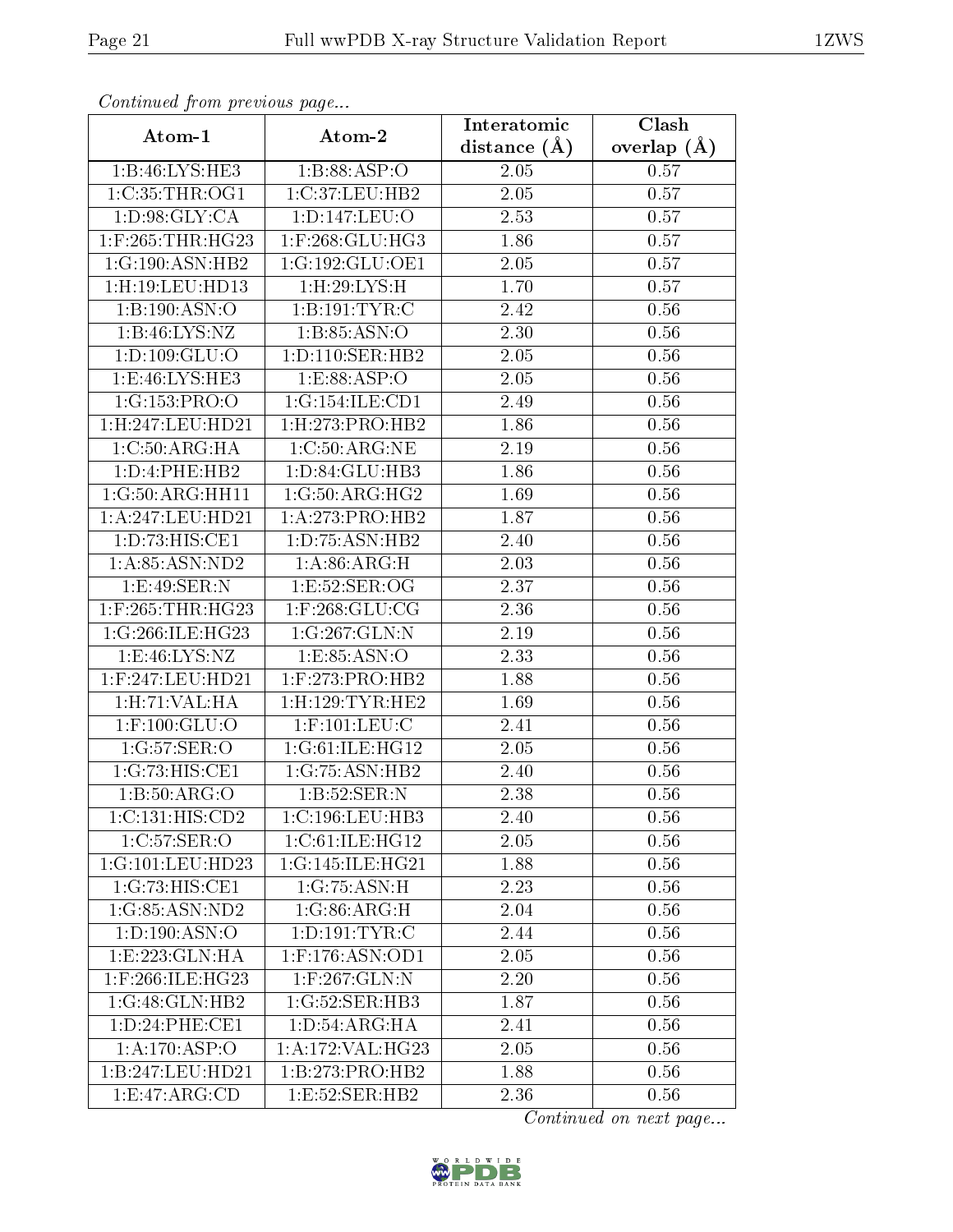| Communica from precious page  |                      | Interatomic    | Clash           |
|-------------------------------|----------------------|----------------|-----------------|
| Atom-1                        | Atom-2               | distance $(A)$ | overlap $(\AA)$ |
| 1:C:63:ARG:HD2                | 1:C:166:HIS:CD2      | 2.41           | 0.55            |
| 1: D: 254: LYS: HD3           | 1: D: 264: LEU: HD21 | 1.88           | 0.55            |
| 1: E: 101: LEU: HD11          | 1: E: 105: LEU: HD11 | 1.89           | 0.55            |
| 1:E:210:EU:C                  | 1: E: 210: LEU: HD23 | 2.26           | 0.55            |
| 1: A:46: LYS: NZ              | 1: A:85: ASN:O       | 2.36           | 0.55            |
| 1:C:176:ASN:OD1               | 1: D: 226: LEU: HD12 | 2.06           | 0.55            |
| 1:E:147:LEU:HD22              | 1:E:155:PRO:HB2      | 1.88           | 0.55            |
| $1:$ F:48: $GLN:$ HB2         | $1:$ F:52:SER:HB3    | 1.88           | 0.55            |
| 1:G:238:GLU:O                 | 1:G:242:SER:HB3      | 2.06           | 0.55            |
| 1:C:79:LEU:HD11               | 1:C:81:ASP:O         | 2.05           | 0.55            |
| 1:F:32:GLU:HB2                | $1:$ F:39:TYR:HE2    | 1.71           | 0.55            |
| 1:G:49:SER:N                  | 1:G:52:SER:OG        | 2.35           | 0.55            |
| 1:A:268:GLU:HA                | 1:A:271:ARG:NH1      | 2.21           | 0.55            |
| 1:F:175:LYS:HG2               | $1:$ F:193:PRO:HA    | 1.87           | 0.55            |
| 1:F:57:SER:O                  | 1:F:61:ILE:HG12      | 2.06           | 0.55            |
| 1:A:86:ARG:HD2                | $1:$ A:87:THR:N      | 2.21           | 0.55            |
| 1:G:74:HIS:O                  | 1:G:158:LYS:HE2      | 2.06           | 0.55            |
| $1:$ F:12:PHE:CD1             | $1:$ F:12:PHE:N      | 2.74           | 0.55            |
| 1:D:86:ARG:HD2                | 1: D:87:THR:N        | 2.22           | 0.55            |
| 1:C:101:LEU:HD23              | 1:C:145:ILE:HG21     | 1.88           | 0.55            |
| 1:F:48:GLN:HB2                | $1:$ F:52:SER:CB     | 2.37           | 0.55            |
| 1:G:13:TYR:CD1                | 1:G:32:GLU:HA        | 2.42           | 0.55            |
| 1:D:12:PHE:CD1                | 1:D:12:PHE:N         | 2.75           | 0.55            |
| 1:E:73:HIS:HD2                | 1: E: 129: TYR: HB2  | 1.72           | 0.55            |
| $1:$ F:15:ILE:N               | 1:F:15:ILE:HD12      | 2.22           | 0.55            |
| $1:$ F:50:ARG:C               | $1:$ F:52:SER:H      | 2.10           | 0.55            |
| 1:C:48:GLN:HB2                | 1:C:52:SER:CB        | 2.37           | 0.54            |
| 1:G:48:GLN:HB2                | 1:G:52:SER:CB        | 2.37           | 0.54            |
| 1:H:175:LYS:HD2               | 1:H:192:GLU:C        | 2.28           | 0.54            |
| 1:A:103:ASP:O                 | 1: A:106:ALA:HB3     | 2.06           | 0.54            |
| 1: A:254:LYS:HB3              | 1: A:264:LEU:HG      | 1.89           | 0.54            |
| 1:D:57:SER:HB3                | 1:D:60:GLU:OE2       | 2.08           | 0.54            |
| $1:$ H $:96:$ VAL $:$ H $G11$ | 1:H:146:MET:HB3      | 1.89           | 0.54            |
| 1:H:49:SER:N                  | 1: H:52: SER:OG      | 2.33           | 0.54            |
| 1:H:4:PHE:HB2                 | 1: H:84: GLU:HB3     | 1.89           | 0.54            |
| 1:A:14:ASP:OD1                | 1: A:33: LYS: HE2    | 2.06           | 0.54            |
| 1:C:123:ILE:O                 | 1:C:127:VAL:HG23     | 2.07           | 0.54            |
| 1:C:19:LEU:HD21               | 1:C:29:LYS:HB2       | 1.88           | 0.54            |
| 1: E: 12: PHE: CD1            | 1:E:12:PHE:N         | 2.75           | 0.54            |
| $1:$ F:249:LYS:O              | $1:$ F:252:ILE:HB    | 2.07           | 0.54            |
| $1:$ F:73:HIS:CE1             | 1:F:75:ASN:HB2       | 2.43           | 0.54            |

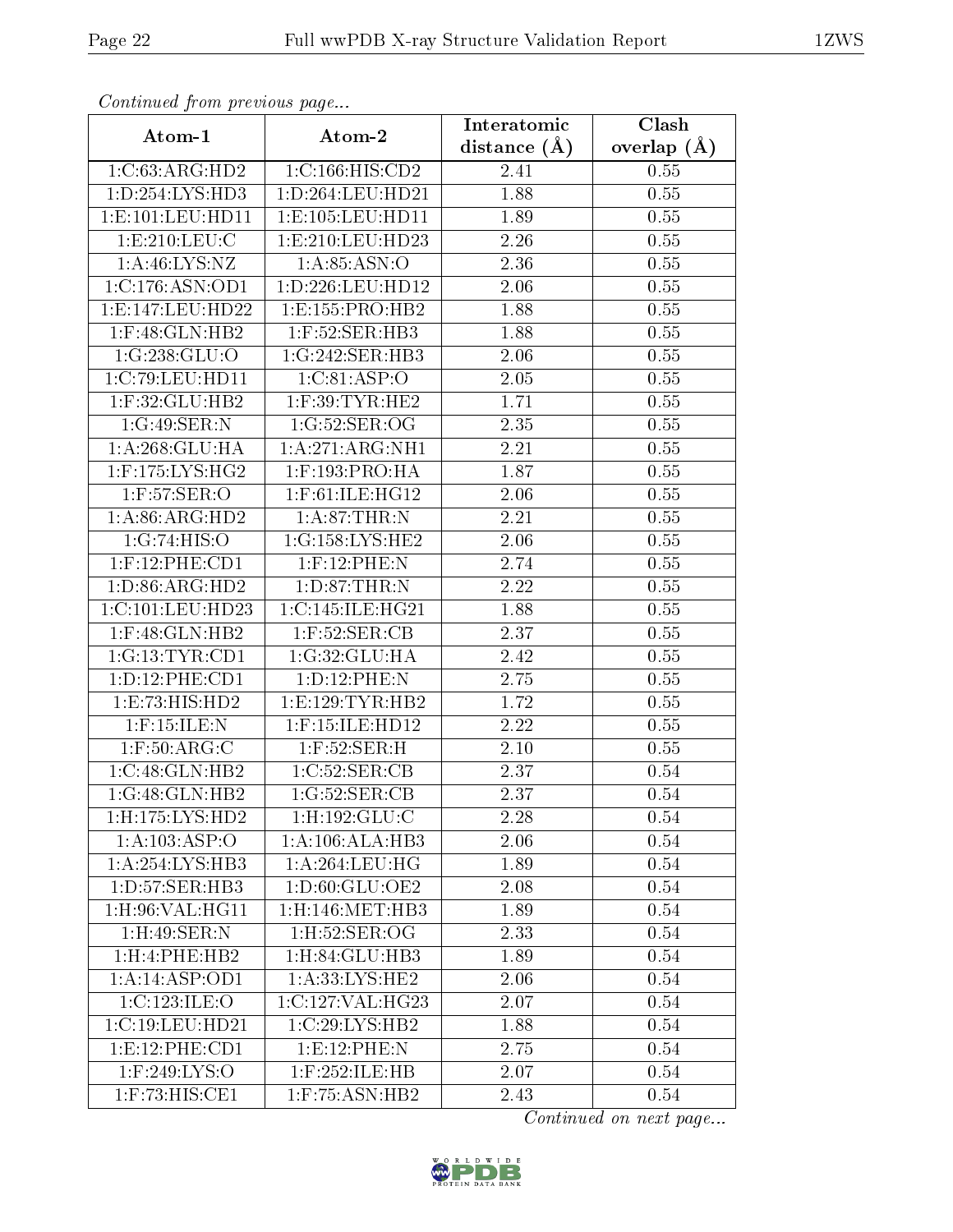| Continued from previous page |                                         | Interatomic    | Clash         |
|------------------------------|-----------------------------------------|----------------|---------------|
| Atom-1                       | Atom-2                                  | distance $(A)$ | overlap $(A)$ |
| 1:D:200:MET:HE1              | 1: D:266: ILE: HA                       | 1.88           | 0.54          |
| 1:E:57:SER:HB3               | 1:E:60:GLU:OE2                          | 2.07           | 0.54          |
| 1: E: 63: ARG: NH1           | 1:F:223:GLN:HE22                        | 2.03           | 0.54          |
| 1:G:64:GLU:HG3               | 1:G:162:PHE:O                           | 2.07           | 0.54          |
| 1: A:225:THR:HA              | 1:A:228:ASN:HD22                        | 1.72           | 0.54          |
| 1: A:48: GLN: HB2            | 1: A:52: SER:HB3                        | 1.90           | 0.54          |
| 1:B:220:ASP:HB2              | 1:B:224:GLU:OE2                         | 2.08           | 0.54          |
| 1:C:32:GLU:HB2               | 1:C:39:TYR:HE2                          | 1.73           | 0.54          |
| 1: E: 175: LYS: HG2          | 1:E:193:PRO:HA                          | 1.88           | 0.54          |
| 1:D:247:LEU:HD21             | 1: D: 273: PRO: HB2                     | 1.89           | 0.54          |
| 1: A: 131: HIS: CD2          | 1: A: 196: LEU: HB3                     | 2.43           | 0.54          |
| 1: E: 102: PHE: CD2          | 1: E: 142: PRO: HB3                     | 2.43           | 0.54          |
| 1:E:32:GLU:HB2               | 1: E:39: TYR: HE2                       | 1.72           | 0.54          |
| 1:H:19:LEU:HD21              | $1:$ H $:29:LYS:HB2$                    | 1.89           | 0.54          |
| 1:H:278:VAL:HG23             | 1:H:279:ASP:N                           | 2.22           | 0.54          |
| 1:C:130:LEU:O                | 1:C:133:LYS:N                           | 2.40           | 0.54          |
| 1:C:244:THR:HG22             | 1:C:245:SER:O                           | 2.08           | 0.54          |
| 1: E: 120: ILE: HD11         | 1: E: 210: LEU: HD13                    | 1.89           | 0.54          |
| 1:G:45:LYS:HD3               | 1:G:87:THR:O                            | 2.07           | 0.54          |
| 1:E:63:ARG:HH12              | $1:$ F:223:GLN: $\overline{\text{NE2}}$ | 2.03           | 0.54          |
| 1:G:190:ASN:O                | 1:G:191:TYR:C                           | 2.45           | 0.54          |
| $1:$ F:103:ASP:O             | $1:$ F:106:ALA:HB3                      | 2.08           | 0.54          |
| 1:F:254:LYS:HB3              | $1:$ F:264:LEU:HG                       | 1.90           | 0.54          |
| $1:$ F:170:ASP:O             | 1:F:172:VAL:HG23                        | 2.08           | 0.53          |
| 1:B:170:ASP:O                | 1:B:172:VAL:HG23                        | 2.08           | 0.53          |
| 1:C:58:ARG:HG3               | 1:C:62:GLU:OE2                          | 2.09           | 0.53          |
| 1:E:51:ALA:HA                | 1:F:218:LEU:HD21                        | 1.91           | 0.53          |
| 1:G:268:GLU:HA               | 1:G:271:ARG:HH12                        | 1.72           | 0.53          |
| 1:H:153:PRO:C                | 1:H:154:ILE:HD13                        | 2.29           | 0.53          |
| $1:$ H $:85:$ ASN $:$ CG     | $1:$ H $:86:$ ARG:N                     | 2.60           | 0.53          |
| 1:A:152:ILE:CG1              | 1:A:155:PRO:HA                          | 2.38           | 0.53          |
| 1: E: 31: ARG: NH1           | 1: E: 31: ARG: HG3                      | 2.17           | 0.53          |
| 1: E: 10: GLU:O              | 1:E:33:LYS:HE3                          | 2.09           | 0.53          |
| 1:H:202:SER:O                | 1:H:206:ILE:HG12                        | 2.08           | 0.53          |
| 1:B:130:LEU:O                | 1:B:133:LYS:N                           | 2.41           | 0.53          |
| 1:B:254:LYS:HB3              | 1:B:264:LEU:HG                          | 1.90           | 0.53          |
| 1:H:15:ILE:N                 | 1:H:15:ILE:HD12                         | 2.23           | 0.53          |
| $1:$ H $:190:$ ASN $:$ O     | $1:$ H $:191:TYR:$ C                    | 2.45           | 0.53          |
| 1:A:221:THR:O                | 1:A:224:GLU:HB3                         | 2.07           | 0.53          |
| 1:B:26:ILE:O                 | 1:B:43:PHE:HD1                          | 1.92           | 0.53          |
| 1:C:254:LYS:HB3              | 1:C:264:LEU:HG                          | 1.89           | 0.53          |

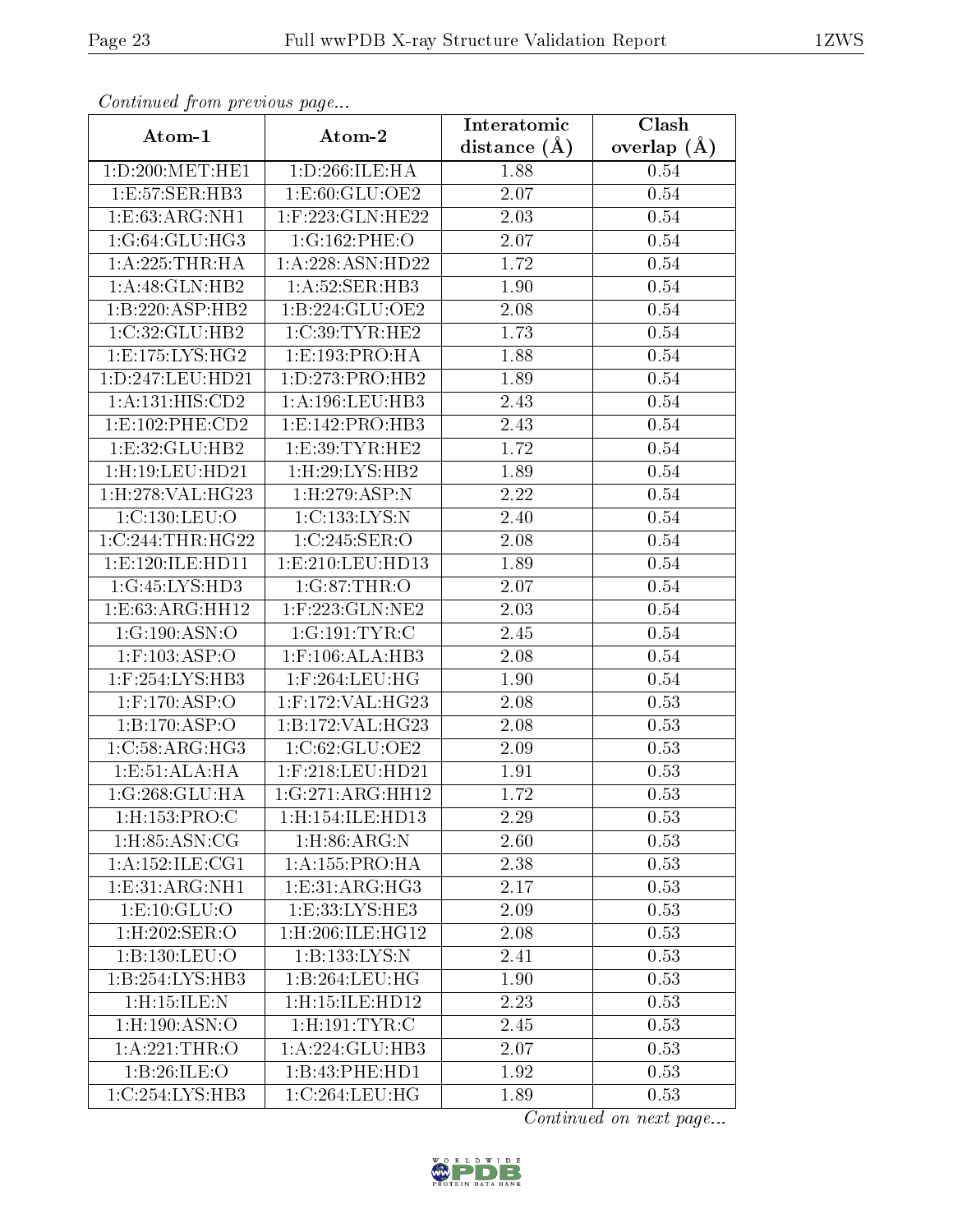| Communica from precious page   |                                 | Interatomic       | Clash           |
|--------------------------------|---------------------------------|-------------------|-----------------|
| Atom-1                         | Atom-2                          | distance $(A)$    | overlap $(\AA)$ |
| 1: D: 148: LEU: HB2            | 1:D:156:HIS:HB2                 | 1.91              | 0.53            |
| $1:$ F:47:ARG:NH2              | $1:$ F:57:SER:HB2               | $2.20\,$          | 0.53            |
| 1: H: 73: HIS: CE1             | $1:$ H:75:ASN:H $\overline{B2}$ | 2.44              | 0.53            |
| 1: A:46: LYS:HE2               | 1: A:89: VAL: HG22              | 1.90              | 0.53            |
| 1:C:18:GLU:HA                  | 1:C:28:LYS:HG2                  | 1.90              | 0.53            |
| $1:$ F:19:LEU: $CD2$           | $1:$ F:29:LYS:HB2               | 2.39              | 0.53            |
| $1:$ F:278:VAL:HG23            | $1:$ F:279:ASP:N                | 2.23              | 0.53            |
| 1:G:266:ILE:HG23               | 1:G:267:GLN:H                   | 1.74              | 0.53            |
| 1:G:226:LEU:HD12               | $1:$ H:176:ASN:OD1              | 2.09              | 0.53            |
| 1:A:4:PHE:CD2                  | 1:A:82:VAL:HG11                 | 2.44              | 0.53            |
| 1:D:85:ASN:HD21                | 1: D:87:THR:H                   | 1.53              | 0.53            |
| 1:G:98:GLY:N                   | 1:G:147:LEU:O                   | 2.41              | 0.53            |
| 1: A:149: ASP:OD2              | 1: A: 151: ASN: HB2             | 2.09              | 0.53            |
| 1:B:32:GLU:HB2                 | 1: B:39: TYR: HE2               | 1.73              | 0.53            |
| $1:$ F:48:GLN:HB2              | $1:$ F:52:SER:OG                | 2.09              | 0.53            |
| 1:H:147:LEU:HD22               | 1: H: 155: PRO: HB2             | 1.90              | 0.53            |
| 1:B:121:LYS:O                  | 1:B:124:LEU:HB2                 | 2.09              | 0.53            |
| 1:C:53:ARG:NH2                 | 1: D: 143: GLU: OE2             | 2.28              | 0.53            |
| 1: D: 170: ASP: O              | 1:D:172:VAL:HG23                | $\overline{2.08}$ | 0.53            |
| 1:D:85:ASN:ND2                 | 1: D: 86: ARG:H                 | 2.07              | 0.53            |
| $1:$ H $:131:$ HIS $:$ CD $2$  | $1:$ H $:196:$ LEU $:$ HB $3$   | 2.43              | 0.53            |
| 1: A:46: LYS: HE3              | 1: A:88: ASP:O                  | 2.09              | 0.52            |
| 1:C:228:ASN:O                  | 1:C:232:VAL:N                   | 2.42              | 0.52            |
| 1: D: 265: THR: HG23           | 1: D:268: GLU:CG                | 2.39              | $0.52\,$        |
| 1: E: 48: GLN: HB2             | 1:E:52:SER:CB                   | 2.39              | 0.52            |
| 1:G:46:LYS:NZ                  | 1:G:85:ASN:O                    | 2.31              | $0.52\,$        |
| $1:$ H $:180:$ THR $:$ H $G22$ | $1:$ H $:182:$ GLU $:$ H        | 1.74              | 0.52            |
| $1:$ H $:48:$ GLN $:$ HB $2$   | 1: H:52: SER: CB                | 2.39              | 0.52            |
| 1:C:148:LEU:HB2                | 1:C:156:HIS:HB2                 | 1.90              | 0.52            |
| 1:C:50:ARG:C                   | 1:C:52:SER:H                    | 2.12              | 0.52            |
| 1:G:96:VAL:HG11                | 1:G:146:MET:CB                  | 2.39              | 0.52            |
| $1:$ F:73:HIS:ND1              | $1:$ F:75:ASN:N                 | 2.51              | 0.52            |
| 1:G:131:HIS:CD2                | 1:G:196:LEU:HB3                 | 2.44              | 0.52            |
| 1:G:175:LYS:HG2                | 1:G:193:PRO:HA                  | 1.91              | 0.52            |
| 1:G:40:ALA:HB2                 | 1:G:95:LEU:HD12                 | 1.91              | 0.52            |
| 1:B:86:ARG:HD2                 | 1:B:87:THR:N                    | 2.24              | 0.52            |
| 1:E:175:LYS:HD2                | 1:E:192:GLU:C                   | 2.30              | 0.52            |
| 1:G:268:GLU:HA                 | 1:G:271:ARG:NH1                 | 2.25              | 0.52            |
| 1:B:15:ILE:N                   | 1:B:15:ILE:HD12                 | 2.24              | 0.52            |
| 1: E: 14: ASP: OD1             | 1: E:33: LYS: HE2               | $2.10\,$          | 0.52            |
| 1:G:130:LEU:O                  | 1:G:133:LYS:N                   | 2.43              | 0.52            |

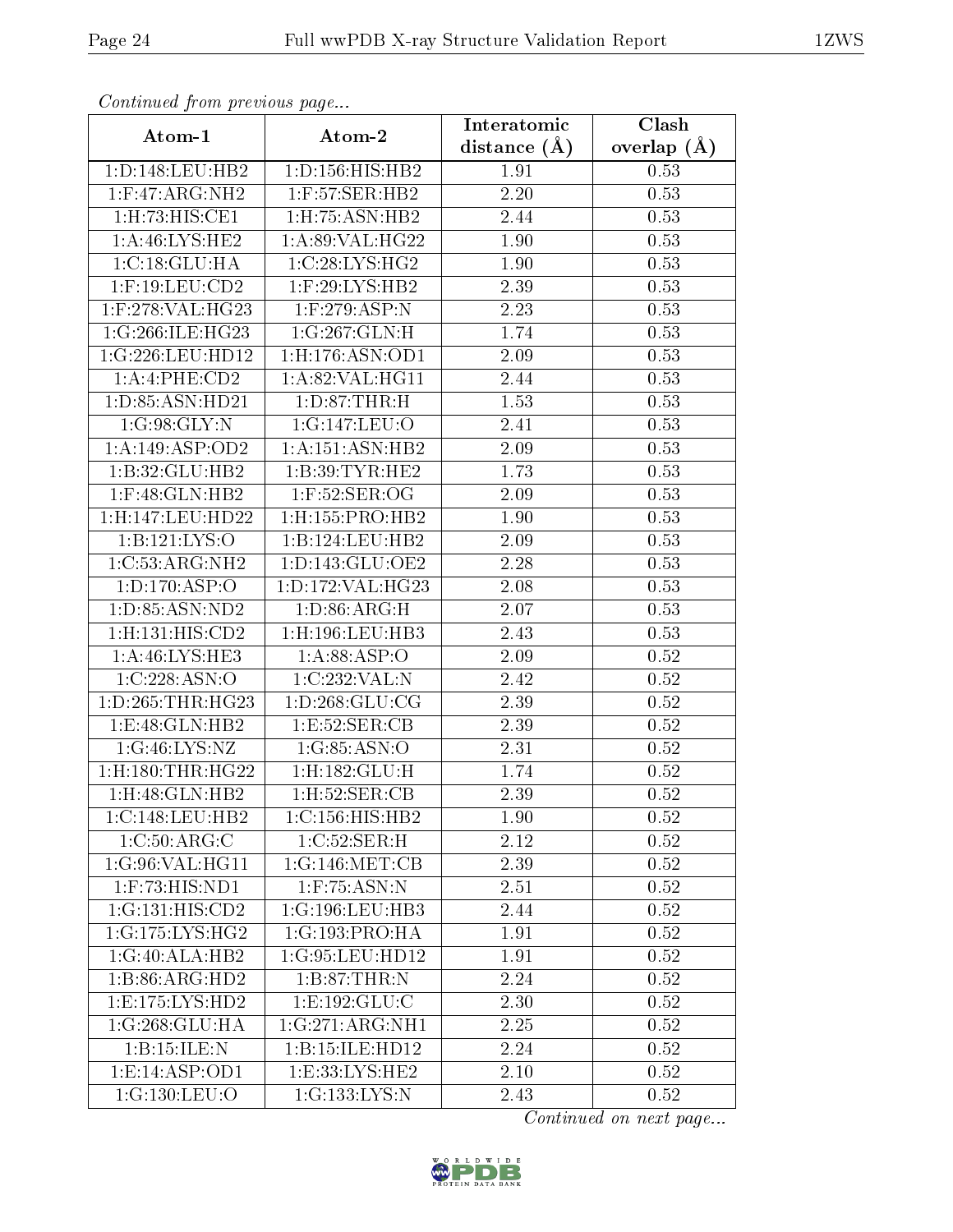| Continuea from previous page |                               | Interatomic    | Clash           |
|------------------------------|-------------------------------|----------------|-----------------|
| Atom-1                       | Atom-2                        | distance $(A)$ | overlap $(\AA)$ |
| 1:D:147:LEU:HD22             | 1: D: 155: PRO: HB2           | 1.91           | 0.52            |
| 1: E: 130: LEU: O            | 1: E: 133: LYS: N             | 2.42           | 0.52            |
| 1:E:268:GLU:HA               | 1:E:271:ARG:NH1               | 2.24           | 0.52            |
| 1: A: 19: LEU: CD2           | 1: A:29: LYS: HB2             | 2.39           | 0.52            |
| 1:ES:86:ARG:HD2              | 1:E:87:THR:N                  | 2.25           | 0.52            |
| 1:A:32:GLU:HB2               | 1: A:39: TYR: HE2             | 1.75           | 0.52            |
| 1: D: 15: ILE:N              | 1:D:15:ILE:HD12               | 2.25           | 0.52            |
| 1:C:63:ARG:NH1               | 1: D: 223: GLN: HE22          | 2.02           | 0.52            |
| 1:G:147:LEU:HD22             | 1:G:155:PRO:HB2               | 1.92           | 0.52            |
| 1:G:175:LYS:HA               | 1:G:194:LEU:HG                | 1.91           | 0.52            |
| 1:H:266:ILE:CG2              | 1:H:267:GLN:H                 | 2.23           | 0.52            |
| 1:B:15:ILE:H                 | 1:B:15:ILE:HD12               | 1.74           | 0.52            |
| $1:$ F:46:LYS:NZ             | $1:$ F:85:ASN:O               | 2.29           | 0.52            |
| $1:$ H $:58:$ ARG $:$ H $G3$ | 1:H:62:GLU:OE2                | 2.10           | 0.52            |
| 1: A:208:TYR:CD1             | 1:A:214:ALA:O                 | 2.63           | 0.51            |
| 1:C:10:GLU:CD                | 1:C:10:GLU:H                  | 2.13           | 0.51            |
| 1:D:254:LYS:HB3              | 1:D:264:LEU:HG                | 1.92           | 0.51            |
| 1: E:50: ARG:NE              | 1:E:50:ARG:HA                 | 2.25           | 0.51            |
| 1:G:121:LYS:O                | 1:G:124:LEU:HB2               | 2.10           | 0.51            |
| $1:$ H $:180:$ THR $:$ O     | 1:H:184:VAL:HG22              | $2.09\,$       | 0.51            |
| 1:B:13:TYR:HA                | 1:B:31:ARG:O                  | 2.10           | 0.51            |
| 1:B:201:TRP:HB2              | 1:B:263:ARG:NH1               | 2.25           | 0.51            |
| 1:G:32:GLU:HB2               | 1:G:39:TYR:HE2                | 1.75           | 0.51            |
| 1:G:48:GLN:HB2               | 1:G:52:SER:OG                 | 2.10           | 0.51            |
| 1:H:175:LYS:O                | $1:$ H $:176:$ ASN $:$ HB $2$ | 2.09           | 0.51            |
| 1:B:31:ARG:NH1               | 1: B:36: GLY:O                | 2.43           | 0.51            |
| 1:E:105:LEU:O                | 1:E:108:LYS:HB2               | 2.10           | 0.51            |
| $1:$ F:57:SER:HB3            | 1:F:60:GLU:OE2                | 2.10           | 0.51            |
| 1: A: 119: PHE: O            | 1:A:120:ILE:C                 | 2.47           | 0.51            |
| 1: B: 85: ASN: CG            | 1:B:86:ARG:N                  | 2.62           | 0.51            |
| 1:C:180:THR:O                | 1:C:184:VAL:HG22              | 2.11           | 0.51            |
| 1:C:208:TYR:CD1              | 1:C:214:ALA:O                 | 2.63           | 0.51            |
| $1:$ F:175:LYS:HD2           | $1:$ F:192:GLU:C              | 2.30           | 0.51            |
| 1:G:11:ASP:O                 | 1:G:33:LYS:HD2                | 2.10           | 0.51            |
| 1: D: 221: THR:O             | 1: D: 224: GLU: N             | 2.43           | 0.51            |
| 1:E:153:PRO:C                | 1:E:154:ILE:HD13              | 2.31           | 0.51            |
| $1:$ F:180:THR:O             | 1:F:184:VAL:HG22              | 2.11           | 0.51            |
| 1:A:278:VAL:HG23             | 1: A:279: ASP:N               | 2.25           | 0.51            |
| 1:C:221:THR:O                | 1:C:224:GLU:HB3               | 2.11           | 0.51            |
| 1: D: 265: THR: HG23         | 1: D: 268: GLU: HG3           | 1.93           | 0.51            |
| 1:G:14:ASP:OD1               | 1:G:33:LYS:HE2                | 2.11           | 0.51            |

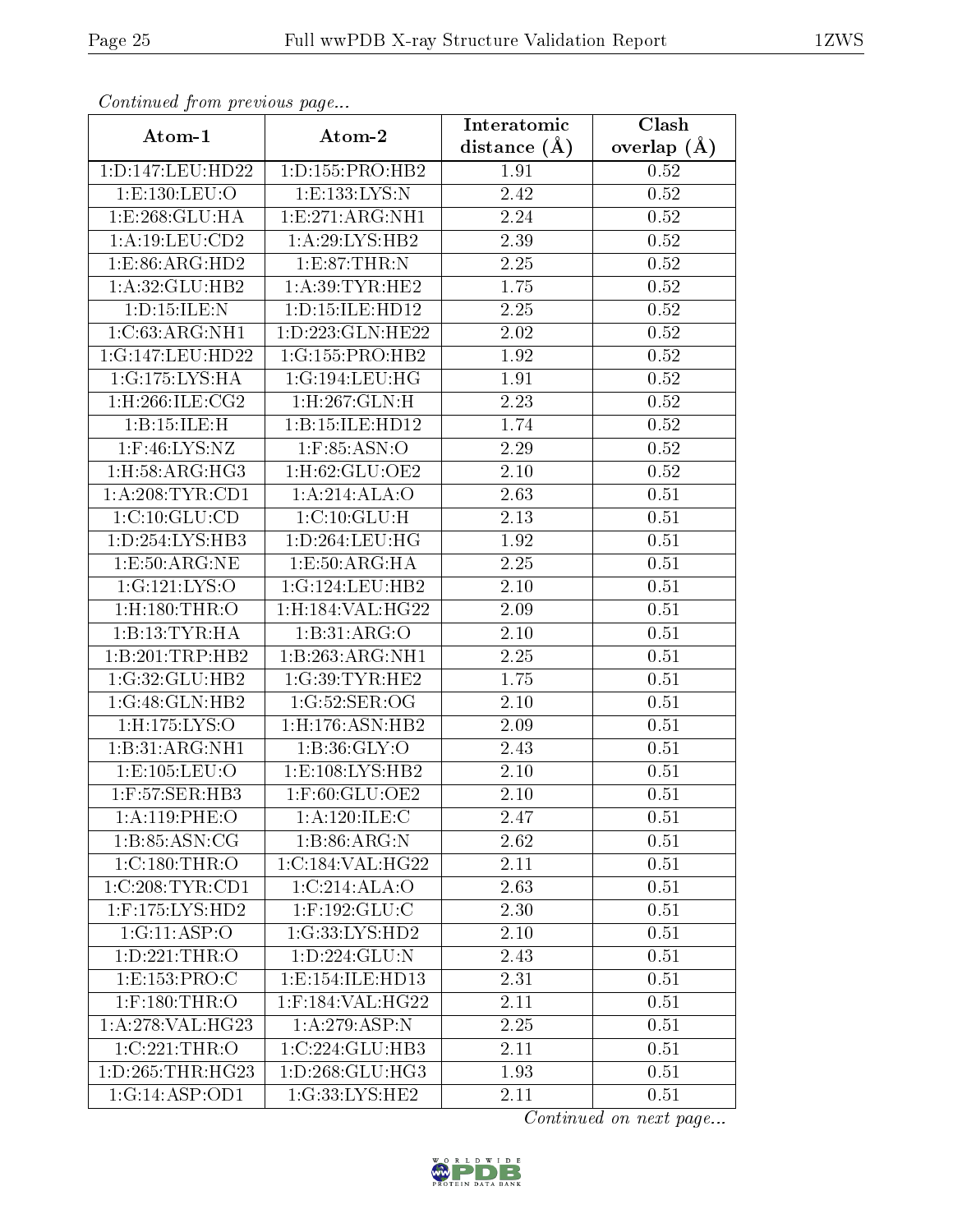| сонинией јтот ртеvиоиз раде |                               | Interatomic    | Clash         |
|-----------------------------|-------------------------------|----------------|---------------|
| Atom-1                      | Atom-2                        | distance $(A)$ | overlap $(A)$ |
| 1: A:50: ARG: HH11          | 1: A:50: ARG: HG2             | 1.75           | 0.51          |
| 1: B: 175: LYS: HG2         | 1:B:193:PRO:HA                | 1.92           | $0.51\,$      |
| 1:G:79:LEU:HD11             | 1:G:81:ASP:O                  | 2.10           | 0.51          |
| 1:H:98:GLY:HA3              | 1:H:147:LEU:O                 | 2.11           | 0.51          |
| 1: A:238: GLU:O             | 1:A:242:SER:HB3               | 2.10           | 0.51          |
| 1: A:35:THR:OG1             | 1:A:37:LEU:HB2                | 2.11           | 0.51          |
| $1:$ H:109: $GLU:$ O        | $1:$ H $:110:$ SER $:$ HB $2$ | 2.09           | 0.51          |
| 1:B:238:GLU:O               | 1:B:242:SER:HB3               | $2.10\,$       | 0.51          |
| 1:C:46:LYS:HE3              | 1:C:88:ASP:O                  | $2.10\,$       | 0.51          |
| 1:D:32:GLU:HB2              | 1: D: 39: TYR: HE2            | 1.76           | 0.51          |
| 1: D: 35: THR: OG1          | 1: D: 37: LEU: HB2            | 2.11           | 0.51          |
| 1: E: 15: ILE:N             | 1:E:15:ILE:HD12               | 2.25           | 0.51          |
| 1:G:202:SER:O               | 1:G:206:ILE:HG12              | 2.11           | 0.51          |
| 1: A:63: ARG:O              | 1: A:67: ILE:CG1              | 2.58           | 0.51          |
| 1:B:102:PHE:CD2             | 1:B:142:PRO:HB3               | 2.45           | 0.51          |
| 1:C:15:ILE:HD12             | 1: C:15: ILE:N                | 2.26           | 0.51          |
| 1:C:247:LEU:HD21            | 1:C:273:PRO:HB2               | 1.92           | 0.51          |
| 1:C:77:ILE:HG22             | 1:C:159:LEU:O                 | 2.11           | 0.51          |
| $1: \overline{E:103:ASP:O}$ | 1:E:106:ALA:HB3               | 2.11           | 0.51          |
| 1:G:175:LYS:O               | 1:G:176:ASN:HB2               | 2.10           | 0.51          |
| 1:G:86:ARG:HD2              | $1:G:87:THR:$ N               | 2.25           | 0.51          |
| 1:A:11:ASP:O                | 1:A:33:LYS:HD2                | 2.10           | 0.50          |
| 1: A: 15: ILE:N             | 1:A:15:ILE:HD12               | 2.26           | 0.50          |
| 1:A:266:ILE:HG23            | 1:A:267:GLN:N                 | 2.25           | 0.50          |
| 1:B:19:LEU:HD21             | 1:B:29:LYS:HB2                | 1.92           | 0.50          |
| 1:D:244:THR:HG22            | 1:D:245:SER:O                 | 2.11           | 0.50          |
| 1: A:79: LEU: HD11          | 1:A:81:ASP:O                  | 2.11           | 0.50          |
| 1:B:85:ASN:ND2              | 1:B:86:ARG:N                  | 2.60           | 0.50          |
| 1:G:148:LEU:HD12            | $1:G:156:\overline{HIS:CB}$   | 2.41           | 0.50          |
| 1:B:50:ARG:NE               | 1:B:50:ARG:HA                 | 2.26           | 0.50          |
| 1:B:58:ARG:O                | 1: B:62: GLU: HG3             | 2.11           | 0.50          |
| 1:C:249:LYS:O               | 1:C:252:ILE:HB                | 2.11           | 0.50          |
| 1: D: 131: HIS: CD2         | 1: D: 196: LEU: HB3           | 2.47           | 0.50          |
| $1:$ F:175:LYS:HD2          | $1:$ F:193:PRO:N              | 2.27           | 0.50          |
| 1:C:12:PHE:CD1              | 1:C:12:PHE:N                  | 2.79           | 0.50          |
| 1: D: 108: LYS: HE3         | 1: D: 115: GLU: OE2           | 2.11           | 0.50          |
| 1:D:130:LEU:O               | 1: D: 133: LYS:N              | 2.44           | 0.50          |
| 1:E:265:THR:HG23            | 1: E: 268: GLU: HG3           | 1.92           | 0.50          |
| $1:$ F:152:ILE:CG1          | $1:$ F:155:PRO:HA             | 2.41           | 0.50          |
| 1:G:278:VAL:HG23            | 1:G:279:ASP:N                 | 2.26           | 0.50          |
| 1:A:63:ARG:HD2              | 1:A:166:HIS:CD2               | 2.46           | 0.50          |

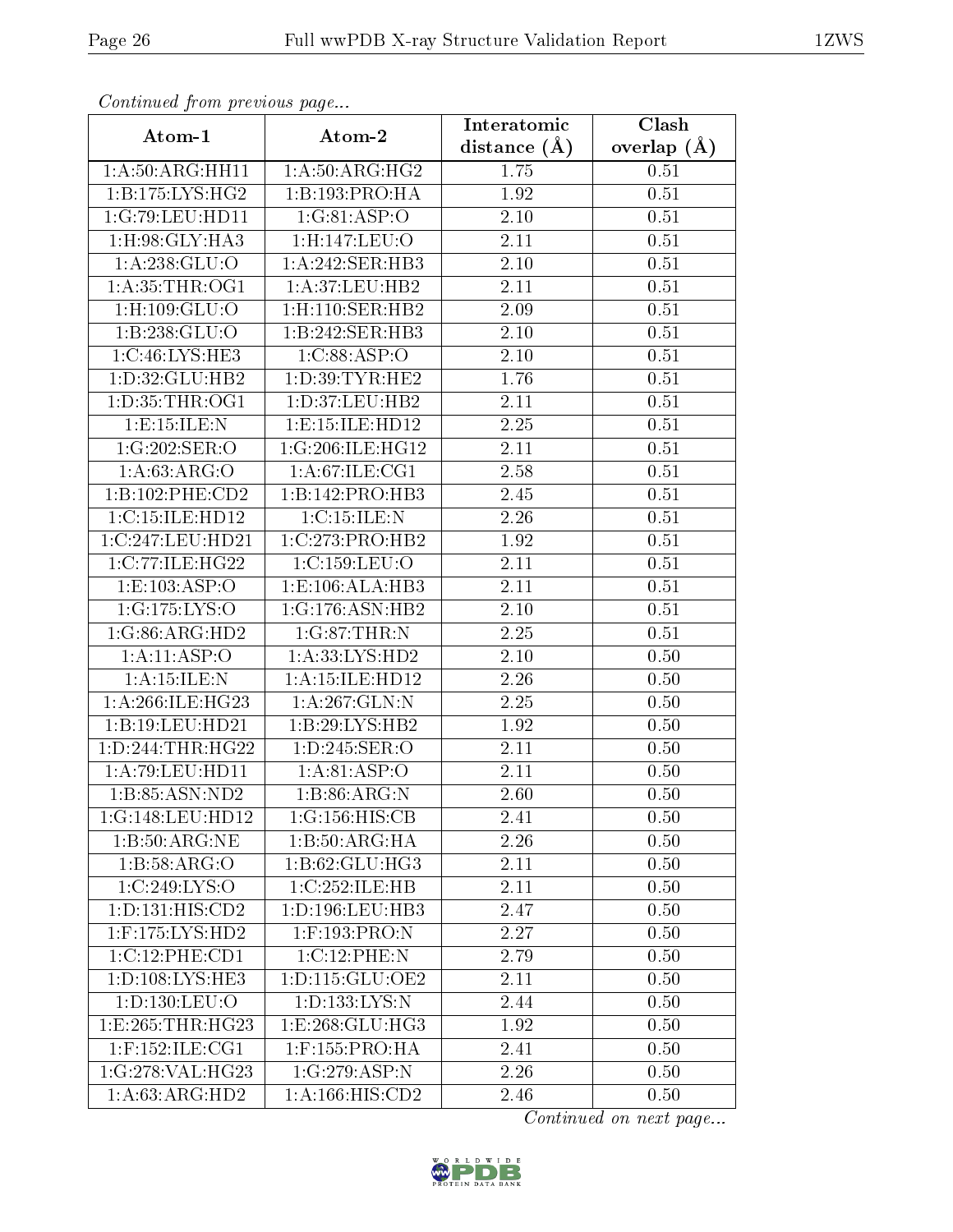| Continuea from previous page |                                     | Interatomic       | Clash           |
|------------------------------|-------------------------------------|-------------------|-----------------|
| Atom-1                       | Atom-2                              | distance $(A)$    | overlap $(\AA)$ |
| 1:B:103:ASP:O                | 1:B:106:ALA:HB3                     | 2.12              | 0.50            |
| 1:C:175:LYS:HA               | 1:C:194:LEU:HG                      | 1.93              | 0.50            |
| 1: D: 148: LEU: HD12         | 1: D: 156: HIS: CB                  | 2.42              | 0.50            |
| 1: E:49: SER:HB3             | 1: E:50: ARG:HH12                   | 1.76              | 0.50            |
| $1:$ F:49:SER:N              | $1:$ F:52:SER:OG                    | 2.42              | 0.50            |
| $1:$ F:63:ARG:O              | $1:$ F:67:ILE:HG12                  | 2.12              | 0.50            |
| $1:$ H:109:GLU:O             | $1:$ H:110:SER:CB                   | 2.58              | 0.50            |
| $1:$ H $:268:$ GLU $:$ HA    | 1: H: 271: ARG: HH12                | 1.77              | 0.50            |
| 1:B:147:LEU:HD22             | 1:B:155:PRO:HB2                     | 1.94              | 0.50            |
| 1:C:152:ILE:CG1              | 1:C:155:PRO:HA                      | 2.42              | 0.50            |
| 1:C:46:LYS:NZ                | 1:C:85:ASN:O                        | 2.32              | 0.50            |
| 1:G:58:ARG:HG3               | 1:G:62:GLU:OE2                      | 2.11              | 0.50            |
| 1:H:265:THR:HG23             | $1:$ H $:268:$ GLU $:$ CD           | 2.32              | 0.50            |
| 1:A:44:ILE:HG21              | 1: A:61: ILE: HD13                  | 1.93              | 0.50            |
| 1: A:58: ARG:O               | 1: A: 61: ILE: HB                   | 2.12              | 0.50            |
| 1:B:244:THR:HG22             | 1:B:245:SER:O                       | 2.11              | 0.50            |
| 1:B:47:ARG:CD                | 1:B:52:SER:HB2                      | 2.42              | 0.50            |
| 1:B:48:GLN:HB2               | 1:B:52:SER:OG                       | 2.11              | 0.50            |
| 1:B:73:HIS:ND1               | 1:B:75:ASN:N                        | $\overline{2.50}$ | 0.50            |
| 1:E:24:PHE:O                 | 1:E:45:LYS:N                        | 2.44              | 0.50            |
| 1:E:85:ASN:HD21              | 1:E:87:THR:H                        | 1.55              | 0.50            |
| 1:G:19:LEU:HD11              | 1:G:29:LYS:HB2                      | 1.93              | 0.50            |
| 1: A:12:PHE:N                | 1:A:12:PHE:CD1                      | 2.79              | 0.50            |
| 1:B:48:GLN:HB2               | 1:B:52:SER:CB                       | 2.42              | 0.50            |
| 1:C:128:ASN:O                | 1:C:129:TYR:C                       | 2.51              | 0.50            |
| 1: E: 50: ARG: O             | 1:E:52:SER:N                        | 2.45              | 0.50            |
| 1:F:73:HIS:CD2               | $1:$ F:129:TYR:HB2                  | 2.46              | 0.50            |
| 1:H:73:HIS:CE1               | 1: H: 75: ASN:H                     | 2.29              | 0.50            |
| 1: D: 180: THR:O             | 1:D:184:VAL:HG22                    | 2.12              | 0.49            |
| $1:$ F:10:GLU:O              | 1:F:33:LYS:HE3                      | 2.12              | 0.49            |
| 1:F:44:ILE:HG21              | $1:$ F:61:ILE:HD13                  | 1.94              | 0.49            |
| 1:G:221:THR:O                | 1:G:224:GLU:HB3                     | 2.12              | 0.49            |
| 1:G:4:PHE:CD2                | 1:G:82:VAL:HG11                     | 2.46              | 0.49            |
| 1:A:73:HIS:CE1               | $1:A:75:A\overline{SN:H}B2$         | 2.47              | 0.49            |
| 1:C:202:SER:O                | 1:C:206:ILE:HG12                    | 2.12              | 0.49            |
| 1: D: 175: LYS: O            | 1: D: 176: ASN: HB2                 | 2.11              | 0.49            |
| 1: D: 266: ILE: CG2          | 1: D: 267: GLN:N                    | 2.75              | 0.49            |
| 1: E: 74: HIS: O             | 1:E:158:LYS:HE2                     | 2.12              | 0.49            |
| $1:$ F:106:ALA:O             | $1:$ F:107: $GLN$ :C                | 2.51              | 0.49            |
| 1:H:40:ALA:HB2               | 1:H:95:LEU:HD12                     | 1.95              | 0.49            |
| 1: A:98: GLY:CA              | $1: A:147: \overline{\text{LEU:O}}$ | 2.60              | 0.49            |

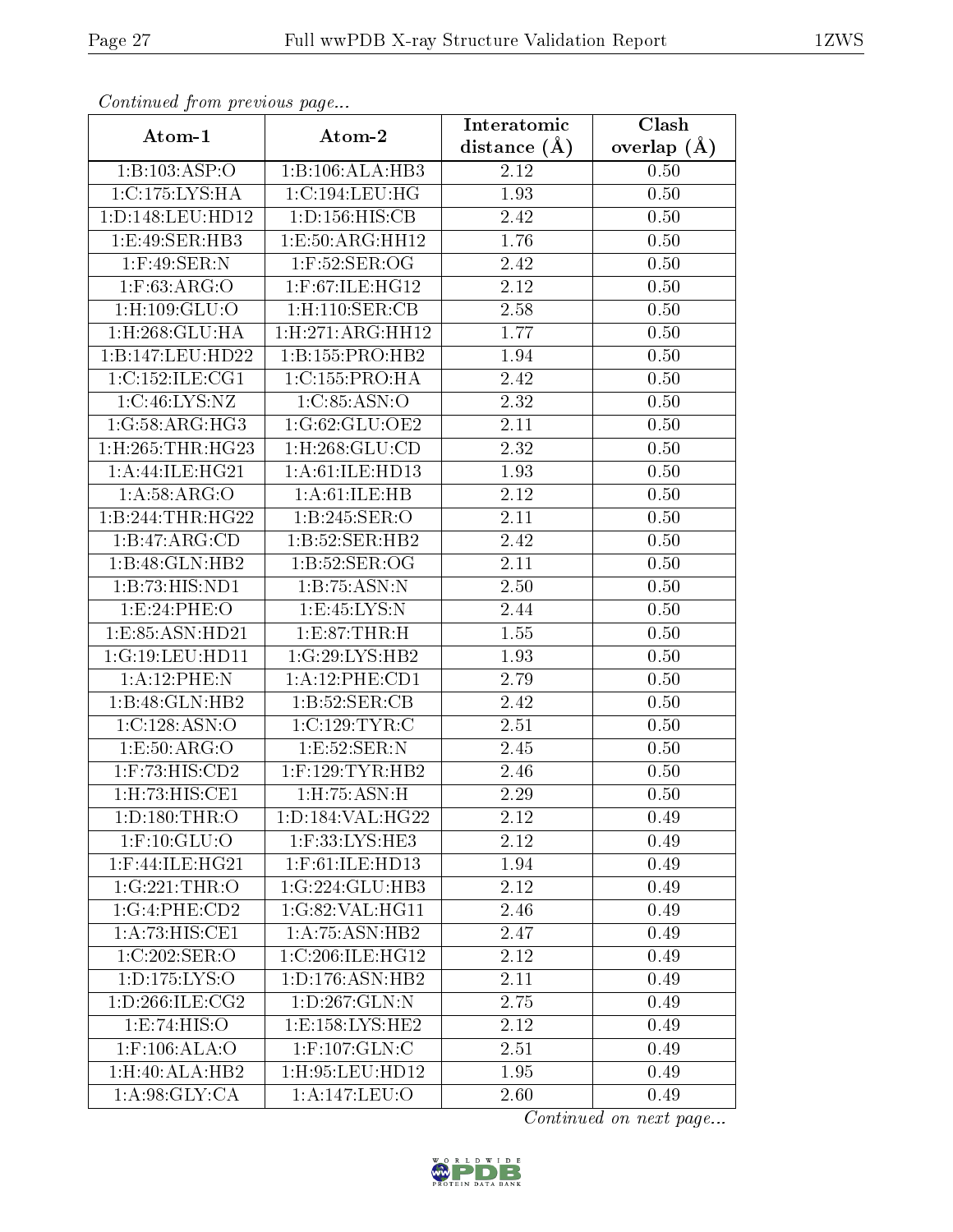| Continua from pretious page                |                               | Interatomic       | Clash           |
|--------------------------------------------|-------------------------------|-------------------|-----------------|
| Atom-1                                     | Atom-2                        | distance $(A)$    | overlap $(\AA)$ |
| 1:B:221:THR:O                              | 1:B:224:GLU:HB3               | 2.12              | 0.49            |
| $1:C:200:\overline{\text{MET}:\text{HE1}}$ | 1:C:266:ILE:HA                | 1.93              | 0.49            |
| 1: D: 63: ARG: O                           | 1: D:67: ILE: CG1             | 2.59              | 0.49            |
| $1:$ F:141:LYS:HE3                         | $1:$ F:143:GLU:HG2            | 1.94              | 0.49            |
| 1: H: 63: ARG: O                           | $1:$ H $:$ 67:ILE $:$ H $G12$ | 2.11              | 0.49            |
| 1: A:26: ILE:O                             | 1: A: 43: PHE: HD1            | 1.94              | 0.49            |
| 1:B:44:ILE:HG21                            | 1:B:61:ILE:HD13               | 1.93              | 0.49            |
| 1:C:85:ASN:ND2                             | 1:C:86:ARG:N                  | 2.61              | 0.49            |
| 1:C:86:ARG:HD2                             | $1:C:87$ : THR:N              | $\overline{2.27}$ | 0.49            |
| 1:E:21:SER:CB                              | 1: E:26: ILE: HG12            | 2.37              | 0.49            |
| 1:E:12:PHE:C                               | 1:E:33:LYS:HG3                | 2.33              | 0.49            |
| 1:G:12:PHE:CD1                             | 1:G:12:PHE:N                  | 2.79              | 0.49            |
| 1:G:35:THR:OG1                             | 1:G:37:LEU:HB2                | 2.12              | 0.49            |
| 1: A:249: LYS:O                            | 1:A:252:ILE:HB                | 2.12              | 0.49            |
| 1:C:58:ARG:O                               | 1:C:62:GLU:HG3                | 2.11              | 0.49            |
| 1: D: 50: ARG: O                           | 1: D: 52: SER: N              | 2.46              | 0.49            |
| 1:H:152:ILE:CG1                            | 1:H:155:PRO:HA                | 2.41              | 0.49            |
| 1:C:13:TYR:CD1                             | 1:C:32:GLU:HA                 | 2.48              | 0.49            |
| 1: E: 19: LEU: CD2                         | 1:E:29:LYS:HB2                | 2.42              | 0.49            |
| 1:E:72:LEU:H                               | 1: E: 129: TYR: HE2           | 1.59              | 0.49            |
| 1:G:123:ILE:O                              | 1:G:127:VAL:HG23              | 2.12              | 0.49            |
| 1:G:148:LEU:HD12                           | 1:G:156:HIS:HB2               | 1.94              | 0.49            |
| $1:$ H $:151:$ ASN $:$ O                   | 1:H:152:ILE:HG23              | 2.11              | 0.49            |
| 1: H:63: ARG:O                             | 1:H:67:ILE:CG1                | 2.60              | 0.49            |
| 1:B:265:THR:HG23                           | 1:B:268:GLU:CG                | 2.43              | 0.49            |
| $1:C:265$ : THR: HG23                      | 1:C:268:GLU:HG3               | 1.95              | 0.49            |
| 1:C:2:GLU:OE2                              | 1:C:2:GLU:N                   | 2.46              | 0.49            |
| 1: D:49: SER: N                            | 1: D:52: SER:OG               | 2.42              | 0.49            |
| 1:G:178:PHE:C                              | 1:G:178:PHE:CD1               | 2.86              | 0.49            |
| 1:C:153:PRO:O                              | 1:C:154:ILE:CD1               | 2.61              | 0.49            |
| 1:C:63:ARG:O                               | 1:C:67:ILE:CG1                | 2.61              | 0.49            |
| $1: D:50: \overline{\text{RG:HG2}}$        | 1:D:50:ARG:HH11               | 1.78              | 0.49            |
| 1:H:148:LEU:HD12                           | $1:$ H $:156:$ HIS $:$ CB     | 2.43              | 0.49            |
| 1:A:272:HIS:O                              | 1:A:275:ILE:N                 | 2.44              | 0.49            |
| 1:B:131:HIS:CD2                            | 1:B:196:LEU:HB3               | 2.48              | 0.49            |
| 1:H:76:VAL:O                               | $1:$ H $:158:LYS:NZ$          | 2.44              | 0.49            |
| 1:B:111:LEU:HD21                           | 1:B:210:LEU:HD21              | 1.95              | 0.49            |
| 1:C:151:ASN:O                              | 1:C:152:ILE:HG23              | 2.13              | 0.49            |
| $1:$ F:212:SER:HB2                         | $1:$ F:240:PHE:HB3            | 1.95              | 0.49            |
| $1:$ F:47:ARG:CD                           | $1:$ F:52:SER:HB2             | 2.43              | 0.49            |
| $1:$ F:40:ALA:HB2                          | 1:F:95:LEU:HD12               | 1.94              | 0.49            |

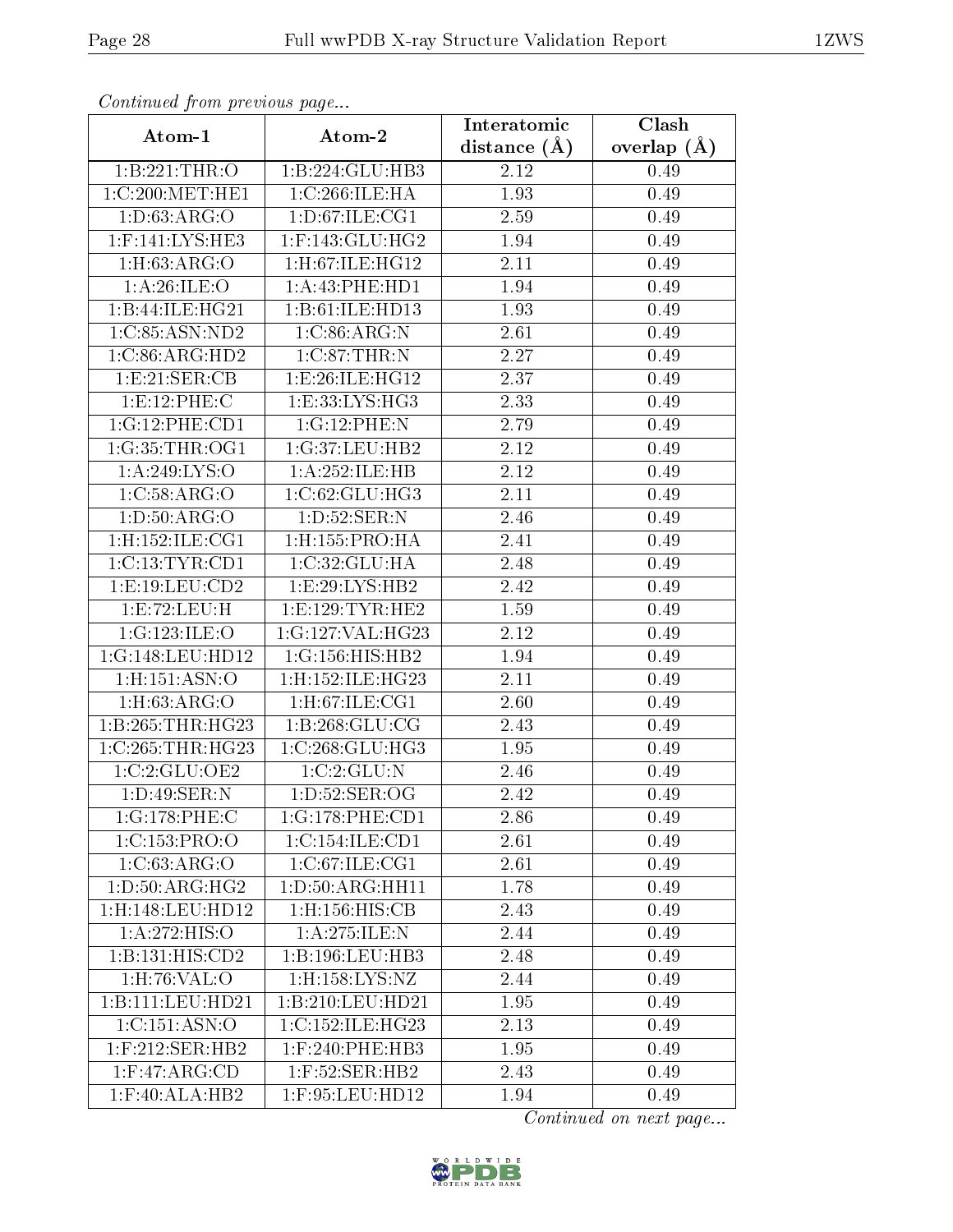| Continued from previous page  |                         | Interatomic      | Clash         |
|-------------------------------|-------------------------|------------------|---------------|
| Atom-1                        | Atom-2                  | distance $(\AA)$ | overlap $(A)$ |
| $1:$ F:244:THR:HG22           | $1:$ F:245:SER:O        | 2.13             | 0.48          |
| $1:$ F:73:HIS:HD2             | $1:$ F:129:TYR:HB2      | 1.78             | 0.48          |
| 1: H: 77: ILE: HG12           | $1:$ H $:78:$ THR $:$ N | 2.27             | 0.48          |
| 1:A:104:PHE:CE1               | 1: A:108:LYS:HE2        | 2.48             | 0.48          |
| 1: A:120: ILE: O              | 1:A:123:ILE:HB          | 2.13             | 0.48          |
| 1:G:10:GLU:O                  | 1:G:33:LYS:HE3          | 2.12             | 0.48          |
| 1:G:205:VAL:O                 | 1:G:209:ILE:HG13        | 2.13             | 0.48          |
| $1:$ H $:266:$ ILE $:$ CG2    | 1:H:267:GLN:N           | 2.75             | 0.48          |
| 1:B:48:GLN:HB2                | 1:B:52:SER:HB3          | 1.94             | 0.48          |
| 1:D:48:GLN:HB2                | 1: D:52: SER:OG         | 2.12             | 0.48          |
| 1:F:208:TYR:CD1               | $1:$ F:214:ALA:O        | 2.66             | 0.48          |
| 1:G:47:ARG:CD                 | 1:G:52:SER:HB2          | 2.43             | 0.48          |
| 1:H:254:LYS:HD3               | 1: H:264: LEU: HD21     | 1.95             | 0.48          |
| 1: D: 77: ILE: HG12           | 1: D:78:THR:N           | 2.28             | 0.48          |
| 1:D:46:LYS:HE3                | 1: D:88: ASP:O          | 2.13             | 0.48          |
| 1:F:151:ASN:O                 | 1:F:152:ILE:HG23        | 2.13             | 0.48          |
| $1:$ F:63:ARG:O               | $1:$ F:67:ILE:CG1       | 2.62             | 0.48          |
| 1: H:35: THR:OG1              | 1: H:37: LEU: HB2       | 2.13             | 0.48          |
| 1:C:119:PHE:O                 | 1:C:120:ILE:C           | 2.51             | 0.48          |
| 1:C:278:VAL:HG23              | 1:C:279:ASP:N           | 2.28             | 0.48          |
| 1: D: 101: LEU: C             | 1: D: 101: LEU: HD12    | 2.34             | 0.48          |
| 1:E:278:VAL:HG23              | 1:E:279:ASP:N           | 2.27             | 0.48          |
| 1: E:46: LYS: HE2             | 1:E:89:VAL:HG22         | 1.94             | 0.48          |
| 1:G:85:ASN:CG                 | 1:G:86:ARG:N            | 2.66             | 0.48          |
| $1:$ H $:96:$ VAL $:$ H $G11$ | 1:H:146:MET:HB2         | 1.95             | 0.48          |
| 1:A:223:GLN:HE22              | 1:B:63:ARG:HH12         | 1.61             | 0.48          |
| 1:A:220:ASP:HB2               | 1: A:224: GLU:OE2       | 2.14             | 0.48          |
| 1:B:101:LEU:HD23              | 1:B:145:ILE:HG21        | 1.95             | 0.48          |
| 1:C:265:THR:HG23              | 1:C:268:GLU:CG          | 2.43             | 0.48          |
| 1:D:178:PHE:C                 | 1:D:178:PHE:CD1         | 2.87             | 0.48          |
| 1: D: 238: GLU: O             | 1: D: 242: SER: HB3     | 2.13             | 0.48          |
| 1:E:238:GLU:O                 | 1:E:242:SER:HB3         | 2.13             | 0.48          |
| 1: E: 212: SER: HB2           | 1:E:240:PHE:HB3         | 1.96             | 0.48          |
| 1:B:46:LYS:HE2                | 1:B:89:VAL:HG22         | 1.94             | 0.48          |
| 1: E: 180: THR:O              | 1:E:184:VAL:HG22        | 2.14             | 0.48          |
| $1:$ F:111:LEU:HD21           | $1:$ F:210:LEU:HD21     | 1.96             | 0.48          |
| 1:G:47:ARG:HH21               | 1:G:57:SER:CB           | 2.13             | 0.48          |
| $1:$ H $:48:$ GLN $:$ HB $2$  | 1:H:52:SER:HB3          | 1.95             | 0.48          |
| 1: H: 57: SER: HB3            | 1:H:60:GLU:OE2          | 2.12             | 0.48          |
| 1: A:98: GLY:N                | 1:A:147:LEU:O           | 2.47             | 0.48          |
| 1: A:210:LEU:O                | 1:A:210:LEU:HD23        | 2.13             | 0.48          |

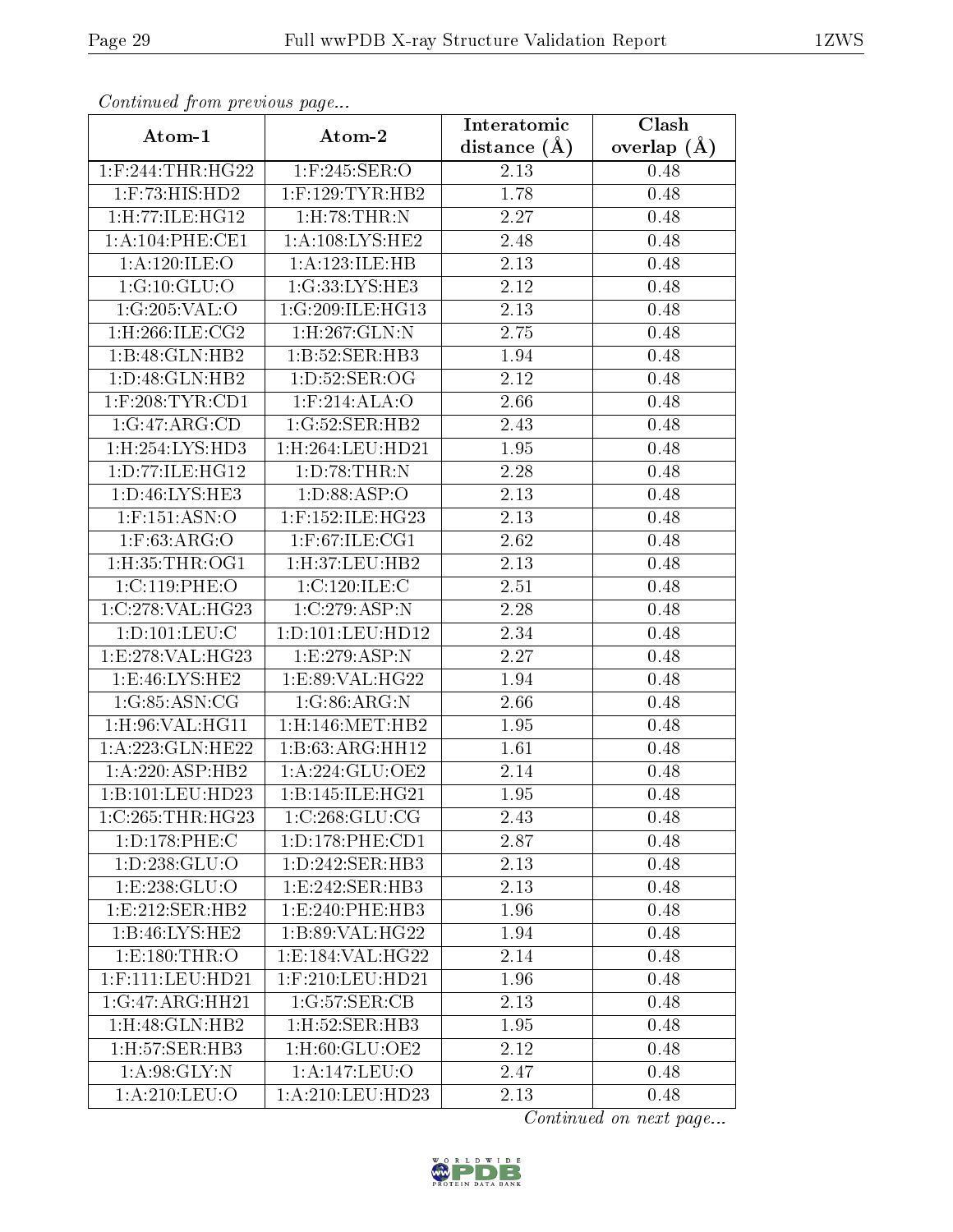| contentava promo procto ao pago |                             | Interatomic    | $\overline{\text{Clash}}$ |
|---------------------------------|-----------------------------|----------------|---------------------------|
| Atom-1                          | Atom-2                      | distance $(A)$ | overlap $(\AA)$           |
| 1:B:25:ALA:C                    | 1:B:26:ILE:HG13             | 2.33           | 0.48                      |
| 1:C:175:LYS:HD2                 | 1:C:192:GLU:C               | 2.34           | 0.48                      |
| 1:C:85:ASN:CG                   | 1:C:86:ARG:N                | 2.65           | 0.48                      |
| 1:D:26:ILE:O                    | 1: D: 43: PHE: HD1          | 1.97           | 0.48                      |
| 1:G:111:LEU:HD21                | 1:G:210:LEU:HD21            | 1.96           | 0.48                      |
| 1:H:151:ASN:O                   | $1:$ H:152:ILE:CG2          | 2.62           | 0.48                      |
| 1:H:268:GLU:HA                  | 1: H:271: ARG:NH1           | 2.29           | 0.48                      |
| 1:C:40:ALA:HB2                  | 1:C:95:LEU:HD12             | 1.95           | 0.48                      |
| $1:$ F:24:PHE:O                 | $1:$ F:45:LYS:N             | 2.44           | 0.48                      |
| 1:C:98:GLY:N                    | 1:C:147:LEU:O               | 2.47           | 0.48                      |
| 1:D:49:SER:HB3                  | 1: D:50: ARG: HH12          | 1.75           | 0.48                      |
| 1:D:4:PHE:CD2                   | 1: D:82: VAL:HGI1           | 2.49           | 0.48                      |
| 1: D: 50: ARG: C                | 1: D: 52: SER: N            | 2.68           | 0.48                      |
| 1:F:109:GLU:O                   | $1:$ F:110:SER:CB           | 2.61           | 0.48                      |
| 1:F:210:LEU:HD23                | $1:$ F:210:LEU:C            | 2.33           | 0.48                      |
| 1:C:101:LEU:C                   | 1:C:101:LEU:HD12            | 2.35           | 0.47                      |
| 1:C:47:ARG:CD                   | 1:C:52:SER:HB2              | 2.44           | 0.47                      |
| 1: A:46: LYS: NZ                | 1:A:84:GLU:HG3              | 2.29           | 0.47                      |
| 1: B: 63: ARG: O                | $1:B:\overline{67:ILE:CG1}$ | 2.62           | 0.47                      |
| 1: E: 119: PHE: O               | 1:E:120:ILE:C               | 2.52           | 0.47                      |
| 1:E:190:ASN:HD21                | 1: E: 230: THR: HG22        | 1.78           | 0.47                      |
| 1:E:73:HIS:ND1                  | 1:E:75:ASN:N                | 2.48           | 0.47                      |
| 1:B:58:ARG:O                    | 1:B:61:ILE:HB               | 2.13           | 0.47                      |
| 1: E: 175: LYS: HD2             | 1:E:193:PRO:N               | 2.28           | 0.47                      |
| 1:F:46:LYS:HE3                  | $1:$ F:88:ASP:O             | 2.14           | 0.47                      |
| 1: F:81:ASP:H                   | $1:$ F:92:ILE:HB            | 1.80           | 0.47                      |
| 1:H:114:GLU:O                   | 1: H: 117: THR: OG1         | 2.29           | 0.47                      |
| 1:B:271:ARG:CZ                  | 1:B:271:ARG:HB2             | 2.44           | 0.47                      |
| 1: E: 13: TYR: CD1              | 1: E:32: GLU: HA            | 2.49           | 0.47                      |
| 1:E:47:ARG:HD2                  | 1:E:52:SER:HB2              | 1.94           | 0.47                      |
| $1:$ F:130:LEU:O                | 1:F:133:LYS:N               | 2.45           | 0.47                      |
| $1:$ F:266:ILE:HG23             | $1:$ $F:267:$ GLN: H        | 1.79           | 0.47                      |
| $1:$ F:31:ARG:NH1               | $1:$ F:31:ARG:HG3           | 2.22           | 0.47                      |
| 1:B:11:ASP:O                    | 1:B:33:LYS:HD2              | 2.14           | 0.47                      |
| 1:C:48:GLN:HB2                  | 1:C:52:SER:HB3              | 1.97           | 0.47                      |
| 1: E: 175: LYS: O               | 1: E: 176: ASN: HB2         | 2.14           | 0.47                      |
| $1:$ F:228:ASN:O                | $1:$ F:232:VAL:N            | 2.48           | 0.47                      |
| 1:G:208:TYR:CD1                 | 1:G:214:ALA:O               | 2.68           | 0.47                      |
| 1: H:58: ARG:O                  | 1:H:61:ILE:HB               | 2.13           | 0.47                      |
| 1:G:31:ARG:NH1                  | 1:G:36:GLY:O                | 2.47           | 0.47                      |
| 1: A: 180: THR: HG22            | 1: A: 182: GLU: H           | 1.80           | 0.47                      |

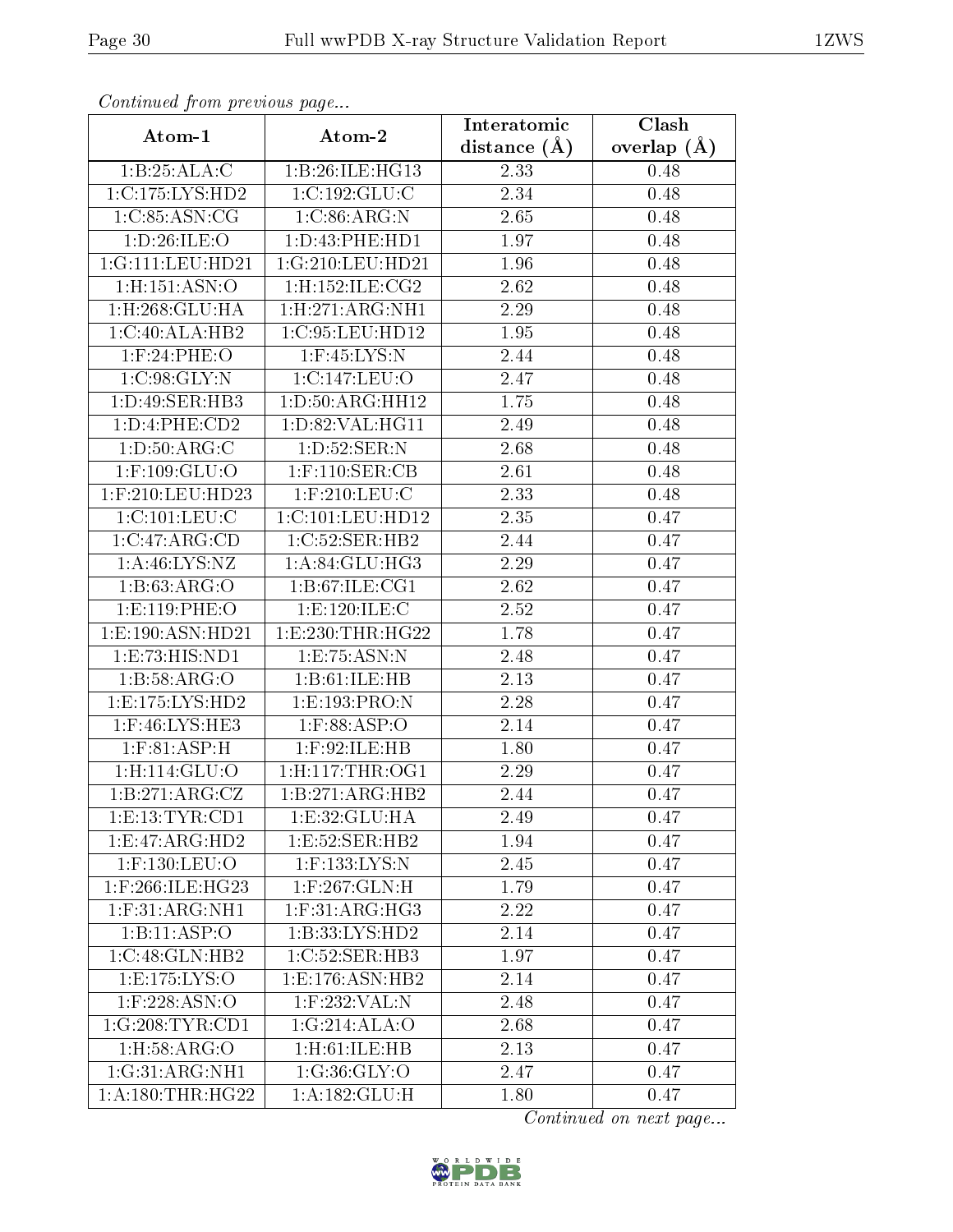| Communa from previous page    |                                  | Interatomic    | Clash           |
|-------------------------------|----------------------------------|----------------|-----------------|
| Atom-1                        | Atom-2                           | distance $(A)$ | overlap $(\AA)$ |
| 1:C:220:ASP:HB2               | 1:C:224:GLU:OE2                  | 2.14           | 0.47            |
| 1:E:104:PHE:CE1               | 1: E: 108: LYS: HE2              | 2.50           | 0.47            |
| 1:E:73:HIS:CD2                | 1: E: 129: TYR: HB2              | $2.50\,$       | 0.47            |
| 1: E:271: ARG: CZ             | 1: E: 271: ARG: HB2              | 2.44           | 0.47            |
| $1:$ F:175:LYS:O              | $1:$ F:176:ASN: $\overline{H}B2$ | 2.14           | 0.47            |
| $1:$ H $:175:$ LYS $:$ H $G2$ | 1:H:193:PRO:HA                   | 1.95           | 0.47            |
| 1:A:147:LEU:HD22              | 1: A: 155: PRO: HB2              | 1.96           | 0.47            |
| 1: A: 175: LYS: HD2           | 1:A:192:GLU:C                    | 2.34           | 0.47            |
| 1:B:119:PHE:O                 | 1:B:120:ILE:C                    | 2.53           | 0.47            |
| 1:G:98:GLY:HA3                | 1:G:147:LEU:O                    | 2.15           | 0.47            |
| 1: H: 10: GLU: O              | 1:H:33:LYS:HE3                   | 2.15           | 0.47            |
| 1:H:2:GLU:N                   | 1: H: 2: GLU: CD                 | 2.68           | 0.47            |
| 1:A:221:THR:O                 | 1: A:224: GLU:N                  | 2.48           | 0.47            |
| 1:A:271:ARG:CZ                | 1:A:271:ARG:HB2                  | 2.44           | 0.47            |
| 1:C:2:CLU:CD                  | 1:C:2:GLU:N                      | 2.67           | 0.47            |
| 1:C:58:ARG:O                  | 1:C:61:ILE:HB                    | 2.15           | 0.47            |
| 1:D:221:THR:O                 | 1: D: 224: GLU: HB3              | 2.15           | 0.47            |
| 1: D: 212: SER: HB2           | 1: D: 240: PHE: HB3              | 1.96           | 0.47            |
| 1:G:228:ASN:O                 | 1:G:232:VAL:N                    | 2.47           | 0.47            |
| 1:H:26:ILE:O                  | 1:H:43:PHE:HD1                   | 1.98           | 0.47            |
| 1:A:47:ARG:CD                 | 1: A:52: SER:HB2                 | 2.45           | 0.47            |
| 1:C:21:SER:CB                 | 1:C:26:ILE:HG12                  | 2.44           | 0.47            |
| 1: D: 21: SER: HA             | 1: D:26: ILE: HA                 | 1.96           | 0.47            |
| $1:$ F:132:THR:C              | $1:$ F:134:LYS:H                 | 2.18           | 0.47            |
| $1:$ F:26:ILE:O               | $1:$ F:43:PHE:HD1                | 1.98           | 0.47            |
| 1:A:73:HIS:ND1                | 1:A:74:HIS:N                     | 2.63           | 0.47            |
| 1:B:46:LYS:NZ                 | 1:B:84:GLU:HG3                   | 2.30           | 0.47            |
| 1: E: 131: HIS: CD2           | 1:E:196:LEU:HB3                  | 2.49           | 0.47            |
| $1:$ F:4:PHE:HD1              | $1:$ F:84:GLU:CD                 | 2.19           | 0.47            |
| 1:G:98:GLY:CA                 | 1:G:147:LEU:O                    | 2.63           | 0.47            |
| 1:G:21:SER:HA                 | 1:G:26:ILE:HA                    | 1.95           | 0.47            |
| 1:G:77:ILE:HG12               | 1:G:78:THR:N                     | 2.30           | 0.47            |
| 1:H:148:LEU:HB2               | 1:H:156:HIS:HB2                  | 1.96           | 0.47            |
| 1:A:50:ARG:N                  | 1: A:50:ARG:CZ                   | 2.78           | 0.46            |
| 1:B:190:ASN:HB2               | 1:B:192:GLU:OE1                  | 2.15           | 0.46            |
| 1:C:10:GLU:O                  | 1:C:33:LYS:HE3                   | 2.15           | 0.46            |
| 1:C:113:GLU:OE1               | 1:C:245:SER:N                    | 2.32           | 0.46            |
| 1:D:127:VAL:O                 | 1: D: 130: LEU: HB2              | 2.14           | 0.46            |
| 1: D: 153: PRO: C             | 1: D: 154: ILE: HD13             | 2.34           | 0.46            |
| 1: E: 111: LEU: CD2           | 1:E:210:LEU:HD21                 | 2.45           | 0.46            |
| 1: E: 175: LYS: HA            | 1:E:194:LEU:HG                   | 1.95           | 0.46            |

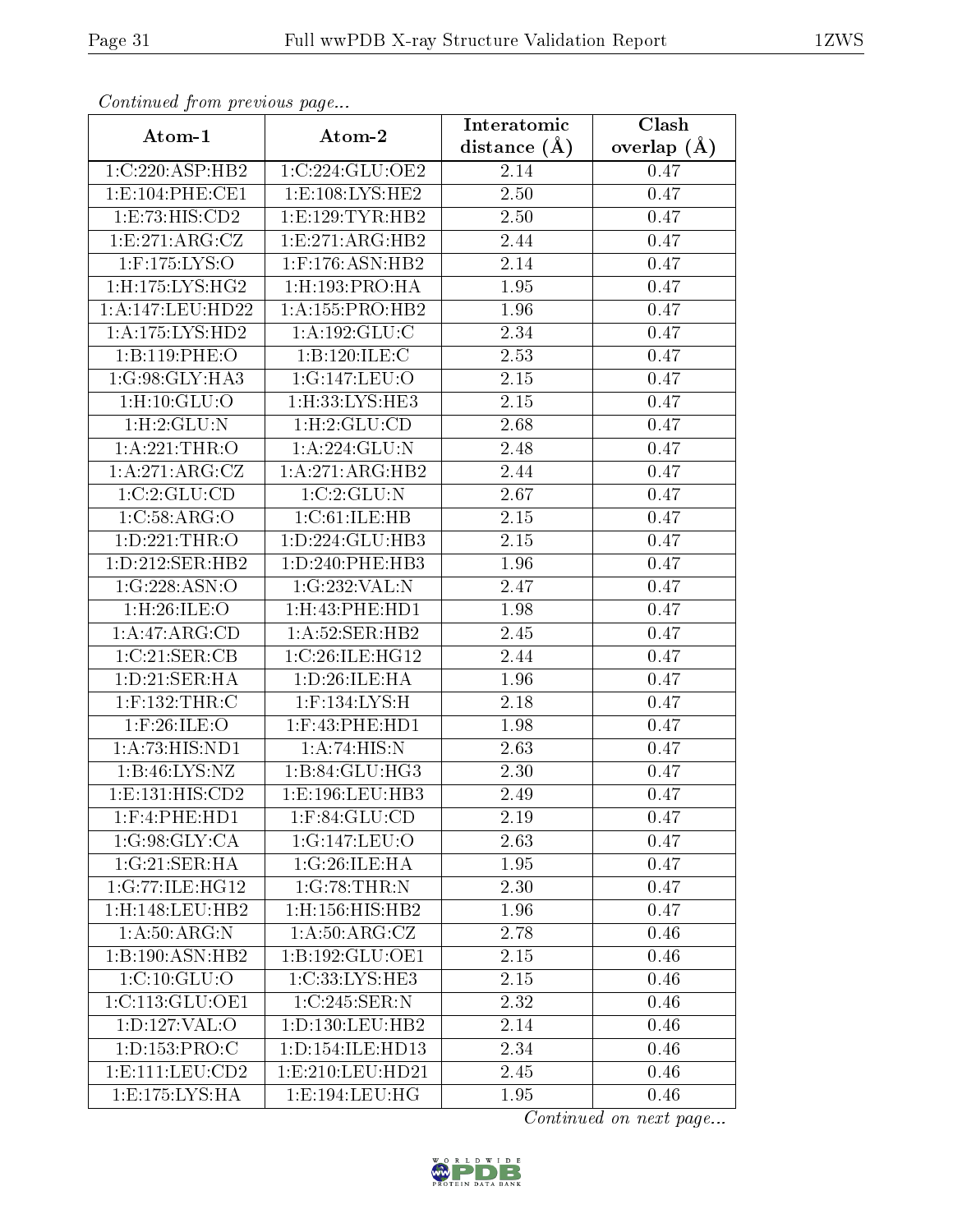| Continuea from previous page           |                              | Interatomic       | Clash           |
|----------------------------------------|------------------------------|-------------------|-----------------|
| Atom-1                                 | Atom-2                       | distance $(\AA)$  | overlap $(\AA)$ |
| 1:E:202:SER:O                          | 1: E: 206: ILE: HG12         | 2.15              | 0.46            |
| 1:E:77:ILE:HG12                        | 1:E:78:THR:N                 | 2.30              | 0.46            |
| 1:G:21:SER:CB                          | 1:G:26:ILE:HG12              | 2.44              | 0.46            |
| $1: A:244: \overline{\text{HIR}:HG22}$ | 1:A:245:SER:O                | 2.15              | 0.46            |
| 1:B:47:ARG:HG3                         | 1: B: 55: GLY: O             | 2.16              | 0.46            |
| 1:D:152:ILE:CG1                        | 1:D:155:PRO:HA               | 2.44              | 0.46            |
| 1: D: 85: ASN: CG                      | 1: D:86: ARG: N              | 2.67              | 0.46            |
| 1: E: 121: LYS: O                      | 1: E: 124: LEU: HB2          | 2.15              | 0.46            |
| 1: E:64: GLU: HG3                      | 1: E: 162: PHE: O            | 2.15              | 0.46            |
| 1:A:132:THR:C                          | 1: A: 134: LYS:H             | 2.18              | 0.46            |
| 1:B:278:VAL:H G23                      | 1:B:279:ASP:N                | 2.30              | 0.46            |
| 1:C:111:LEU:CD2                        | 1:C:210:LEU:HD21             | 2.43              | 0.46            |
| 1:C:32:GLU:HB2                         | 1:C:39:TYR:CE2               | 2.51              | 0.46            |
| 1:D:278:VAL:HG23                       | 1:D:279:ASP:N                | 2.29              | 0.46            |
| 1:E:228:ASN:O                          | 1:E:232:VAL:N                | 2.48              | 0.46            |
| 1:E:266:ILE:HG23                       | 1:E:267:GLN:H                | 1.79              | 0.46            |
| $1:$ F:47:ARG:HG3                      | $1:$ F:55:GLY:O              | 2.16              | 0.46            |
| $1:$ F:77:ILE: $HG12$                  | $1:$ F:78:THR:N              | 2.30              | 0.46            |
| 1:G:208:TYR:CD1                        | 1:G:216:PRO:HD3              | 2.51              | 0.46            |
| 1:C:96:VAL:HG11                        | 1:C:146:MET:HB3              | 1.96              | 0.46            |
| 1: D: 58: ARG: O                       | 1:D:62:GLU:HG3               | 2.15              | 0.46            |
| 1:G:265:THR:HG23                       | 1:G:268:GLU:CG               | 2.45              | 0.46            |
| 1:A:2:GLU:CD                           | 1:A:2:GLU:N                  | 2.69              | 0.46            |
| 1:B:208:TYR:CD1                        | 1:B:214:ALA:O                | 2.68              | 0.46            |
| 1:B:4:PHE:CD2                          | 1:B:82:VAL:HG11              | 2.49              | 0.46            |
| 1:E:265:THR:HG23                       | 1:E:268:GLU:CD               | 2.36              | 0.46            |
| 1:E:265:THR:HG23                       | 1: E: 268: GLU: CG           | 2.45              | 0.46            |
| $1:$ F:221:THR:O                       | 1:F:224:GLU:HB3              | 2.15              | 0.46            |
| 1:B:199:ASP:O                          | 1:B:203:ILE:HG12             | 2.16              | 0.46            |
| 1:C:210:LEU:O                          | 1:C:210:LEU:HD23             | 2.15              | 0.46            |
| 1:C:71:VAL:HA                          | 1:C:129:TYR:CE2              | 2.37              | 0.46            |
| 1: D: 10: GLU: O                       | 1: D: 33: LYS: HE3           | 2.16              | 0.46            |
| 1:D:210:LEU:HD23                       | 1: D: 210: LEU: O            | $\overline{2.15}$ | 0.46            |
| 1:G:109:GLU:O                          | 1:G:110:SER:CB               | 2.63              | 0.46            |
| 1:H:272:HIS:O                          | 1:H:275:ILE:N                | 2.43              | 0.46            |
| $1:$ H $:32:$ GLU $:$ HB $2$           | $1:$ H $:39:$ TYR $:$ HE $2$ | 1.80              | 0.46            |
| 1:B:19:LEU:HDI1                        | 1:B:29:LYS:HB2               | 1.98              | 0.46            |
| 1:B:40:ALA:HB2                         | 1:B:95:LEU:CD1               | 2.46              | 0.46            |
| 1:C:147:LEU:HD22                       | 1:C:155:PRO:HB2              | 1.98              | 0.46            |
| 1:E:205:VAL:O                          | 1:E:209:ILE:HG13             | 2.15              | 0.46            |
| 1: E: 31: ARG: NH1                     | 1: E:31: ARG:CG              | 2.77              | 0.46            |

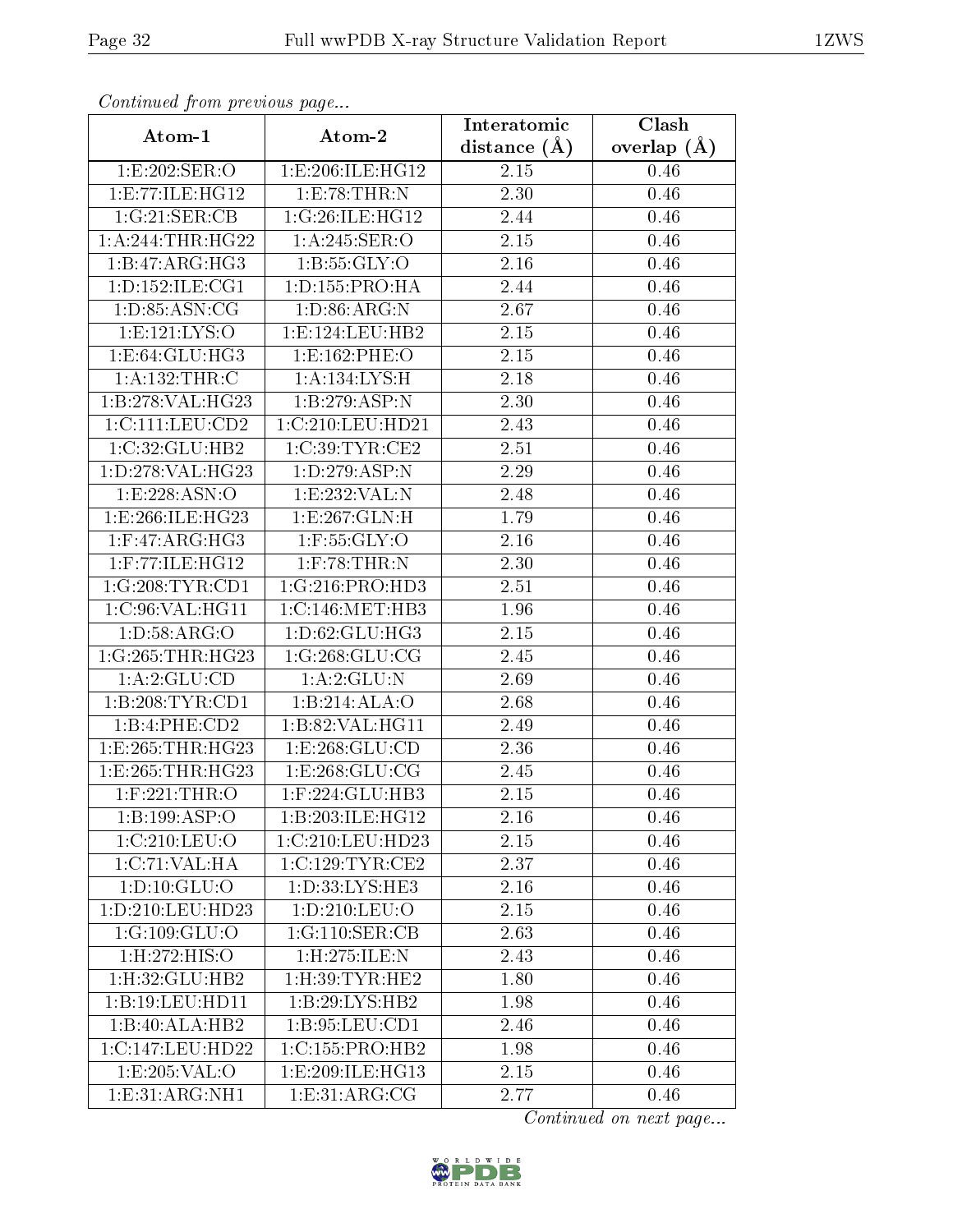| Continuati pom previous page |                             | Interatomic       | Clash         |
|------------------------------|-----------------------------|-------------------|---------------|
| Atom-1                       | Atom-2                      | distance $(A)$    | overlap $(A)$ |
| 1:E:40:ALA:HB2               | 1:E:95:LEU:HD12             | 1.98              | 0.46          |
| 1: E: 176: ASN: OD1          | $1:$ F:223:GLN:HA           | $\overline{2.15}$ | 0.46          |
| 1:G:63:ARG:O                 | 1:G:67:ILE:CG1              | 2.64              | 0.46          |
| 1:G:77:ILE:HB                | 1:G:160:ILE:HG22            | 1.97              | 0.46          |
| 1: A:202: SER:O              | 1: A:206: ILE: HG12         | 2.16              | 0.46          |
| 1:B:132:THR:C                | 1:B:134:LYS:H               | 2.18              | 0.46          |
| 1:B:139:ASP:HB2              | 1:B:164:LEU:HB2             | 1.98              | 0.46          |
| 1:G:152:ILE:CG1              | $1:G:155:PRO:\overline{HA}$ | 2.46              | 0.46          |
| 1:G:210:LEU:HD23             | 1:G:210:LEU:O               | 2.16              | 0.46          |
| 1:D:119:PHE:O                | 1: D: 120: ILE:C            | 2.53              | 0.46          |
| 1: D: 180: THR: HG22         | 1: D: 182: GLU: H           | 1.81              | 0.46          |
| 1:F:151:ASN:O                | $1:$ F:152:ILE:CG2          | 2.64              | 0.46          |
| 1:G:15:ILE:N                 | 1:G:15:ILE:CD1              | 2.78              | 0.46          |
| 1:H:254:LYS:HB3              | $1:$ H $:264:$ LEU $:$ HG   | 1.98              | 0.46          |
| 1:A:141:LYS:HE3              | 1: A:143: GLU:CG            | 2.45              | 0.46          |
| 1:A:50:ARG:HA                | 1: A:50: ARG: NE            | 2.30              | 0.46          |
| 1:D:48:GLN:HB2               | 1: D: 52: SER: CB           | 2.46              | 0.46          |
| 1:F:98:GLY:HA3               | $1:$ F:147:LEU:O            | 2.15              | 0.46          |
| 1:G:139:ASP:HB2              | 1:G:164:LEU:HB2             | 1.98              | 0.46          |
| 1: H:50: ARG:HA              | 1:H:50:ARG:NE               | 2.31              | 0.46          |
| 1:B:225:THR:O                | 1:B:228:ASN:N               | 2.48              | 0.45          |
| 1: B: 19: LEU: CD2           | 1:B:29:LYS:HB2              | 2.45              | 0.45          |
| 1:C:178:PHE:C                | 1:C:178:PHE:CD1             | 2.89              | 0.45          |
| 1:C:19:LEU:CD2               | 1:C:29:LYS:HB2              | 2.45              | 0.45          |
| 1: C:63:ARG:O                | 1:C:67:ILE:HG12             | 2.16              | 0.45          |
| 1:H:111:LEU:HD21             | 1:H:210:LEU:HD21            | 1.98              | 0.45          |
| 1: H:50: ARG: C              | 1:H:52:SER:N                | 2.69              | 0.45          |
| 1:A:139:ASP:HB2              | 1: A: 164: LEU: HB2         | 1.99              | 0.45          |
| $1:C:190:A\overline{SN:H}B2$ | 1:C:192:GLU:OE1             | 2.16              | 0.45          |
| 1: D: 21: SER: CB            | 1:D:26:ILE:HG12             | 2.43              | $0.45\,$      |
| 1: D:63: ARG:O               | 1: D: 67: ILE: HG12         | 2.17              | 0.45          |
| 1:G:96:VAL:HG11              | 1:G:146:MET:HB3             | 1.98              | $0.45\,$      |
| 1: A: 190: ASN: O            | 1: A: 192: GLU: HG3         | 2.16              | 0.45          |
| 1:B:265:THR:HG23             | 1:B:268:GLU:HG3             | 1.98              | 0.45          |
| 1:C:271:ARG:HB2              | 1:C:271:ARG:CZ              | 2.47              | 0.45          |
| 1:C:13:TYR:HA                | 1:C:31:ARG:O                | 2.17              | 0.45          |
| 1:C:44:ILE:HG21              | 1:C:61:ILE:HD13             | 1.97              | 0.45          |
| 1:E:208:TYR:CD2              | 1:E:216:PRO:HB3             | 2.51              | 0.45          |
| 1: E: 4: PHE: HD1            | 1:E:84:GLU:OE1              | 1.99              | 0.45          |
| 1:A:101:LEU:HD12             | 1:A:101:LEU:O               | 2.16              | 0.45          |
| 1:B:24:PHE:O                 | 1:B:45:LYS:N                | 2.46              | 0.45          |

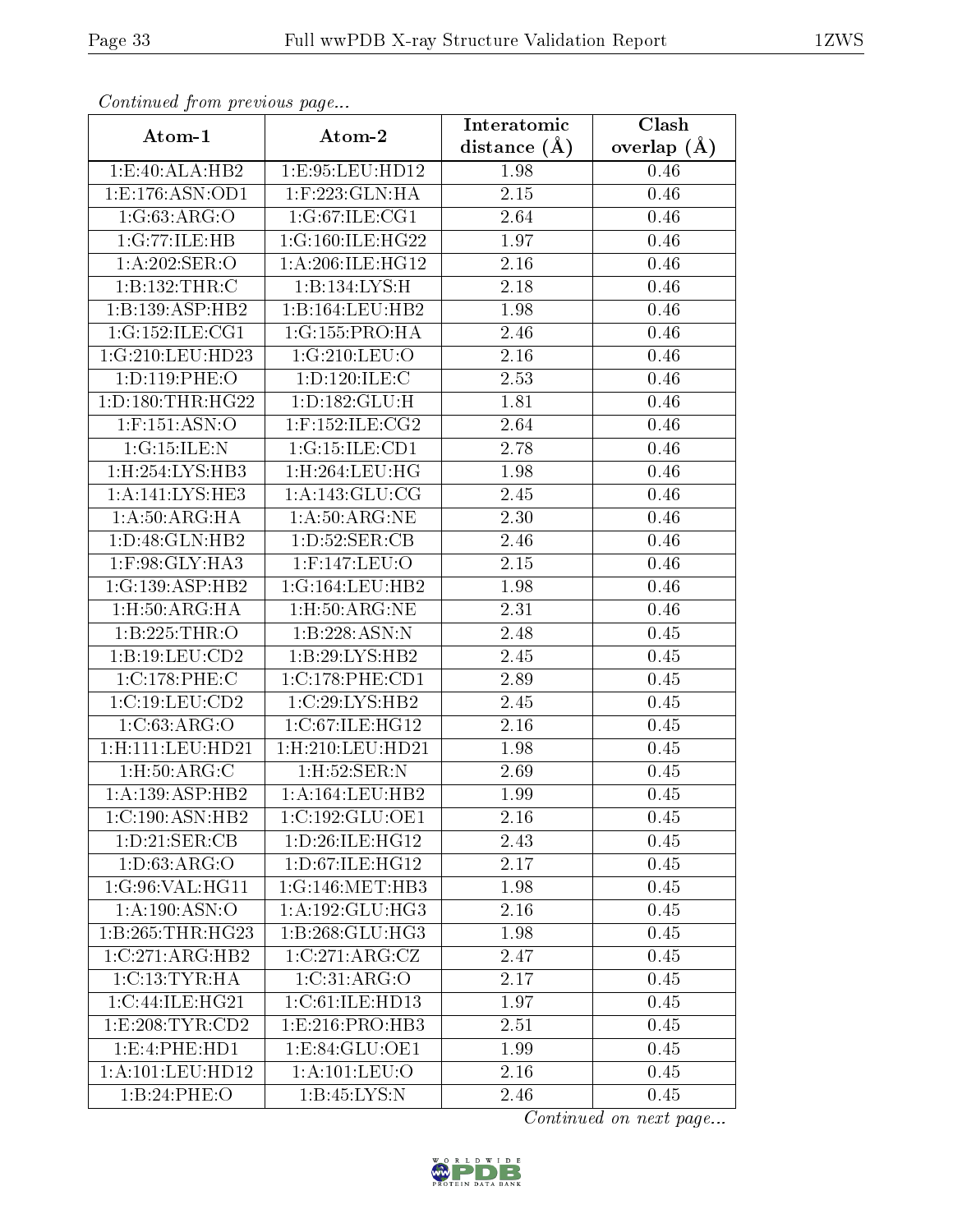| Continued from previous page  |                     | Interatomic    | Clash           |
|-------------------------------|---------------------|----------------|-----------------|
| Atom-1                        | Atom-2              | distance $(A)$ | overlap $(\AA)$ |
| 1: B: 32: GLU: HB2            | 1:B:39:TYR:CE2      | 2.51           | 0.45            |
| 1: E: 149: ASP: OD2           | 1: E: 151: ASN: HB2 | 2.15           | 0.45            |
| 1:E:208:TYR:CD1               | 1:E:214:ALA:O       | 2.69           | 0.45            |
| 1:E:218:LEU:HD21              | 1: F: 51: ALA: CB   | 2.46           | 0.45            |
| 1: E: 48: GLN: HB2            | 1:E:52:SER:HB3      | 1.98           | 0.45            |
| 1:A:40:ALA:HB2                | 1: A:95:LEU:CD1     | 2.46           | 0.45            |
| 1:C:238:GLU:O                 | 1:C:242:SER:HB3     | 2.16           | 0.45            |
| 1: D:261: ARG: HG2            | 1:D:261:ARG:HH11    | 1.81           | 0.45            |
| 1:G:149:ASP:OD2               | 1:G:151:ASN:HB2     | 2.17           | 0.45            |
| 1: A:63: ARG:O                | 1:A:67:ILE:HG13     | 2.17           | 0.45            |
| 1:B:200:MET:HE1               | 1:B:266:ILE:HA      | 1.98           | 0.45            |
| 1: D: 46: LYS: HE2            | 1:D:89:VAL:HG22     | 1.97           | 0.45            |
| 1:E:50:ARG:C                  | 1:E:52:SER:N        | 2.70           | 0.45            |
| 1:F:153:PRO:O                 | 1:F:154:ILE:CD1     | 2.60           | 0.45            |
| 1:G:19:LEU:CD1                | 1:G:29:LYS:HB2      | 2.46           | 0.45            |
| 1:G:265:THR:HG23              | 1:G:268:GLU:HG3     | 1.97           | 0.45            |
| 1:B:100:GLU:O                 | 1: B: 101: LEU: C   | 2.55           | 0.45            |
| 1:B:250:ASP:O                 | 1:B:251:PHE:C       | $2.54\,$       | 0.45            |
| 1:D:159:LEU:HD23              | 1:D:159:LEU:N       | 2.32           | 0.45            |
| $1:$ F:250:ASP:O              | $1:$ F:251:PHE:C    | 2.54           | 0.45            |
| $1:$ F:268: $GLU:HA$          | $1:$ F:271:ARG:NH1  | 2.32           | 0.45            |
| 1:G:175:LYS:HD2               | 1:G:192:GLU:C       | 2.36           | 0.45            |
| $1:$ H $:19:$ LEU $:$ CD $2$  | 1:H:29:LYS:HB2      | 2.47           | 0.45            |
| 1: H:4: PHE: HD1              | 1: H:84: GLU:OE1    | 1.99           | 0.45            |
| 1: A:77: ILE: HG12            | 1: A:78:THR:N       | 2.30           | 0.45            |
| 1: D: 19: LEU: HD21           | 1:D:29:LYS:HB2      | 1.99           | 0.45            |
| $1:$ H $:76:$ VAL $:$ H $G12$ | 1: H: 77: ILE: O    | 2.17           | 0.45            |
| $1:$ H $:46:LYS:NZ$           | 1: H: 85: ASN: O    | 2.36           | 0.45            |
| 1:A:205:VAL:O                 | 1:A:209:ILE:HG13    | 2.17           | 0.45            |
| 1:C:9:VAL:HG22                | 1:C:83:TYR:HB2      | 1.99           | 0.45            |
| 1:E:58:ARG:O                  | 1:E:61:ILE:HB       | 2.16           | 0.45            |
| $1:$ F:102:PHE:CD2            | $1:$ F:142:PRO:HB3  | 2.52           | 0.45            |
| $1:$ F: $2:$ GLU:N            | 1: F:3: PRO:CD      | 2.78           | 0.45            |
| 1:G:58:ARG:O                  | 1:G:62:GLU:HG3      | 2.16           | 0.45            |
| 1:H:12:PHE:C                  | 1:H:33:LYS:HG3      | 2.38           | 0.45            |
| 1:B:11:ASP:HB2                | 1:B:12:PHE:CD1      | 2.52           | 0.45            |
| 1: E: 178: PHE: CD1           | 1:E:178:PHE:C       | 2.90           | 0.45            |
| 1:G:47:ARG:HG3                | 1:G:55:GLY:O        | 2.17           | 0.45            |
| $1:$ H: $10:$ GLU: $OE2$      | 1: H: 10: GLU: N    | 2.28           | 0.45            |
| 1: D: 268: GLU: HA            | 1: D: 271: ARG: NH1 | 2.32           | 0.44            |
| 1:E:223:GLN:CD                | $1:$ F:174:PHE:HE1  | 2.21           | 0.44            |

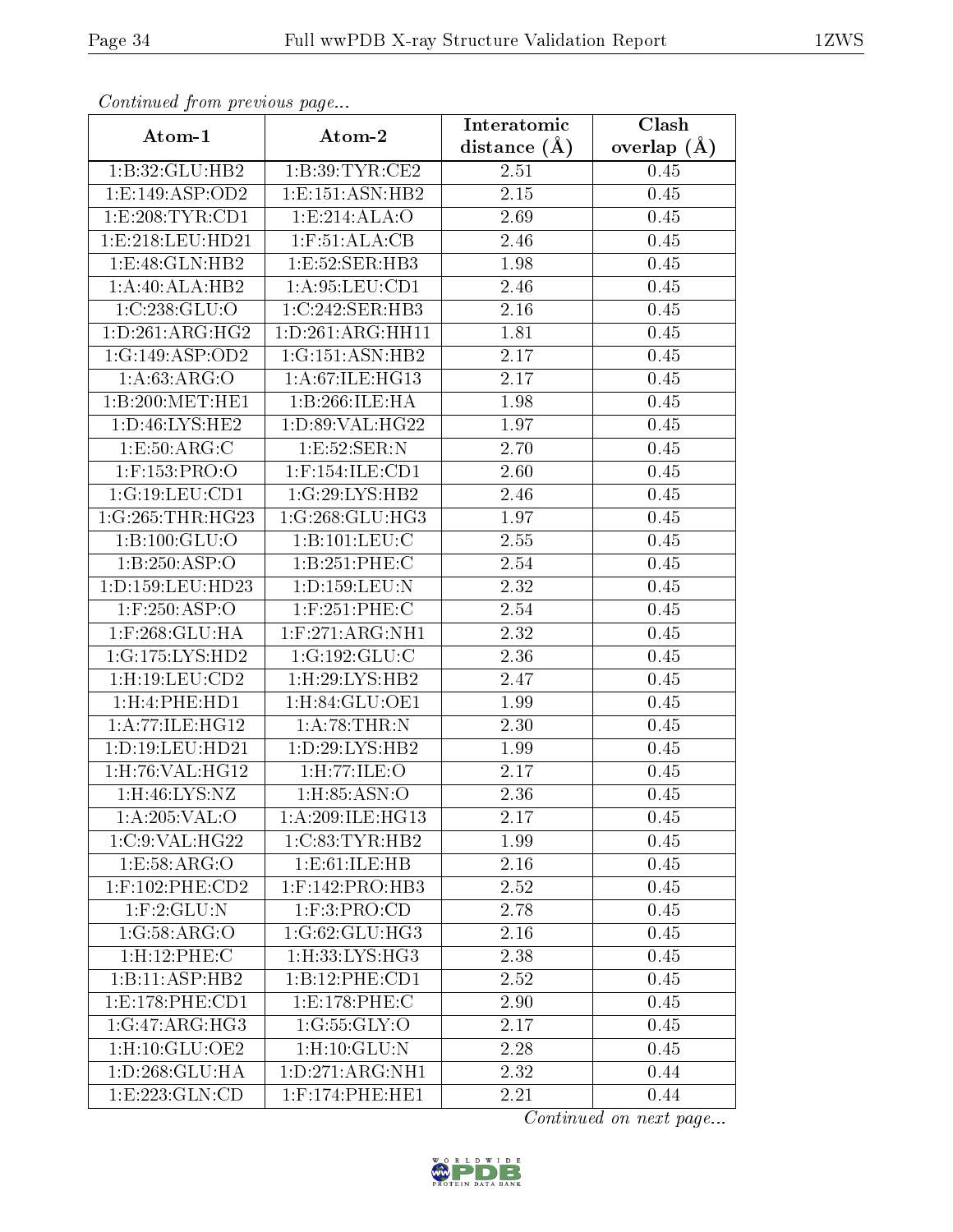| Continuati pom previous page |                                    | Interatomic       | Clash<br>overlap $(\AA)$ |  |
|------------------------------|------------------------------------|-------------------|--------------------------|--|
| Atom-1                       | Atom-2                             | distance $(A)$    |                          |  |
| 1:F:254:LYS:HD3              | 1:F:264:LEU:HD21                   | 1.98              | 0.44                     |  |
| 1: A: 153: PRO: C            | 1: A:154: ILE: HD13                | $\overline{2.37}$ | 0.44                     |  |
| 1: A:64: GLU:HG3             | 1:A:162:PHE:O                      | 2.17              | 0.44                     |  |
| 1:B:210:LEU:HD23             | 1:B:210:LEU:O                      | 2.17              | 0.44                     |  |
| 1:B:13:TYR:CD1               | 1:B:32:GLU:HA                      | 2.52              | 0.44                     |  |
| 1:C:250:ASP:CG               | 1:C:254:LYS:HZ3                    | 2.21              | 0.44                     |  |
| 1:C:266:ILE:CG2              | 1:C:267:GLN:N                      | 2.80              | 0.44                     |  |
| $1:$ F:73:HIS:ND1            | $1:$ F:74:HIS:N                    | 2.65              | 0.44                     |  |
| 1:A:223:GLN:NE2              | 1:B:63:ARG:HH12                    | $\overline{2.15}$ | 0.44                     |  |
| 1:C:208:TYR:HD1              | 1:C:214:ALA:O                      | 2.00              | 0.44                     |  |
| 1:D:73:HIS:ND1               | 1: D: 75: ASN: N                   | 2.53              | 0.44                     |  |
| 1: D:76: VAL:HG12            | 1:D:77:ILE:O                       | 2.17              | 0.44                     |  |
| 1:E:44:ILE:HG21              | 1:E:61:ILE:HD13                    | 1.99              | 0.44                     |  |
| 1:E:76:VAL:HG12              | 1:E:77:ILE:O                       | 2.17              | 0.44                     |  |
| 1:H:85:ASN:ND2               | 1: H:86: ARG: N                    | 2.62              | 0.44                     |  |
| 1: A: 130: LEU: O            | 1: A:131: HIS:C                    | 2.56              | 0.44                     |  |
| 1:B:4:PHE:HD1                | 1:B:84:GLU:OE1                     | 2.00              | 0.44                     |  |
| 1:C:46:LYS:NZ                | 1:C:84:GLU:HG3                     | 2.32              | 0.44                     |  |
| 1:C:76:VAL:O                 | 1:C:158:LYS:NZ                     | 2.39              | 0.44                     |  |
| 1: D: 268: GLU: HA           | 1: D: 271: ARG: HH12               | 1.83              | 0.44                     |  |
| 1:E:132:THR:C                | 1: E: 134: LYS: H                  | 2.19              | 0.44                     |  |
| 1:E:25:ALA:C                 | 1: E:26: ILE: HG13                 | 2.36              | 0.44                     |  |
| 1:G:221:THR:O                | 1:G:222:LYS:C                      | 2.54              | 0.44                     |  |
| 1:G:250:ASP:CG               | 1:G:254:LYS:HZ3                    | 2.20              | 0.44                     |  |
| 1:G:31:ARG:NH1               | 1:G:31:ARG:HG3                     | 2.29              | 0.44                     |  |
| 1:G:50:ARG:C                 | 1:G:52:SER:N                       | 2.70              | 0.44                     |  |
| 1: H: 271: ARG: HB2          | 1: H:271: ARG: CZ                  | 2.44              | 0.44                     |  |
| 1: A:58: ARG: HG3            | 1:A:62:GLU:OE2                     | 2.17              | 0.44                     |  |
| 1: A:81: ASP:H               | 1:A:92:ILE:HB                      | 1.83              | 0.44                     |  |
| 1:C:191:TYR:CD2              | 1:D:230:THR:HG21                   | 2.52              | 0.44                     |  |
| $1: D: 11: \overline{ASP:O}$ | 1: D: 33: L <sub>Y</sub> S: HD2    | 2.17              | 0.44                     |  |
| 1: E:200: MET:HE1            | 1:E:266:ILE:HA                     | 1.99              | 0.44                     |  |
| 1: E: 244: THR: HG22         | 1:E:245:SER:O                      | 2.18              | 0.44                     |  |
| 1:F:190:ASN:O                | 1:F:192:GLU:HG3                    | 2.18              | 0.44                     |  |
| 1:G:132:THR:C                | $1:$ G:134:LYS: $\overline{\rm H}$ | 2.20              | 0.44                     |  |
| 1:H:104:PHE:CZ               | $1:$ H:108:LYS:HE2                 | 2.53              | 0.44                     |  |
| 1:H:175:LYS:HD2              | $1:$ H $:193:$ PRO $:$ N           | 2.31              | 0.44                     |  |
| 1:H:221:THR:O                | 1:H:224:GLU:HB3                    | 2.18              | 0.44                     |  |
| 1:C:119:PHE:O                | 1:C:122:GLN:N                      | 2.51              | 0.44                     |  |
| 1:E:32:GLU:HB2               | 1: E: 39: TYR: CE2                 | 2.52              | 0.44                     |  |
| 1:C:148:LEU:HD12             | 1:C:156:HIS:CB                     | 2.47              | 0.44                     |  |

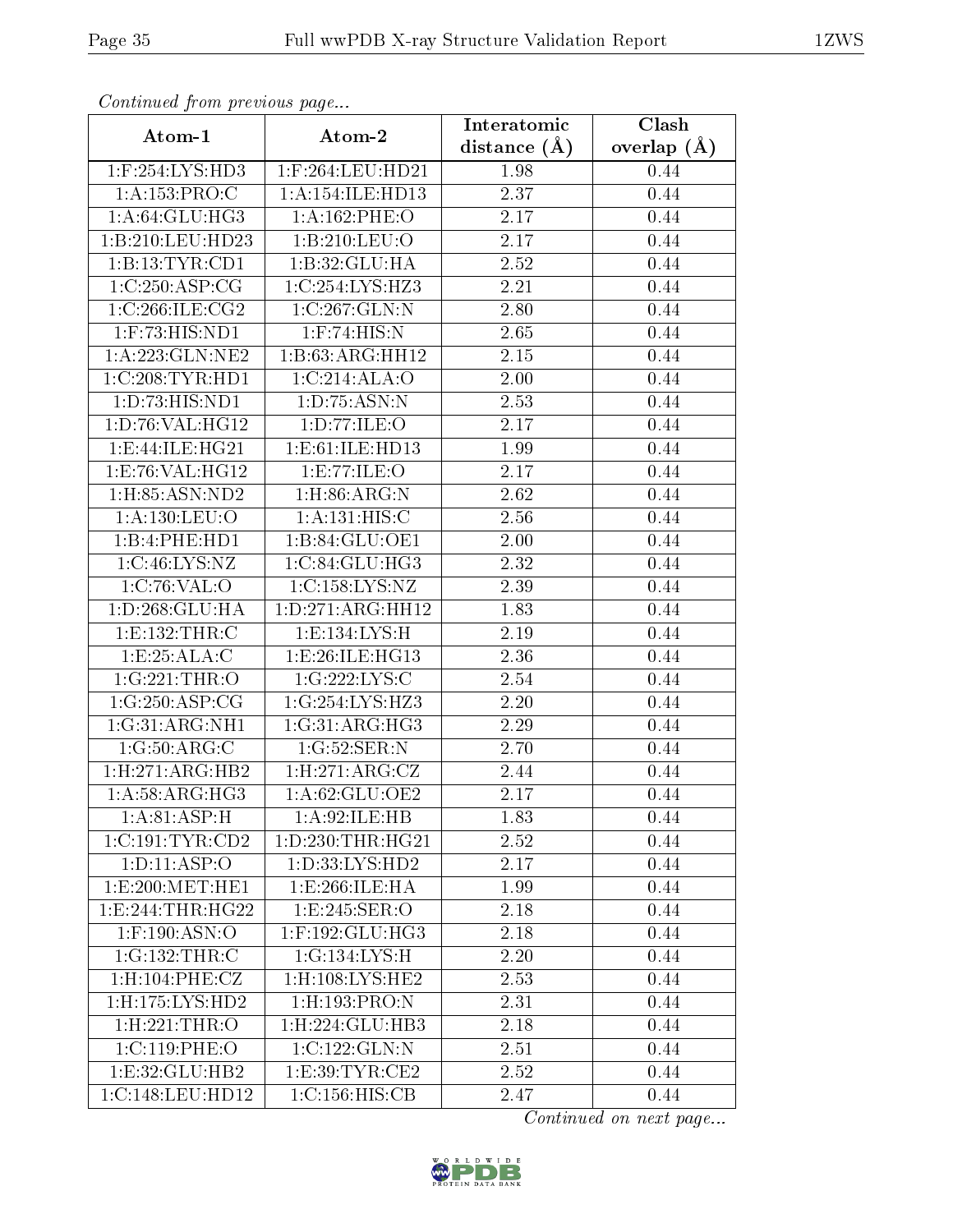| Comunaca jiom previous page       |                                              | Interatomic       | Clash         |  |
|-----------------------------------|----------------------------------------------|-------------------|---------------|--|
| Atom-1                            | Atom-2                                       | distance $(A)$    | overlap $(A)$ |  |
| 1: D: 111: LEU: CD2               | 1:D:210:LEU:HD21                             | 2.46              | 0.44          |  |
| 1:E:85:ASN:CG                     | 1: E: 86: ARG: N                             | $\overline{2}.71$ | 0.44          |  |
| $1:$ F:255:LEU:O                  | $1:$ F:263:ARG:HD3                           | 2.17              | 0.44          |  |
| 1:G:222:LYS:O                     | 1:G:223:GLN:C                                | 2.56              | 0.44          |  |
| 1:H:21:SER:HA                     | 1:H:26:ILE:HA                                | 1.99              | 0.44          |  |
| 1: A:265:THR:HG23                 | 1: A:268: GLU:CG                             | 2.48              | 0.44          |  |
| 1: A:50: ARG: C                   | 1: A:52:SER:H                                | 2.21              | 0.44          |  |
| 1: A:65:VAL:O                     | 1: A:66:SER:C                                | 2.56              | 0.44          |  |
| 1:C:57:SER:HB3                    | 1:C:60:GLU:OE2                               | 2.18              | 0.44          |  |
| 1: D: 271: ARG: CZ                | 1: D:271: ARG:HB2                            | 2.47              | 0.44          |  |
| 1:E:102:PHE:CG                    | 1:E:142:PRO:HB3                              | 2.53              | 0.44          |  |
| $1:$ F:25:ALA:C                   | 1:F:26:ILE:HG13                              | 2.38              | 0.44          |  |
| 1:G:50:ARG:NH1                    | 1:G:50:ARG:HG2                               | 2.32              | 0.44          |  |
| 1: H: 121: LYS: O                 | 1:H:124:LEU:HB2                              | 2.17              | 0.44          |  |
| $1:$ H $:190:$ ASN $:$ HB $2$     | 1:H:192:GLU:OE1                              | 2.17              | 0.44          |  |
| 1: H:81:ASP:H                     | 1:H:92:ILE:HB                                | 1.83              | 0.44          |  |
| 1: A:266: ILE: HG23               | 1: A:267: GLN:H                              | 1.83              | 0.44          |  |
| 1:C:103:ASP:O                     | 1:C:106:ALA:HB3                              | 2.17              | 0.44          |  |
| 1:D:248:ALA:O                     | $1: D: 251: \overline{PHE: N}$               | 2.51              | 0.44          |  |
| 1:E:221:THR:O                     | 1:E:224:GLU:HB3                              | 2.18              | 0.44          |  |
| 1:G:44:ILE:HG21                   | 1:G:61:ILE:HD13                              | 2.00              | 0.44          |  |
| $1:$ H:178:PHE:C                  | $1:$ H:178:PHE:CD1                           | 2.92              | 0.44          |  |
| 1: D: 208: TYR: CD2               | 1: D: 216: PRO: HB3                          | 2.53              | 0.43          |  |
| 1:D:48:GLN:HB2                    | 1:D:52:SER:HB3                               | 2.00              | 0.43          |  |
| 1:H:210:LEU:O                     | 1:H:210:LEU:HD23                             | 2.17              | 0.43          |  |
| 1: A:100: GLU:O                   | 1: A: 101: LEU: C                            | 2.55              | 0.43          |  |
| $1:C:175:LYS:H\overline{D2}$      | 1:C:193:PRO:N                                | 2.33              | 0.43          |  |
| $1:C:221:\overline{\text{THR}:O}$ | $1:C:224:\overline{\mathrm{GLU}:\mathrm{N}}$ | 2.52              | 0.43          |  |
| 1: D: 175: LYS: HG2               | 1: D: 193: PRO: HA                           | 1.99              | 0.43          |  |
| 1:E:220:ASP:HB2                   | 1: E: 224: GLU: OE2                          | 2.18              | 0.43          |  |
| $1:G:58:A\overline{RG:NH1}$       | 1:G:62:GLU:CG                                | 2.81              | 0.43          |  |
| 1:A:32:GLU:HB2                    | 1: A:39: TYR: CE2                            | 2.54              | 0.43          |  |
| 1:C:221:THR:O                     | $1:C:222:LYS:\overline{C}$                   | 2.57              | 0.43          |  |
| 1:D:208:TYR:CD1                   | 1: D: 216: PRO: HD3                          | 2.53              | 0.43          |  |
| 1: D: 222: LYS: O                 | 1: D: 223: GLN: C                            | 2.57              | 0.43          |  |
| $1:$ F:221:THR:O                  | 1:F:224:GLU:N                                | 2.52              | 0.43          |  |
| $1:$ F:85:ASN:CG                  | $1:$ F:86:ARG:N                              | 2.71              | 0.43          |  |
| 1:G:154:ILE:HG22                  | 1:G:154:ILE:O                                | 2.18              | 0.43          |  |
| 1:G:76:VAL:HG12                   | 1:G:77:ILE:O                                 | 2.18              | 0.43          |  |
| 1:H:4:PHE:CD2                     | 1: H:82: VAL:HGI1                            | 2.53              | 0.43          |  |
| 1:A:119:PHE:O                     | 1:A:122:GLN:N                                | 2.51              | 0.43          |  |

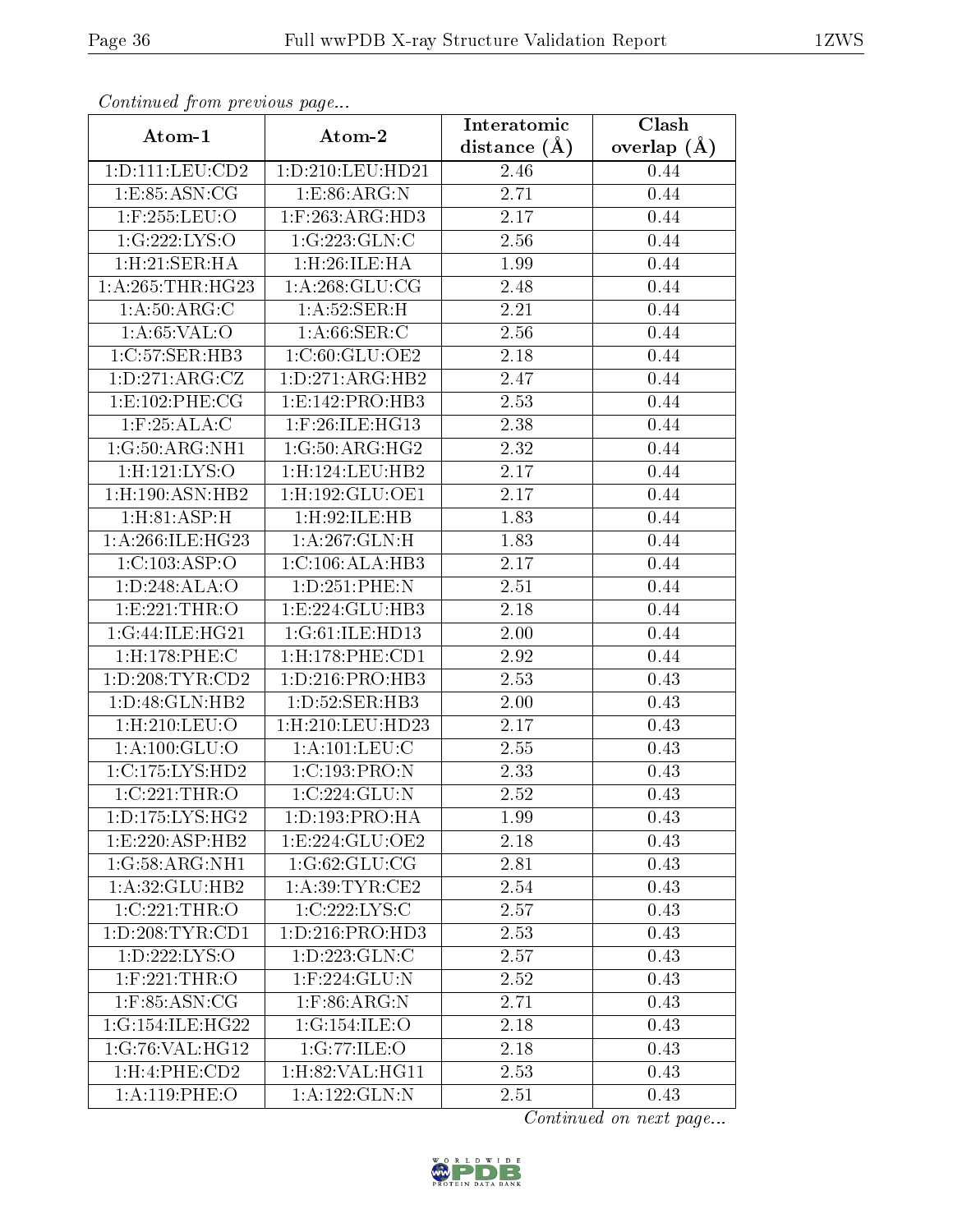| Continued from previous page |                              | Interatomic    | Clash         |  |
|------------------------------|------------------------------|----------------|---------------|--|
| Atom-1                       | Atom-2                       | distance $(A)$ | overlap $(A)$ |  |
| 1:A:164:LEU:HA               | 1:A:164:LEU:HD23             | 1.86           | 0.43          |  |
| 1: A: 13: TYR: HA            | 1:A:31:ARG:O                 | 2.18           | 0.43          |  |
| 1:B:11:ASP:HB2               | 1:B:12:PHE:CE1               | 2.54           | 0.43          |  |
| 1:B:73:HIS:ND1               | 1:B:74:HIS:N                 | 2.66           | 0.43          |  |
| 1:C:96:VAL:HG11              | 1:C:146:MET:HB2              | 1.99           | 0.43          |  |
| 1:C:209:ILE:O                | 1:C:213:GLY:N                | 2.52           | 0.43          |  |
| 1:C:73:HIS:ND1               | 1:C:75:ASN:N                 | 2.56           | 0.43          |  |
| 1: D:25: ALA: C              | 1: D: 26: ILE: HG13          | 2.38           | 0.43          |  |
| 1:D:31:ARG:NH1               | 1: D:36: GLY:O               | 2.51           | 0.43          |  |
| 1:D:67:ILE:O                 | 1:D:70:GLN:N                 | 2.51           | 0.43          |  |
| 1:E:4:PHE:CD2                | 1:E:82:VAL:HG11              | 2.53           | 0.43          |  |
| 1:G:13:TYR:HA                | 1:G:31:ARG:O                 | 2.18           | 0.43          |  |
| 1:G:209:ILE:O                | 1:G:213:GLY:N                | 2.50           | 0.43          |  |
| 1:H:244:THR:HG22             | 1:H:245:SER:O                | 2.18           | 0.43          |  |
| 1:H:97:SER:O                 | $1:$ H $:99:$ GLY $:$ N      | 2.51           | 0.43          |  |
| 1:A:98:GLY:HA3               | 1:A:147:LEU:HB2              | 1.99           | 0.43          |  |
| 1: A: 175: LYS: O            | 1:A:176:ASN:HB2              | 2.18           | 0.43          |  |
| 1:B:14:ASP:OD1               | 1:B:33:LYS:HE2               | $2.19\,$       | 0.43          |  |
| 1:C:130:LEU:O                | 1:C:132:THR:N                | 2.52           | 0.43          |  |
| 1:C:4:PHE:HD1                | 1:C:84:GLU:OE1               | 2.01           | 0.43          |  |
| 1: D: 210: LEU: CD2          | 1: D: 210: LEU: C            | 2.87           | 0.43          |  |
| 1:E:101:LEU:HD23             | 1: E: 145: ILE: HG21         | 2.01           | 0.43          |  |
| 1: E: 218: LEU: HD21         | $1:$ F:51:ALA:CA             | 2.48           | 0.43          |  |
| 1:E:254:LYS:HB3              | 1:E:264:LEU:CG               | 2.48           | 0.43          |  |
| 1:G:71:VAL:HA                | 1:G:129:TYR:HE2              | 1.82           | 0.43          |  |
| 1:G:151:ASN:O                | 1:G:152:ILE:HG23             | 2.17           | 0.43          |  |
| 1:A:4:PHE:HD1                | 1:A:84:GLU:OE1               | 2.02           | 0.43          |  |
| 1:C:199:ASP:O                | 1:C:203:ILE:HG12             | 2.19           | 0.43          |  |
| 1:C:46:LYS:HE2               | 1:C:89:VAL:HG22              | 2.01           | 0.43          |  |
| 1:D:31:ARG:HD3               | 1:D:36:GLY:HA2               | 1.98           | 0.43          |  |
| 1:E:50:ARG:CZ                | 1:E:50:ARG:N                 | 2.81           | 0.43          |  |
| $1:$ F:147:LEU:HD22          | $1:$ F:155:PRO:HB2           | 2.00           | 0.43          |  |
| 1:F:85:ASN:ND2               | $1:$ F:86:ARG:N              | 2.67           | 0.43          |  |
| 1:G:100:GLU:O                | 1:G:101:LEU:C                | 2.56           | 0.43          |  |
| 1: A:195: GLY:HA3            | $1:A:197:GLU:O\overline{E2}$ | 2.19           | 0.43          |  |
| 1:B:2:GLU:N                  | 1:B:3:PRO:CD                 | 2.81           | 0.43          |  |
| 1:B:47:ARG:HD2               | 1:B:52:SER:HB2               | 2.00           | 0.43          |  |
| 1:C:153:PRO:C                | 1:C:154:ILE:HD13             | 2.39           | 0.43          |  |
| 1:C:266:ILE:CG2              | 1:C:267:GLN:H                | 2.29           | 0.43          |  |
| 1: D: 141: LYS: HE3          | 1: D: 143: GLU: HG2          | 2.00           | 0.43          |  |
| 1: E:37: LEU: HA             | 1: E: 37: LEU: HD12          | 1.82           | 0.43          |  |

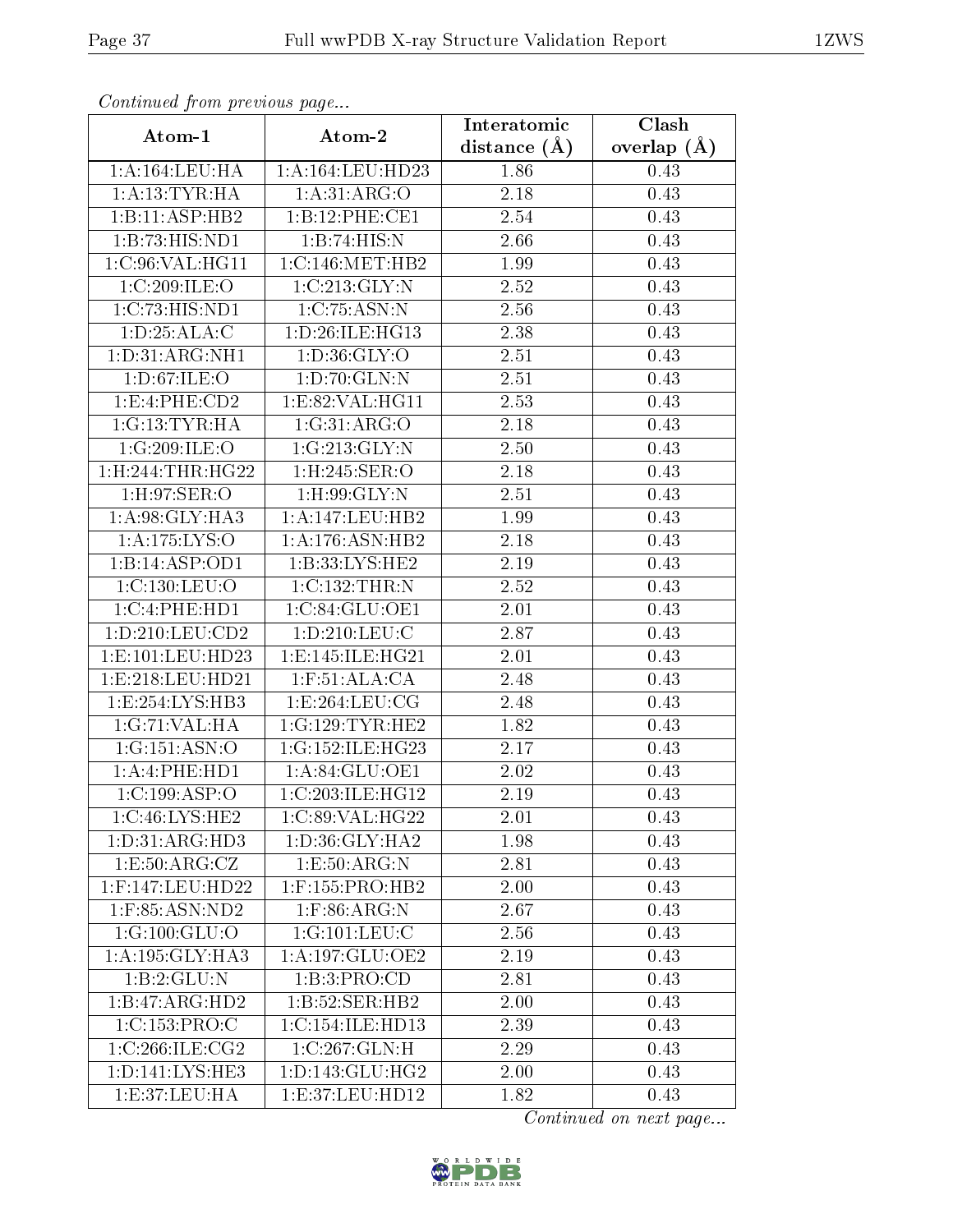| Continuatu from previous page      |                                | Interatomic      | Clash           |  |
|------------------------------------|--------------------------------|------------------|-----------------|--|
| Atom-1                             | Atom-2                         | distance $(\AA)$ | overlap $(\AA)$ |  |
| 1:F:9:VAL:HG12                     | $1:$ F:13:TYR:HB2              | 2.00             | 0.43            |  |
| 1:G:221:THR:O                      | 1:G:224:GLU:N                  | 2.52             | 0.43            |  |
| 1:G:247:LEU:HD22                   | 1:G:274:TRP:CB                 | 2.39             | 0.43            |  |
| 1: H: 189: VAL: HG11               | $1:$ H $:230:$ THR $:$ H $G23$ | 2.00             | 0.43            |  |
| 1:A:24:PHE:O                       | 1:A:45:LYS:N                   | 2.50             | 0.43            |  |
| 1:B:73:HIS:CD2                     | 1:B:129:TYR:HB2                | 2.53             | 0.43            |  |
| 1:B:136:ALA:O                      | 1:B:165:ALA:HA                 | 2.19             | 0.43            |  |
| 1:C:130:LEU:O                      | 1:C:131:HIS:C                  | 2.57             | 0.43            |  |
| 1:G:254:LYS:HB3                    | 1:G:264:LEU:HG                 | 1.99             | 0.43            |  |
| 1:H:115:GLU:HA                     | $1:$ H $:118:$ SER $:$ HG      | 1.84             | 0.43            |  |
| 1: H: 220: ASP: HB2                | 1:H:224:GLU:OE2                | 2.19             | 0.43            |  |
| 1:H:250:ASP:O                      | $1:$ H $:251:$ PHE $:$ C       | 2.56             | 0.43            |  |
| 1: A:117:THR:HG22                  | 1:A:274:TRP:CZ3                | 2.54             | 0.43            |  |
| 1:C:58:ARG:HG3                     | 1:C:58:ARG:HH11                | 1.84             | 0.43            |  |
| 1: D: 46: LYS: NZ                  | 1:D:84:GLU:HG3                 | 2.34             | 0.43            |  |
| 1: E: 13: TYR: HA                  | 1:E:31:ARG:O                   | 2.18             | 0.43            |  |
| 1: E: 73: HIS: ND1                 | 1:E:74:HIS:N                   | 2.67             | 0.43            |  |
| $1:$ F:119:PHE:O                   | $1:$ F:120:ILE:C               | 2.55             | 0.43            |  |
| $1:$ F:74:HIS:O                    | $1:$ F:158:LYS:HE2             | 2.19             | 0.43            |  |
| $1:$ F:32:GLU:HB2                  | $1:$ F:39:TYR:CE2              | 2.51             | 0.43            |  |
| $1:$ F:32: $GLU:$ HB3              | $1:$ F:35:THR:OG1              | 2.18             | 0.43            |  |
| 1:G:175:LYS:HD2                    | 1:G:193:PRO:N                  | 2.34             | 0.43            |  |
| $1:G:85:ASN:\overline{\text{ND2}}$ | 1:G:86:ARG:N                   | 2.66             | 0.43            |  |
| 1:C:121:LYS:O                      | 1:C:122:GLN:C                  | 2.56             | 0.43            |  |
| 1: D: 104: PHE: O                  | 1: D: 105: LEU: C              | 2.56             | 0.43            |  |
| 1:D:74:HIS:O                       | 1:D:158:LYS:HE2                | 2.19             | 0.43            |  |
| 1: E: 101: LEU: HD12               | 1: E: 105: LEU: HG             | 2.00             | 0.43            |  |
| $1:$ F:209:ILE:O                   | $1:$ F:213:GLY:N               | 2.51             | 0.43            |  |
| 1:G:271:ARG:CZ                     | 1:G:271:ARG:HB2                | 2.48             | 0.43            |  |
| 1:H:119:PHE:O                      | 1:H:120:ILE:C                  | 2.57             | 0.43            |  |
| 1:B:104:PHE:CE1                    | 1:B:108:LYS:HE2                | 2.54             | 0.42            |  |
| 1:B:159:LEU:N                      | 1:B:159:LEU:HD23               | 2.33             | 0.42            |  |
| 1:B:222:LYS:O                      | 1:B:223:GLN:C                  | 2.56             | 0.42            |  |
| 1:B:77:ILE:HG12                    | 1:B:78:THR:N                   | 2.34             | 0.42            |  |
| 1:C:132:THR:C                      | 1:C:134:LYS:H                  | 2.22             | 0.42            |  |
| 1:C:98:GLY:HA3                     | 1:C:147:LEU:O                  | 2.18             | 0.42            |  |
| 1:D:9:VAL:HG12                     | 1: D: 13: TYR: HB2             | 2.01             | 0.42            |  |
| 1:E:40:ALA:HB2                     | 1:E:95:LEU:CD1                 | 2.49             | 0.42            |  |
| $1:$ F:121:LYS:O                   | $1:$ F:124:LEU:HB2             | 2.18             | 0.42            |  |
| $1:$ F:148:LEU:HD12                | $1:$ F:156:HIS:CB              | 2.49             | 0.42            |  |
| 1:E:222:LYS:HE3                    | $1:$ F:177:ILE:O               | 2.19             | 0.42            |  |

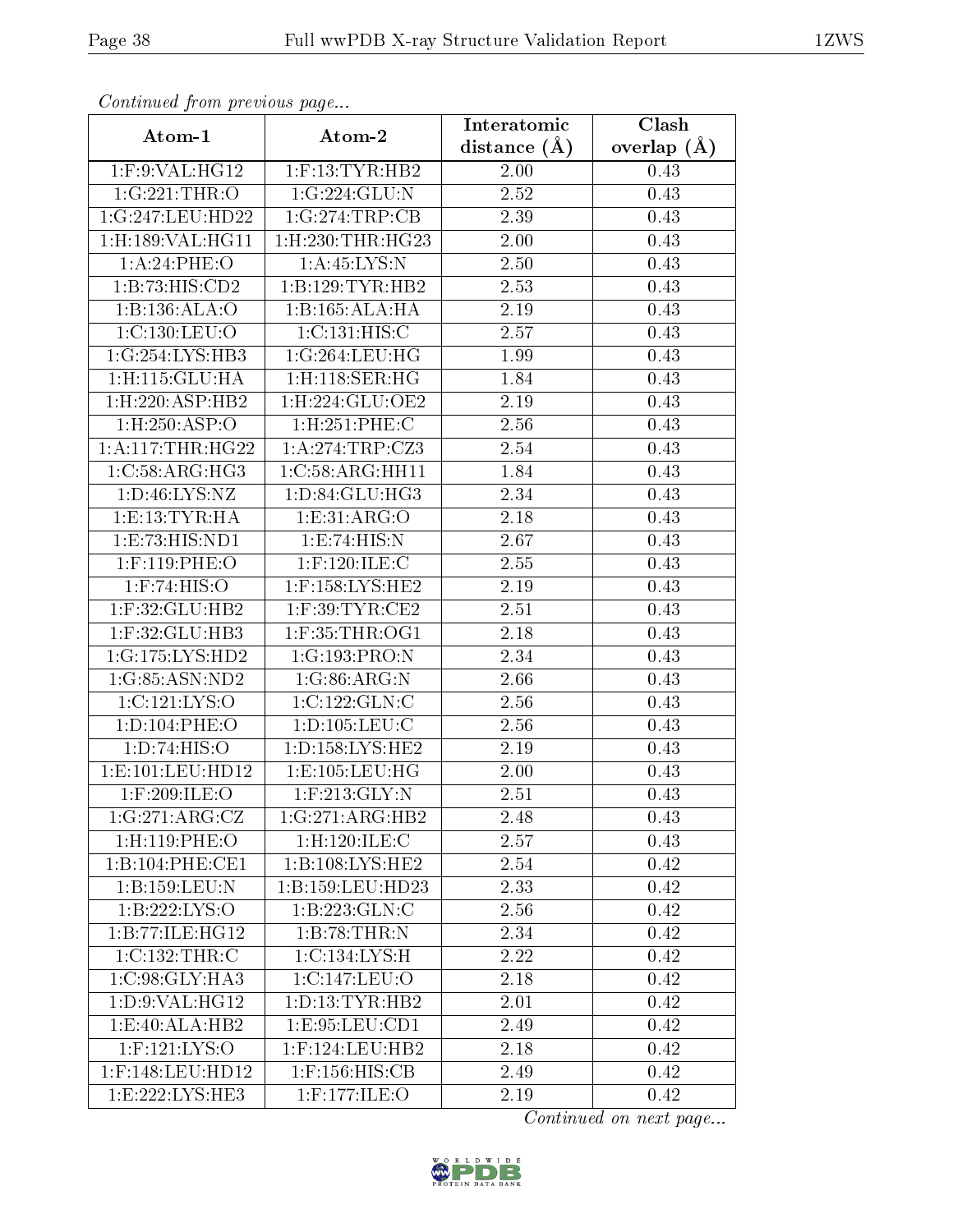| Comunaca jiom previous page     |                               | Interatomic    | Clash<br>overlap $(\AA)$ |  |
|---------------------------------|-------------------------------|----------------|--------------------------|--|
| Atom-1                          | Atom-2                        | distance $(A)$ |                          |  |
| 1: H:98: GLY: CA                | 1:H:147:LEU:O                 | 2.67           | 0.42                     |  |
| 1: H:50: ARG:O                  | 1:H:52:SER:N                  | 2.52           | 0.42                     |  |
| 1:A:148:LEU:HB2                 | 1: A: 156: HIS: HB2           | 2.00           | 0.42                     |  |
| 1:A:21:SER:HA                   | 1: A:26: ILE: HA              | 2.00           | 0.42                     |  |
| 1:C:45:LYS:HD3                  | 1:C:87:THR:O                  | 2.20           | 0.42                     |  |
| 1:G:128:ASN:O                   | 1:G:129:TYR:C                 | 2.58           | 0.42                     |  |
| 1: A:175:LYS:HA                 | 1:A:194:LEU:HG                | $2.01\,$       | 0.42                     |  |
| 1:C:127:VAL:O                   | 1:C:130:LEU:HB2               | 2.19           | 0.42                     |  |
| 1: D:98: GLY: HA3               | 1: D: 147: LEU: HB2           | 2.00           | 0.42                     |  |
| 1:E:130:LEU:O                   | 1: E: 131: HIS:C              | 2.57           | 0.42                     |  |
| 1:E:141:LYS:HE3                 | 1:E:143:GLU:HG2               | 1.99           | 0.42                     |  |
| 1:E:208:TYR:CD1                 | 1:E:216:PRO:HD3               | 2.54           | 0.42                     |  |
| $1:$ F:114:GLU:O                | $1:$ F:117:THR:OG1            | 2.34           | 0.42                     |  |
| 1:H:249:LYS:O                   | 1:H:252:ILE:HB                | 2.19           | 0.42                     |  |
| 1:A:13:TYR:CD1                  | 1:A:32:GLU:HA                 | 2.54           | 0.42                     |  |
| 1:B:149:ASP:OD2                 | 1:B:151:ASN:HB2               | 2.19           | 0.42                     |  |
| 1:C:185:ALA:HB2                 | 1:C:201:TRP:CB                | 2.49           | 0.42                     |  |
| 1:C:37:LEU:HA                   | 1:C:37:LEU:HD12               | 1.82           | 0.42                     |  |
| 1:D:67:ILE:O                    | 1: D:68: LEU: C               | 2.58           | 0.42                     |  |
| 1:E:50:ARG:HH11                 | 1:E:50:ARG:HG2                | 1.85           | 0.42                     |  |
| $1:$ H $:106:$ ALA $:$ O        | $1:$ H $:107:$ GLN $:$ C      | 2.58           | 0.42                     |  |
| 1: H: 2: GLU: N                 | 1: H:3: PRO:CD                | 2.81           | 0.42                     |  |
| 1:H:2:GLU:N                     | 1:H:2:GLU:OE2                 | 2.52           | 0.42                     |  |
| 1: A: 10: GLU:O                 | 1:A:33:LYS:HE3                | 2.19           | 0.42                     |  |
| 1:A:248:ALA:O                   | 1:A:249:LYS:C                 | 2.57           | 0.42                     |  |
| 1:B:63:ARG:O                    | 1:B:67:ILE:HG13               | 2.19           | 0.42                     |  |
| 1:C:31:ARG:NH1                  | 1:C:31:ARG:HG3                | 2.30           | 0.42                     |  |
| 1: D: 266: ILE: C <sub>G2</sub> | 1: D: 267: GLN: H             | 2.29           | 0.42                     |  |
| 1: D: 47: ARG: HH21             | 1: D: 57: SER: CB             | 2.23           | 0.42                     |  |
| 1: E:46: LYS: NZ                | 1:E:84:GLU:HG3                | 2.34           | 0.42                     |  |
| $1:$ F:202:SER:O                | 1:F:206:ILE:HG12              | 2.20           | 0.42                     |  |
| 1:G:50:ARG:O                    | 1:G:52:SER:N                  | 2.53           | 0.42                     |  |
| 1:H:264:LEU:HA                  | $1:$ H $:268:$ GLU $:$ OE $2$ | 2.20           | 0.42                     |  |
| 1:C:210:LEU:C                   | 1:C:210:LEU:CD2               | 2.87           | 0.42                     |  |
| 1:C:77:ILE:HG12                 | 1:C:78:THR:N                  | 2.34           | 0.42                     |  |
| 1:E:151:ASN:O                   | 1:E:152:ILE:HG23              | 2.19           | 0.42                     |  |
| $1:$ F:98:GLY:N                 | 1:F:147:LEU:O                 | 2.53           | 0.42                     |  |
| $1:$ F:31:ARG:NH1               | $1:$ F:31:ARG:CG              | 2.80           | 0.42                     |  |
| 1:G:10:GLU:CD                   | 1:G:10:GLU:H                  | 2.22           | 0.42                     |  |
| 1:G:119:PHE:O                   | 1:G:120:ILE:C                 | 2.58           | 0.42                     |  |
| 1:H:176:ASN:HD22                | 1:H:178:PHE:HD2               | 1.68           | 0.42                     |  |

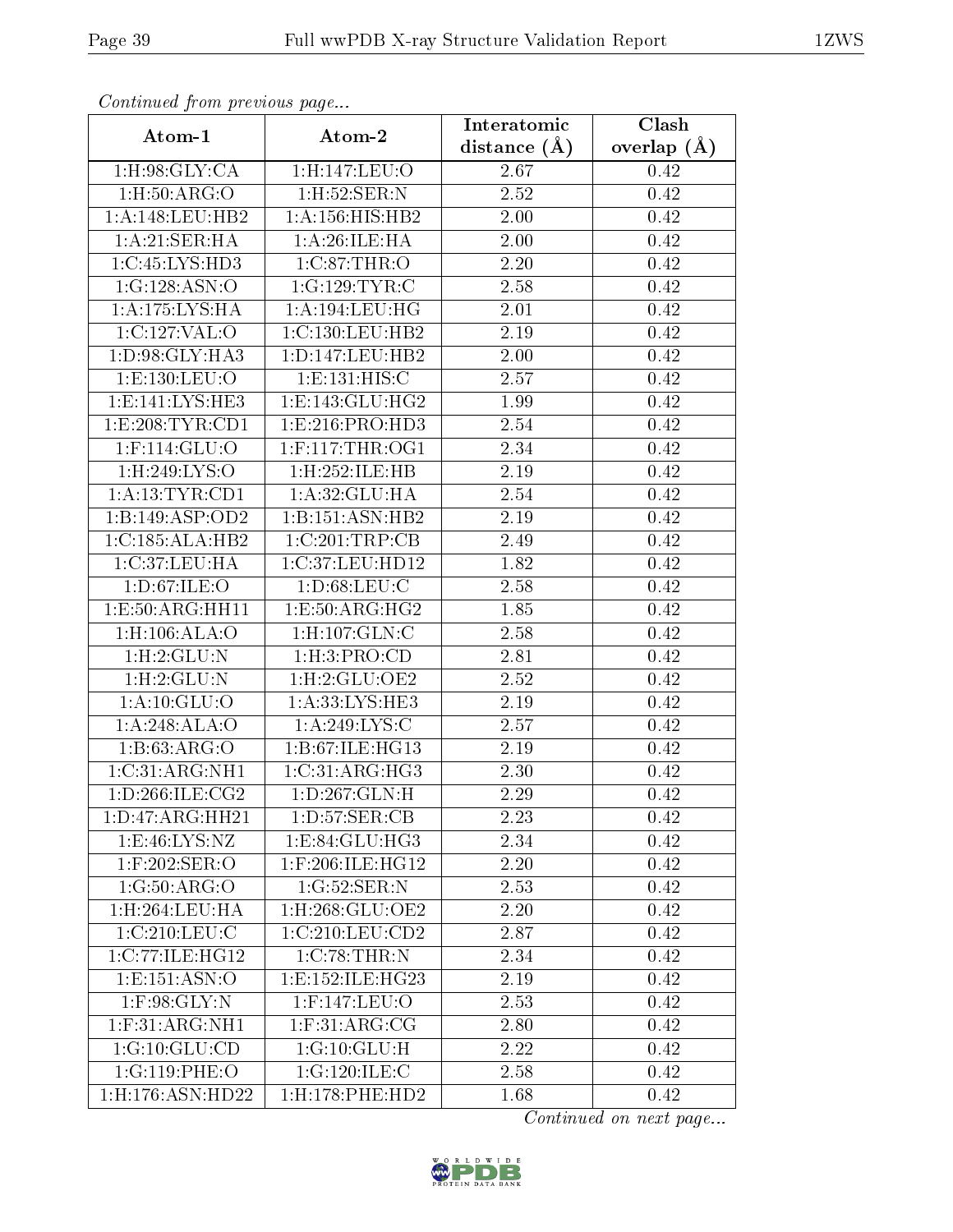| Continuati pom previous page |                                    | Interatomic    | Clash           |  |
|------------------------------|------------------------------------|----------------|-----------------|--|
| Atom-1                       | Atom-2                             | distance $(A)$ | overlap $(\AA)$ |  |
| 1: A:114: GLU:O              | 1: A:117:THR:OG1                   | 2.33           | 0.42            |  |
| 1: A: 152: ILE: HD11         | 1:A:155:PRO:CA                     | 2.29           | 0.42            |  |
| 1: B: 152: ILE: CG1          | 1: B: 155: PRO:HA                  | 2.49           | 0.42            |  |
| 1: D: 255: LEU: O            | 1:D:263:ARG:HD3                    | 2.20           | 0.42            |  |
| 1:E:2:GLU:N                  | 1: E: 3: PRO: CD                   | 2.79           | 0.42            |  |
| $1:$ F:19:LEU:HD11           | 1:F:29:LYS:HB2                     | 2.02           | 0.42            |  |
| $1:$ F:272:HIS:O             | 1:F:275:ILE:N                      | 2.50           | 0.42            |  |
| 1:H:141:LYS:HE3              | 1: H: 143: GLU: HG2                | 2.01           | 0.42            |  |
| 1:H:265:THR:HG23             | $1:$ H $:268:$ GLU $:$ HG3         | 2.01           | 0.42            |  |
| 1: A:63: ARG:O               | 1:A:67:ILE:HG12                    | 2.20           | 0.42            |  |
| 1: D: 121: LYS: O            | 1: D: 124: LEU: HB2                | 2.20           | 0.42            |  |
| 1:E:159:LEU:N                | 1:E:159:LEU:HD23                   | 2.34           | 0.42            |  |
| 1:E:190:ASN:HB2              | 1:E:192:GLU:OE1                    | 2.19           | 0.42            |  |
| 1:F:178:PHE:C                | $1:$ F:178:PHE:CD1                 | 2.92           | 0.42            |  |
| $1:$ F:50:ARG:HG2            | 1:F:50:ARG:HH11                    | 1.85           | 0.42            |  |
| 1:G:151:ASN:O                | 1:G:152:ILE:CG2                    | 2.67           | 0.42            |  |
| 1:G:210:LEU:C                | 1:G:210:LEU:CD2                    | 2.87           | 0.42            |  |
| 1:G:81:ASP:H                 | 1:G:92:ILE:HB                      | 1.85           | 0.42            |  |
| 1:A:73:HIS:HB2               | 1: A: 129: TYR: CG                 | 2.55           | 0.42            |  |
| 1: A:85: ASN:CG              | 1: A:86: ARG: N                    | 2.71           | 0.42            |  |
| 1:B:73:HIS:HB2               | 1:B:129:TYR:CG                     | 2.55           | 0.42            |  |
| 1:B:15:ILE:H                 | 1: B: 15: ILE: CD1                 | 2.32           | 0.42            |  |
| 1:C:175:LYS:O                | 1:C:176:ASN:HB2                    | 2.20           | 0.42            |  |
| 1:F:268:GLU:HA               | $1:$ F:271:ARG:HH12                | 1.84           | 0.42            |  |
| 1:A:212:SER:HB2              | 1:A:240:PHE:HB3                    | 2.02           | 0.42            |  |
| 1:A:2:GLU:N                  | 1: A:2: GLU:OE2                    | 2.53           | 0.42            |  |
| 1:C:272:HIS:O                | 1:C:275:ILE:N                      | 2.49           | 0.42            |  |
| 1: D: 228: ASN:O             | 1: D: 232: VAL: N                  | 2.53           | 0.42            |  |
| 1:D:9:VAL:HG22               | 1: D: 83: TYR: HB2                 | 2.01           | 0.42            |  |
| 1:E:221:THR:O                | 1:E:224:GLU:N                      | 2.53           | 0.42            |  |
| 1:E:239:GLU:O                | 1:E:239:GLU:HG2                    | 2.19           | 0.42            |  |
| $1:$ F:50:ARG:NE             | $1:$ F:50:AR $\overline{G:HA}$     | 2.34           | 0.42            |  |
| 1: A:67: ILE: O              | 1: A:68:LEU:C                      | 2.58           | 0.41            |  |
| 1:B:117:THR:HG22             | 1:B:274:TRP:CZ3                    | 2.55           | 0.41            |  |
| 1:B:228:ASN:O                | $1:B:232:VAL: \overline{N}$        | 2.53           | 0.41            |  |
| 1:B:50:ARG:HH11              | $1:B:50:\overline{\text{ARG:HG2}}$ | 1.85           | 0.41            |  |
| 1:C:139:ASP:HB2              | 1:C:164:LEU:HB2                    | 2.01           | 0.41            |  |
| 1: D: 114: GLU: O            | 1: D: 117: THR: OG1                | 2.36           | 0.41            |  |
| 1: D: 32: GLU: HB2           | 1: D:39: TYR: CE2                  | 2.55           | 0.41            |  |
| $1:$ F:21:SER:HA             | $1:$ F:26:ILE:HA                   | 2.02           | 0.41            |  |
| $1:$ F:65:VAL:O              | $1:$ F:66:SER:C                    | 2.58           | 0.41            |  |

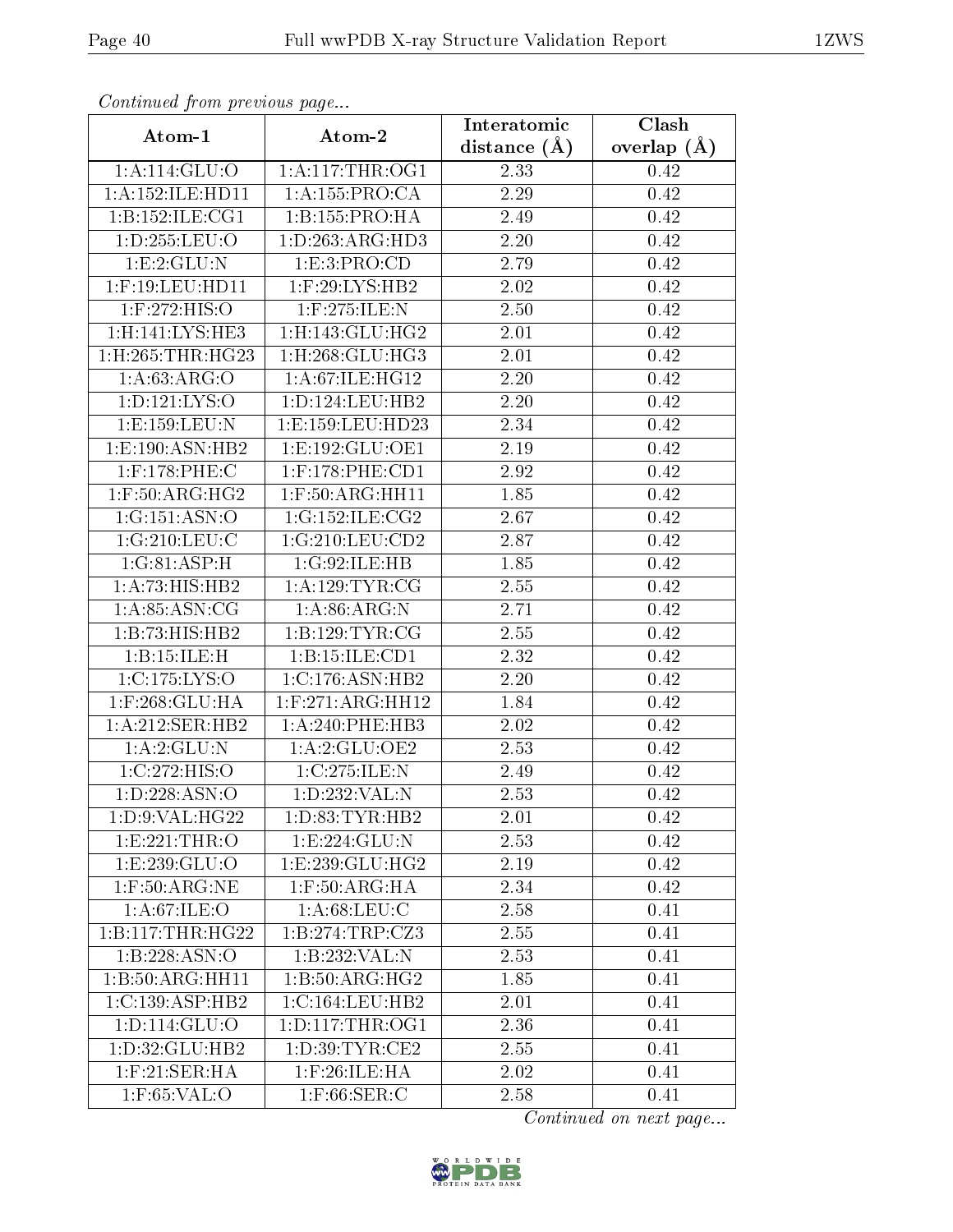| Continuati prom pretious page |                                     | Interatomic       | Clash           |  |
|-------------------------------|-------------------------------------|-------------------|-----------------|--|
| Atom-1                        | Atom-2                              | distance $(A)$    | overlap $(\AA)$ |  |
| 1: D: 185: ALA: HB2           | 1:D:201:TRP:CB                      | 2.50              | 0.41            |  |
| 1: D:81: ASP:H                | 1:D:92:ILE:HB                       | 1.85              | 0.41            |  |
| 1: E:50: ARG:NE               | 1: E:50: ARG:CA                     | 2.83              | 0.41            |  |
| 1: E: 85: ASN: ND2            | 1:E:86:ARG:N                        | 2.66              | 0.41            |  |
| $1:$ F:77:ILE:HB              | $1:$ F:160:ILE:HG22                 | 2.02              | 0.41            |  |
| 1:F:136:ALA:O                 | $1:$ F:165:ALA:HA                   | 2.21              | 0.41            |  |
| $1:$ F:45:LYS:O               | $1:$ F:55:GLY:HA2                   | 2.20              | 0.41            |  |
| 1: E: 218: LEU: CD2           | 1:F:51:ALA:HB2                      | 2.50              | 0.41            |  |
| 1:G:2:GLU:N                   | 1:G:3:PRO:CD                        | 2.82              | 0.41            |  |
| 1:H:45:LYS:HD3                | 1: H:87: THR:O                      | 2.20              | 0.41            |  |
| 1:A:31:ARG:HD3                | 1: A:36: GLY: HA2                   | 2.01              | 0.41            |  |
| 1:B:175:LYS:HD2               | 1:B:192:GLU:C                       | 2.41              | 0.41            |  |
| 1:B:266:ILE:HG23              | 1:B:267:GLN:H                       | 1.83              | 0.41            |  |
| 1:C:151:ASN:O                 | 1:C:152:ILE:CG2                     | 2.68              | 0.41            |  |
| 1:C:120:ILE:HD12              | $1:C:207$ : THR: OG1                | 2.21              | 0.41            |  |
| 1:C:96:VAL:CG1                | 1:C:146:MET:HB3                     | 2.50              | 0.41            |  |
| 1:D:264:LEU:HA                | 1: D: 268: GLU: OE2                 | 2.20              | 0.41            |  |
| 1: E: 136: ALA: O             | 1:E:165:ALA:HA                      | 2.19              | 0.41            |  |
| 1:F:128:ASN:O                 | $1:$ F:129:TYR:C                    | 2.58              | 0.41            |  |
| 1:H:265:THR:HG23              | $1:$ H $:268:$ GLU $:$ CG           | 2.51              | 0.41            |  |
| 1: A:178: PHE:CD1             | 1: A:178: PHE: C                    | 2.93              | 0.41            |  |
| 1:C:136:ALA:O                 | 1:C:165:ALA:HA                      | 2.21              | 0.41            |  |
| 1:E:49:SER:C                  | 1: E:50: ARG: CZ                    | 2.89              | 0.41            |  |
| 1:A:180:THR:O                 | 1:A:184:VAL:HG22                    | $\overline{2.21}$ | 0.41            |  |
| 1: A:210:LEU:CD2              | $1:$ A:210:LEU:C                    | 2.86              | 0.41            |  |
| 1:A:21:SER:CB                 | 1:A:26:ILE:HG12                     | 2.42              | 0.41            |  |
| 1:B:19:LEU:CD1                | 1:B:29:LYS:HB2                      | 2.50              | 0.41            |  |
| 1:B:50:ARG:C                  | 1:B:52:SER:N                        | 2.67              | 0.41            |  |
| 1: D: 13: TYR: CD1            | 1: D:32: GLU: HA                    | 2.55              | 0.41            |  |
| 1: E: 71: VAL:HA              | 1:E:129:TYR:HE2                     | 1.86              | 0.41            |  |
| 1: H:31: ARG:HG3              | 1: H:31: ARG:NH1                    | 2.31              | 0.41            |  |
| 1: A: 121: LYS: O             | $1:\overline{A}:124:\text{LEU}:HB2$ | 2.21              | 0.41            |  |
| 1:A:37:LEU:HD12               | 1:A:37:LEU:HA                       | 1.83              | 0.41            |  |
| 1:A:73:HIS:HB2                | 1:A:129:TYR:CD2                     | 2.55              | 0.41            |  |
| 1:B:58:ARG:NH1                | 1: B:62: GLU:CG                     | 2.84              | 0.41            |  |
| 1: D: 249: LYS: O             | 1:D:252:ILE:HB                      | 2.21              | 0.41            |  |
| 1:D:2:GLU:CD                  | 1:D:2:GLU:N                         | 2.73              | 0.41            |  |
| 1: D: 2: GLU: OE2             | 1:D:2:GLU:N                         | 2.54              | 0.41            |  |
| $1:$ F:148:LEU:HD12           | $1:$ F:156:HIS:HB2                  | 2.02              | 0.41            |  |
| 1:G:19:LEU:HD13               | 1:G:29:LYS:N                        | 2.24              | 0.41            |  |
| 1:H:46:LYS:NZ                 | 1:H:84:GLU:HG3                      | 2.35              | 0.41            |  |

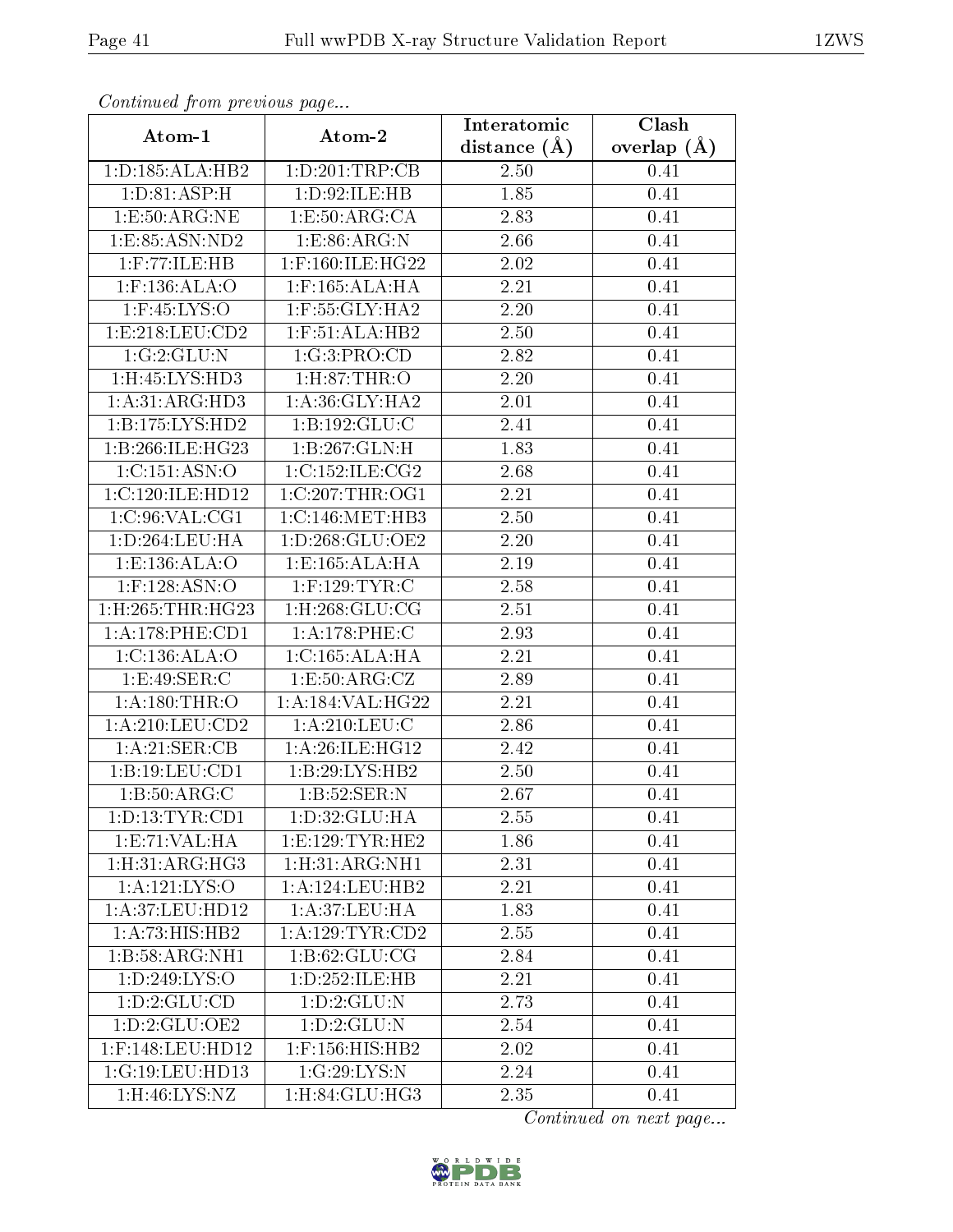| оонынаса јтот ртсоюаз раде |                               | Interatomic       | Clash<br>overlap $(\AA)$ |  |
|----------------------------|-------------------------------|-------------------|--------------------------|--|
| Atom-1                     | Atom-2                        | distance $(A)$    |                          |  |
| 1:B:153:PRO:O              | 1:B:154:ILE:HD12              | 2.20              | 0.41                     |  |
| 1:D:31:ARG:NH1             | 1: D: 31: ARG: HG3            | $\overline{2.31}$ | 0.41                     |  |
| 1:E:250:ASP:O              | 1:E:251:PHE:C                 | 2.59              | 0.41                     |  |
| 1:E:266:ILE:CG2            | 1:E:267:GLN:N                 | 2.83              | 0.41                     |  |
| 1:G:249:LYS:O              | 1:G:252:ILE:HB                | 2.21              | 0.41                     |  |
| 1:G:49:SER:HB3             | 1:G:50:ARG:HH12               | 1.83              | 0.41                     |  |
| 1:C:173:GLU:OE2            | 1:C:193:PRO:HG3               | 2.21              | 0.41                     |  |
| 1:C:202:SER:O              | 1:C:203:ILE:C                 | 2.58              | 0.41                     |  |
| 1: D: 175: LYS: HD2        | 1:D:192:GLU:C                 | 2.41              | 0.41                     |  |
| 1: D: 265: THR:H           | 1:D:268:GLU:HB2               | 1.85              | 0.41                     |  |
| 1:E:63:ARG:O               | 1: E:67: ILE: C <sub>G1</sub> | 2.68              | 0.41                     |  |
| 1:F:119:PHE:O              | $1:$ F:122:GLN:N              | 2.54              | 0.41                     |  |
| 1:G:15:ILE:H               | 1:G:15:ILE:CD1                | 2.33              | 0.41                     |  |
| 1:H:132:THR:C              | 1:H:134:LYS:H                 | 2.24              | 0.41                     |  |
| 1:C:188:ILE:O              | 1:C:189:VAL:CC                | 2.60              | 0.41                     |  |
| 1:C:73:HIS:ND1             | 1:C:74:HIS:N                  | 2.68              | 0.41                     |  |
| 1: D:76: VAL:C             | 1:D:158:LYS:HZ3               | 2.23              | 0.41                     |  |
| 1: D: 212: SER: HB2        | 1: D: 240: PHE: CB            | 2.50              | 0.41                     |  |
| $1:$ F:121:LYS:HA          | 1:F:124:LEU:HD12              | 2.02              | 0.41                     |  |
| $1:$ H $:183:$ PHE $:$ N   | $1:$ H $:183:$ PHE $:$ CD $1$ | 2.89              | 0.41                     |  |
| $1:$ H:208:TYR:CD2         | 1:H:216:PRO:HB3               | 2.56              | 0.41                     |  |
| 1:B:81:ASP:H               | 1:B:92:ILE:HB                 | 1.86              | 0.41                     |  |
| 1: D: 238: GLU: C          | 1:D:240:PHE:H                 | 2.23              | 0.41                     |  |
| 1: D: 63: ARG: O           | 1:D:67:ILE:HG13               | 2.21              | 0.41                     |  |
| 1:E:21:SER:HA              | 1: E:26: ILE: HA              | 2.03              | 0.41                     |  |
| $1:$ F:4:PHE:HD1           | 1:F:84:GLU:OE1                | 2.04              | 0.41                     |  |
| 1:F:46:LYS:HE2             | 1:F:89:VAL:HG22               | 2.02              | 0.41                     |  |
| $1:$ H:139:ASP:HB2         | 1: H: 164: LEU: HB2           | 2.03              | 0.41                     |  |
| 1: A:31: ARG:NH1           | 1: A:36: GLY:O                | 2.53              | 0.41                     |  |
| 1:B:205:VAL:O              | 1:B:209:ILE:HG13              | 2.21              | 0.41                     |  |
| 1:B:208:TYR:CD1            | 1:B:216:PRO:HD3               | 2.56              | 0.41                     |  |
| 1:B:237:ASP:HB3            | 1:B:240:PHE:HD1               | 1.85              | 0.41                     |  |
| 1:C:60:GLU:HG2             | 1:C:63:ARG:NH2                | 2.36              | 0.41                     |  |
| 1: D:50: ARG:HA            | 1: D:50: ARG:NE               | 2.36              | 0.41                     |  |
| 1:D:73:HIS:ND1             | 1:D:74:HIS:N                  | 2.69              | 0.41                     |  |
| 1:E:74:HIS:O               | 1: E: 158: LYS: CE            | 2.69              | 0.41                     |  |
| 1: E: 173: GLU: OE2        | 1:E:193:PRO:HG3               | 2.20              | 0.41                     |  |
| 1:E:218:LEU:CD2            | $1:$ F:51:ALA:CB              | 2.99              | 0.41                     |  |
| $1:$ F:221:THR:O           | $1:$ F:222:LYS:C              | 2.58              | 0.41                     |  |
| 1:G:153:PRO:C              | 1:G:154:ILE:CD1               | 2.89              | 0.41                     |  |
| 1:H:127:VAL:O              | $1:$ H $:130:$ LEU $:$ HB $2$ | 2.20              | 0.41                     |  |

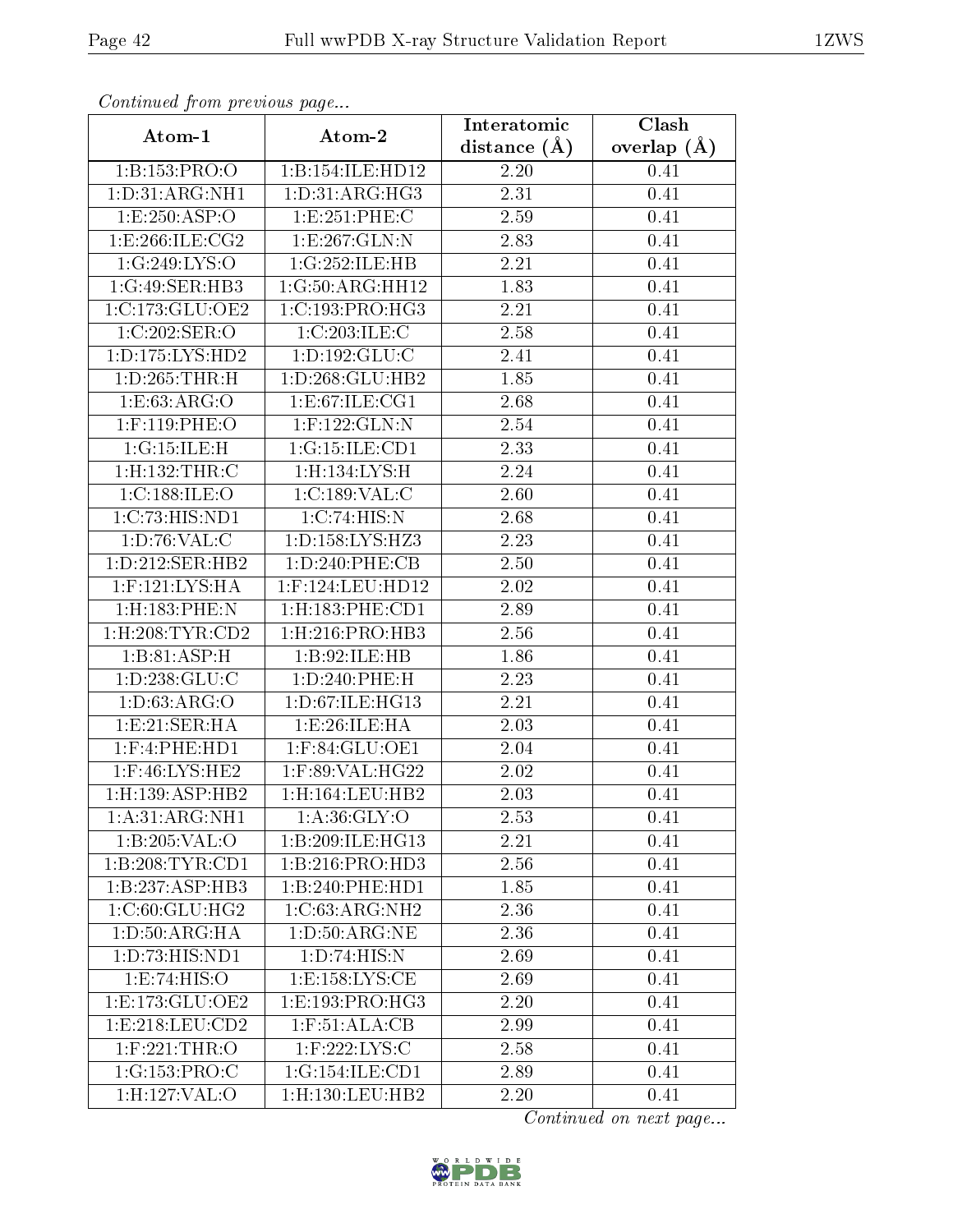| Continuation providuo puga |                               | Interatomic    | Clash           |  |
|----------------------------|-------------------------------|----------------|-----------------|--|
| Atom-1                     | Atom-2                        | distance $(A)$ | overlap $(\AA)$ |  |
| 1: H:47: ARG: HD2          | 1:H:52:SER:HB2                | 2.02           | 0.41            |  |
| 1: A:200:MET:CE            | 1: A:266: ILE: HA             | 2.46           | 0.40            |  |
| 1: A:31: ARG:NH1           | 1:A:31:ARG:HG3                | 2.35           | 0.40            |  |
| 1:B:180:THR:HG22           | 1:B:182:GLU:H                 | 1.86           | 0.40            |  |
| 1:C:222:LYS:O              | 1:C:223:GLN:C                 | 2.59           | 0.40            |  |
| 1:C:31:ARG:CG              | 1:C:31:ARG:HH11               | 2.31           | 0.40            |  |
| 1: D: 132: THR: C          | 1: D: 134: LYS: H             | 2.22           | 0.40            |  |
| $1:$ F:101:LEU:O           | $1:$ F:101:LEU:HD12           | 2.21           | 0.40            |  |
| $1:$ F:13:TYR:CD1          | $1:$ F:32:GLU:HA              | 2.56           | 0.40            |  |
| 1:G:50:ARG:HA              | 1:G:50:ARG:NE                 | 2.36           | 0.40            |  |
| 1: H:37: LEU: HA           | 1:H:37:LEU:HD12               | 1.85           | 0.40            |  |
| 1:A:25:ALA:C               | 1: A:26: ILE: HG13            | 2.41           | 0.40            |  |
| 1: A:47: ARG:HG2           | 1: A:52: SER:HB2              | 2.03           | 0.40            |  |
| 1:B:127:VAL:O              | 1:B:130:LEU:HB2               | 2.22           | 0.40            |  |
| 1:C:225:THR:O              | 1:C:228:ASN:N                 | 2.54           | 0.40            |  |
| 1:C:50:ARG:CA              | 1:C:50:ARG:NE                 | 2.83           | 0.40            |  |
| 1: D: 217: PHE: O          | 1: D: 225: THR: HG23          | 2.21           | 0.40            |  |
| $1:$ F:98:GLY:CA           | $1:$ F:147:LEU:O              | 2.69           | 0.40            |  |
| 1:H:148:LEU:HD12           | 1:H:156:HIS:HB2               | 2.01           | 0.40            |  |
| $1:$ H $:210:$ LEU $:$ C   | $1:$ H $:210:$ LEU $:$ CD $2$ | 2.88           | 0.40            |  |
| 1:H:46:LYS:HE3             | $1:$ H $:88:$ ASP $:$ O       | 2.21           | 0.40            |  |
| 1:C:122:GLN:O              | 1:C:123:ILE:C                 | 2.60           | 0.40            |  |
| 1:C:120:ILE:O              | 1:C:123:ILE:HB                | 2.22           | 0.40            |  |
| 1: D: 244: THR: CG2        | 1: D: 248: ALA: HB3           | 2.51           | 0.40            |  |
| 1:E:58:ARG:HG3             | 1:E:58:ARG:HH11               | 1.86           | 0.40            |  |
| $1:$ F:208:TYR:CD1         | $1:$ F:216:PRO:HD3            | 2.56           | 0.40            |  |
| 1:G:225:THR:O              | 1:G:228:ASN:N                 | 2.55           | 0.40            |  |
| 1:G:40:ALA:HB2             | 1:G:95:LEU:CD1                | 2.50           | 0.40            |  |
| 1: H: 136: ALA: O          | $1:H:165:ALA:\overline{HA}$   | 2.22           | 0.40            |  |
| 1:H:19:LEU:HD11            | $1:$ H $:29:LYS:HB2$          | 2.04           | 0.40            |  |
| 1: B: 85: ASN: CG          | 1:B:86:ARG:H                  | 2.23           | 0.40            |  |
| 1:E:26:ILE:O               | 1:E:43:PHE:HD1                | 2.05           | 0.40            |  |
| $1:$ F:106:ALA:O           | $1:$ F:108:LYS:O              | 2.39           | 0.40            |  |
| 1:F:141:LYS:HE3            | $1:$ F:143:GLU:CG             | 2.52           | 0.40            |  |
| 1: A:208: TYR: CE1         | 1:A:214:ALA:O                 | 2.75           | 0.40            |  |
| 1:B:221:THR:O              | 1:B:224:GLU:N                 | 2.55           | 0.40            |  |
| 1: D: 79: LEU: HD12        | 1: D:92: ILE: O               | 2.22           | 0.40            |  |
| 1:E:221:THR:O              | 1: E: 222: LYS:C              | 2.60           | 0.40            |  |
| 1:F:130:LEU:O              | $1:$ F:131:HIS:C              | 2.60           | 0.40            |  |

All (1) symmetry-related close contacts are listed below. The label for Atom-2 includes the symmetry operator and encoded unit-cell translations to be applied.

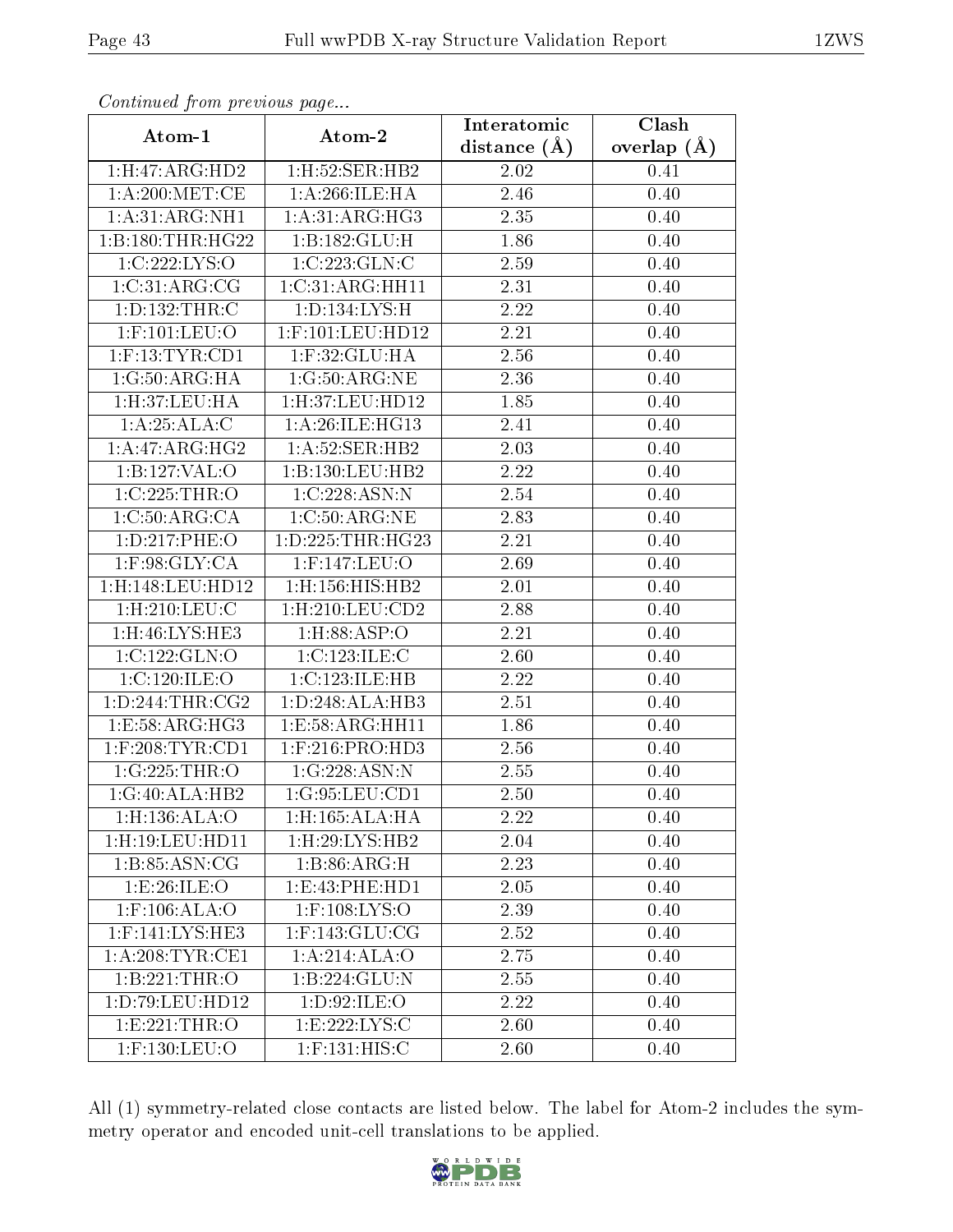| Atom-1         | Atom-2                      | Interatomic<br>distance $(A)$ | ~lash<br>overlap (A) |
|----------------|-----------------------------|-------------------------------|----------------------|
| 1 E 38 GLU OE1 | ՝ 1:E:259:GLU:OE1[1<br>6551 | 2.09                          |                      |

## 5.3 Torsion angles (i)

#### 5.3.1 Protein backbone (i)

In the following table, the Percentiles column shows the percent Ramachandran outliers of the chain as a percentile score with respect to all X-ray entries followed by that with respect to entries of similar resolution.

The Analysed column shows the number of residues for which the backbone conformation was analysed, and the total number of residues.

| Mol          | Chain           | Analysed        | Favoured   | Allowed    | Outliers   | Percentiles      |                 |
|--------------|-----------------|-----------------|------------|------------|------------|------------------|-----------------|
| $\mathbf{1}$ | $\bf{A}$        | $276/288$ (96%) | 213 (77%)  | 46 (17%)   | 17 (6%)    | $\mathbf{I}$     | $\vert 4 \vert$ |
|              | B               | 276/288 (96%)   | 215 (78%)  | 48 (17%)   | $13(5\%)$  | $\left 2\right $ | 8               |
| $\mathbf{1}$ | $\mathcal{C}$   | $276/288$ (96%) | 210 (76%)  | 52 (19%)   | 14 (5%)    | $\left 2\right $ | $ 7\rangle$     |
| $\mathbf{1}$ | D               | $276/288$ (96%) | 213 (77%)  | 46 (17%)   | 17 $(6%)$  | $\vert 1 \vert$  | $\vert 4 \vert$ |
| $\mathbf{1}$ | $E_{\parallel}$ | $276/288$ (96%) | 218 (79%)  | 46 (17%)   | 12 $(4\%)$ | $\overline{2}$   | 10              |
| $\mathbf{1}$ | $\mathbf{F}$    | $276/288$ (96%) | 214 (78%)  | $50(18\%)$ | 12 $(4\%)$ | $\overline{2}$   | 10              |
| $\mathbf{1}$ | G               | $276/288$ (96%) | 212 (77%)  | 49 (18%)   | 15(5%)     | $\overline{2}$   | 6 <sup>1</sup>  |
| 1            | H               | $276/288$ (96%) | 210 (76%)  | 53 (19%)   | 13 $(5%)$  | $\left 2\right $ | 8               |
| All          | All             | 2208/2304 (96%) | 1705 (77%) | 390 (18%)  | 113 $(5%)$ | $\left 2\right $ | $ 7\rangle$     |

All (113) Ramachandran outliers are listed below:

| Mol            | Chain          | Res | <b>Type</b> |
|----------------|----------------|-----|-------------|
| $\overline{1}$ | А              | 50  | ARG         |
| 1              | В              | 50  | ARG         |
| $\mathbf{1}$   | В              | 51  | ALA         |
| $\mathbf{1}$   | В              | 52  | SER.        |
| 1              | В              | 110 | SER.        |
| $\mathbf{1}$   | $\overline{C}$ | 52  | SER         |
| $\mathbf{1}$   | $\overline{C}$ | 191 | TYR         |
| 1              | $\Box$         | 50  | ARG         |
| 1              | $\Box$         | 110 | SER         |
| 1              | Ð              | 191 | <b>TYR</b>  |
| 1              | E              | 50  | ARG         |
| 1              | E              | 52  | SER.        |

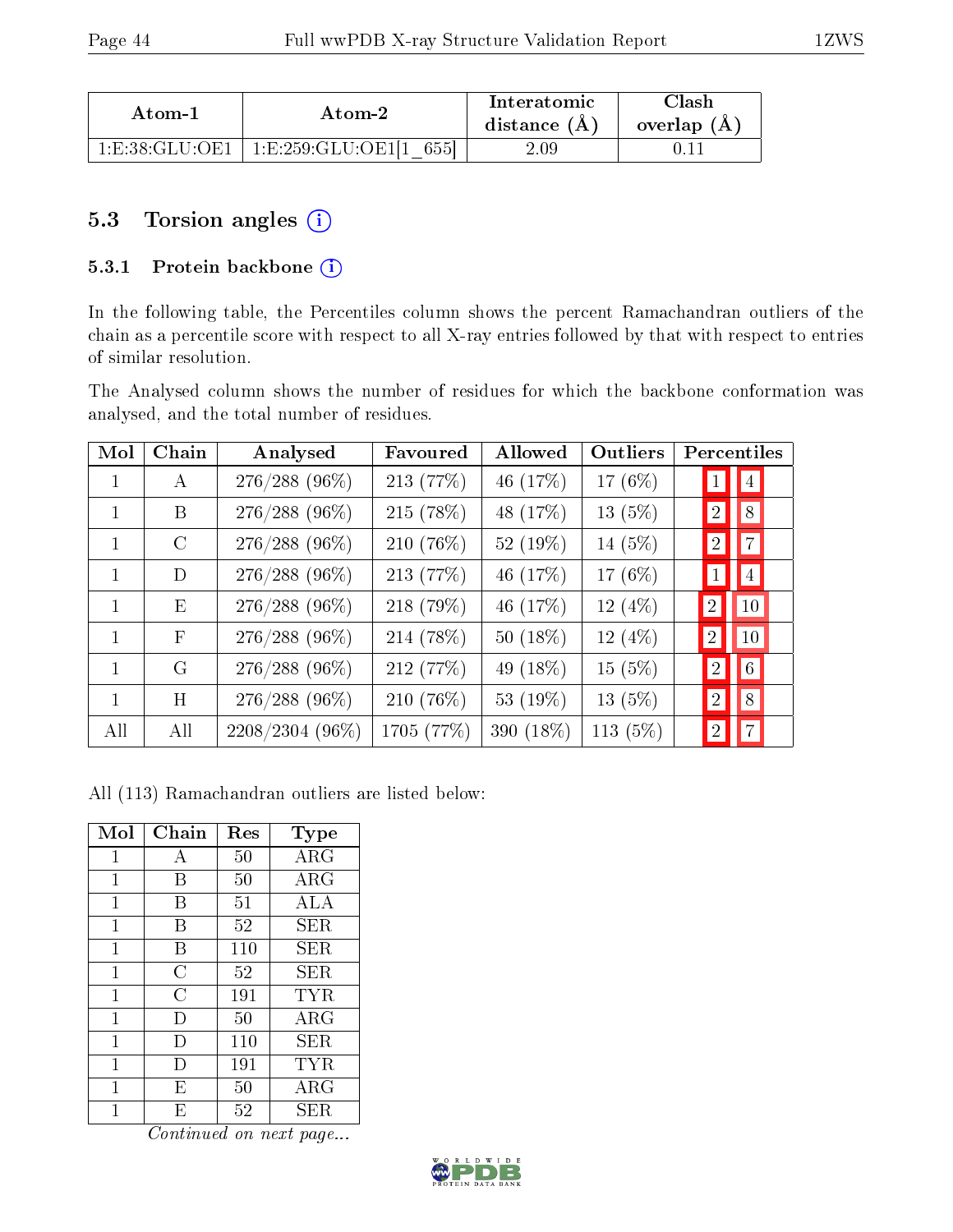| Mol            | $\cdots$ $\cdots$<br>Chain                                                           | r -<br>Res       | $\mathbf{r}$ - $\mathbf{v}$<br>Type |
|----------------|--------------------------------------------------------------------------------------|------------------|-------------------------------------|
| $\mathbf{1}$   | $\overline{\mathrm{E}}$                                                              | 110              | ${\rm SER}$                         |
| $\mathbf{1}$   | $\overline{\mathrm{E}}$                                                              | 191              | <b>TYR</b>                          |
| $\overline{1}$ | $\overline{\mathrm{F}}$                                                              | $\overline{49}$  | SER                                 |
| $\mathbf{1}$   | $\overline{F}$                                                                       | 50               | $\rm{ARG}$                          |
| $\overline{1}$ | $\overline{F}$                                                                       | $52\,$           | $\overline{\text{SER}}$             |
| $\mathbf 1$    |                                                                                      | 110              | $\overline{\text{SER}}$             |
| $\mathbf{1}$   | $\frac{\overline{F}}{G}$                                                             | $52\,$           | <b>SER</b>                          |
| $\mathbf{1}$   | $\overline{G}$                                                                       | 110              | <b>SER</b>                          |
| $\overline{1}$ | $\overline{H}$                                                                       | $\overline{110}$ | <b>SER</b>                          |
| $\mathbf{1}$   | $\overline{A}$                                                                       | 49               | $\overline{\text{SER}}$             |
| $\mathbf{1}$   |                                                                                      | $52\,$           | <b>SER</b>                          |
| $\mathbf{1}$   |                                                                                      | 109              | $\overline{\text{GLU}}$             |
| $\overline{1}$ | $\frac{\overline{A}}{\overline{A}}$ $\frac{\overline{A}}{\overline{A}}$              | 130              | LEU                                 |
| $\mathbf{1}$   |                                                                                      | 191              | <b>TYR</b>                          |
| $\overline{1}$ | $\overline{\mathbf{B}}$                                                              | $\overline{49}$  | $\overline{\text{SER}}$             |
| $\mathbf{1}$   | $\overline{\mathrm{B}}$                                                              | 130              | LEU                                 |
| $\mathbf{1}$   | $\overline{B}\ \overline{C}\ \overline{C}\ \overline{C}\ \overline{C}\ \overline{D}$ | $\overline{191}$ | <b>TYR</b>                          |
| $\mathbf{1}$   |                                                                                      | 49               | $\overline{\text{SER}}$             |
| $\mathbf{1}$   |                                                                                      | 50               | $\overline{\rm{ARG}}$               |
| $\overline{1}$ |                                                                                      | 110              | $\overline{\text{SER}}$             |
| $\mathbf{1}$   |                                                                                      | 130              | LEU                                 |
| $\overline{1}$ |                                                                                      | 49               | SER                                 |
| $\mathbf{1}$   | D                                                                                    | 51               | $\overline{\rm ALA}$                |
| $\overline{1}$ | $\overline{\rm D}$                                                                   | $\overline{52}$  | $\overline{\text{SER}}$             |
| $\overline{1}$ | $\overline{\mathrm{E}}$                                                              | 49               | <b>SER</b>                          |
| $\mathbf{1}$   | $\overline{E}$                                                                       | 51               | $\overline{\rm ALA}$                |
| $\mathbf{1}$   | $\overline{E}$                                                                       | 130              | <b>LEU</b>                          |
| $\overline{1}$ | $\overline{F}$                                                                       | 130              | <b>LEU</b>                          |
| $\overline{1}$ | $\overline{\mathrm{F}}$                                                              | 191              | <b>TYR</b>                          |
| 1              | G                                                                                    | 49               | <b>SER</b>                          |
| $\mathbf{1}$   | $\overline{\rm G}$                                                                   | $\overline{50}$  | $AR\overline{G}$                    |
| $\mathbf{1}$   | $\overline{\mathrm{G}}$                                                              | 51               | <b>ALA</b>                          |
| $\mathbf{1}$   | $\overline{\mathrm{G}}$                                                              | 130              | LEU                                 |
| $\overline{1}$ | $\overline{\mathrm{G}}$                                                              | 138              | PHE                                 |
| $\mathbf 1$    | $\mathbf G$                                                                          | 191              | <b>TYR</b>                          |
| $\mathbf 1$    | $\overline{\mathrm{G}}$                                                              | 260              | THR                                 |
| $\mathbf 1$    | $\overline{H}$                                                                       | 49               | SER                                 |
| $\mathbf 1$    | $\overline{\rm H}$                                                                   | 50               | $\overline{\rm{ARG}}$               |
| $\mathbf 1$    | $\overline{\rm H}$                                                                   | $5\overline{2}$  | $\overline{\text{SER}}$             |
| $\mathbf 1$    | $\overline{\rm H}$                                                                   | 130              | LEU                                 |
| $\mathbf 1$    | $\overline{\mathrm{H}}$                                                              | 191              | <b>TYR</b>                          |
| $\mathbf 1$    | A                                                                                    | 51               | $\overline{\rm ALA}$                |

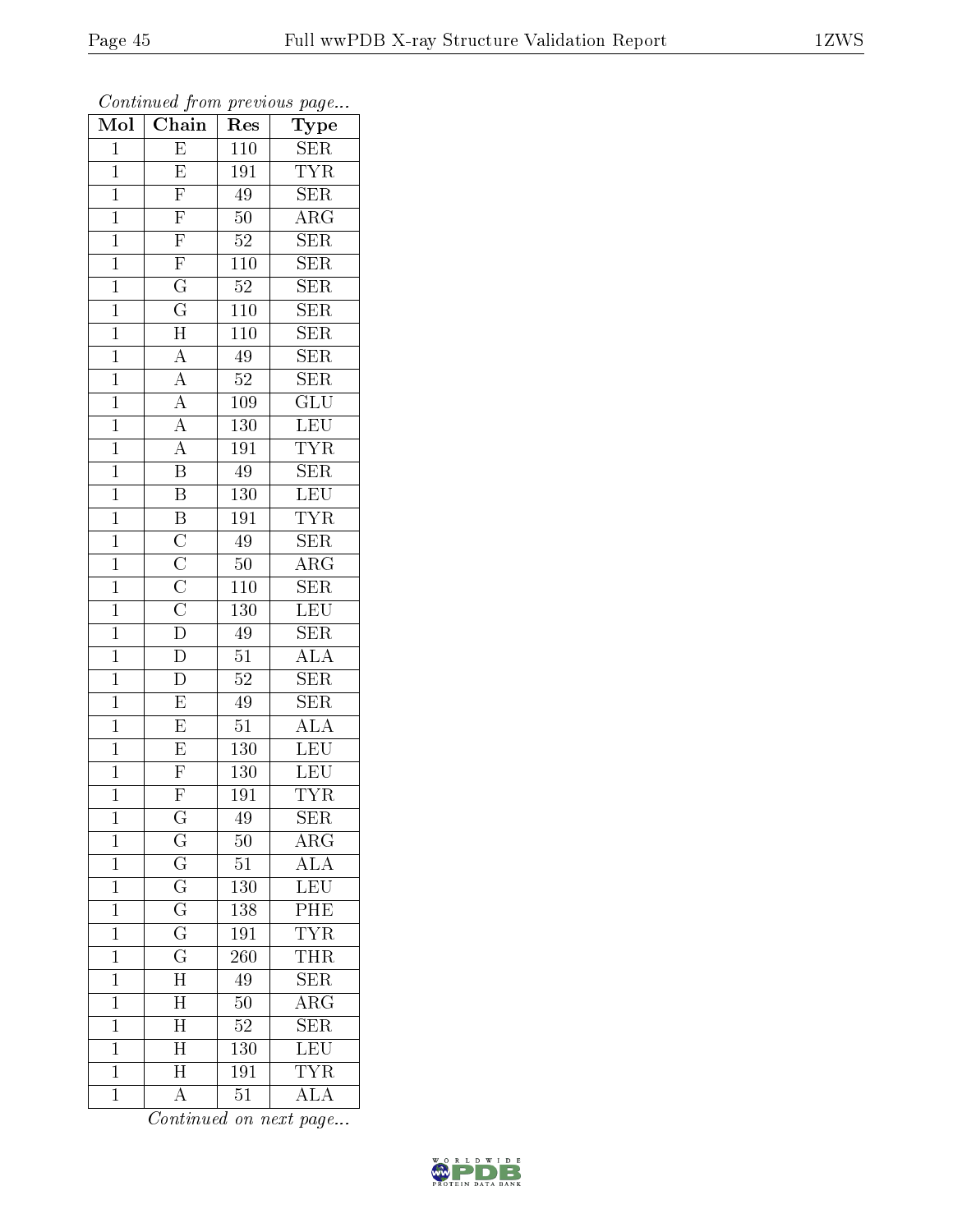| Mol            | $\overline{\text{Chain}}$                                               | Res              | Type                      |
|----------------|-------------------------------------------------------------------------|------------------|---------------------------|
| $\mathbf 1$    | A                                                                       | 161              | <b>ASP</b>                |
| $\mathbf 1$    | B                                                                       | 151              | <b>ASN</b>                |
| $\mathbf{1}$   | $\overline{\rm D}$                                                      | 130              | LEU                       |
| $\overline{1}$ | $\overline{E}$                                                          | 138              | $\overline{\text{PHE}}$   |
| $\overline{1}$ | $\overline{F}$                                                          | 138              | PHE                       |
| $\mathbf{1}$   | $\overline{\mathrm{F}}$                                                 | <b>260</b>       | <b>THR</b>                |
| $\mathbf{1}$   | $\overline{H}$                                                          | $51\,$           | $\overline{\text{ALA}}$   |
| $\mathbf{1}$   | $\overline{A}$                                                          | 107              | $\overline{\text{GLN}}$   |
| $\overline{1}$ | $\overline{A}$                                                          | $\overline{131}$ | <b>HIS</b>                |
| $\overline{1}$ | $\overline{A}$                                                          | $\overline{151}$ | <b>ASN</b>                |
| $\mathbf{1}$   | $\overline{\mathrm{B}}$                                                 | $53\,$           | $\overline{\rm{ARG}}$     |
| $\mathbf{1}$   | $\overline{B}$                                                          | 161              | $\overline{\text{ASP}}$   |
| $\mathbf{1}$   |                                                                         | 260              | <b>THR</b>                |
| $\overline{1}$ | $\frac{\overline{B}}{\overline{C}}$ $\frac{\overline{C}}{\overline{C}}$ | 131              | $\overline{HIS}$          |
| $\overline{1}$ |                                                                         | 138              | $\overline{\rm{PHE}}$     |
| $\mathbf{1}$   |                                                                         | 161              | $\overline{\text{ASP}}$   |
| $\overline{1}$ | $\overline{\mathbf{D}}$                                                 | 199              | $\overline{\text{ASP}}$   |
| $\mathbf{1}$   | $\overline{E}$                                                          | 148              | <b>LEU</b>                |
| $\overline{1}$ | $\overline{\mathrm{E}}$                                                 | 260              | THR                       |
| $\overline{1}$ | $\overline{F}$                                                          | $5\overline{1}$  | $\overline{ALA}$          |
| $\mathbf{1}$   | $\overline{F}$                                                          | 131              | $\overline{HIS}$          |
| $\overline{1}$ | $\overline{F}$                                                          | 148              | <b>LEU</b>                |
| $\overline{1}$ | $\overline{\mathrm{G}}$                                                 | 148              | $\overline{\text{LEU}}$   |
| $\mathbf{1}$   | $\overline{\mathrm{G}}$                                                 | 161              | $\overline{\rm ASP}$      |
| $\mathbf{1}$   | $\overline{\rm H}$                                                      | 98               | $\overline{\text{GLY}}$   |
| $\mathbf{1}$   | $\overline{\rm H}$                                                      | 131              | $\overline{HIS}$          |
| $\mathbf{1}$   | $\overline{\rm H}$                                                      | 260              | <b>THR</b>                |
| $\mathbf{1}$   | $\overline{A}$                                                          | 138              | PHE                       |
| $\overline{1}$ | $\overline{\mathrm{B}}$                                                 | 131              | $\overline{\mathrm{HIS}}$ |
| $\mathbf 1$    | $\mathbf D$                                                             | 161              | $\overline{\text{ASP}}$   |
| $\mathbf{1}$   | D                                                                       | 249              | $\overline{\text{LYS}}$   |
| $\mathbf{1}$   | $\overline{E}$                                                          | 131              | $\overline{HIS}$          |
| $\mathbf 1$    | E                                                                       | 161              | $\overline{\text{ASP}}$   |
| $\mathbf 1$    | $\overline{\mathrm{G}}$                                                 | $\overline{151}$ | $\overline{\mathrm{ASN}}$ |
| $\mathbf 1$    | $\overline{\rm H}$                                                      | $\overline{6}1$  | ILE                       |
| $\mathbf 1$    | $\overline{H}$                                                          | $\overline{105}$ | LEU                       |
| $\mathbf 1$    | $\frac{\overline{A}}{\overline{C}}$                                     | 260              | $\overline{\text{THR}}$   |
| $\overline{1}$ |                                                                         | $\overline{51}$  | $\overline{\rm ALA}$      |
| $\mathbf{1}$   | $\frac{\overline{C}}{D}$                                                | 148              | LEU                       |
| $\mathbf 1$    |                                                                         | 138              | $\overline{\rm{PHE}}$     |
| $\mathbf 1$    | $\overline{\rm D}$                                                      | 148              | $\overline{\text{LEU}}$   |
| $\mathbf{1}$   | $\overline{\rm D}$                                                      | 151              | <b>ASN</b>                |

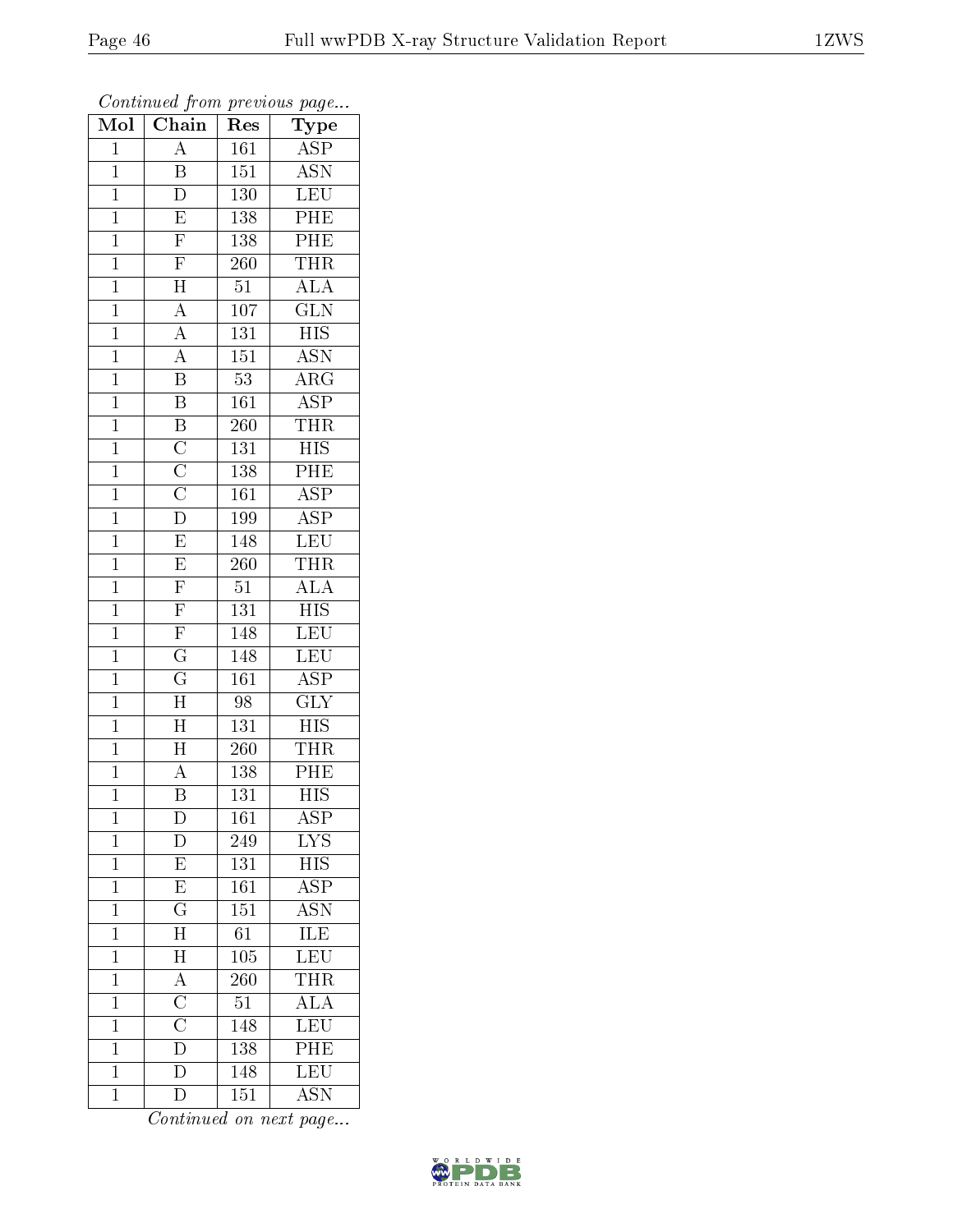| Mol            | Chain                   | Res         | <b>Type</b>             |
|----------------|-------------------------|-------------|-------------------------|
| $\mathbf{1}$   | Β                       | 61          | ILE                     |
| $\mathbf{1}$   | $\overline{\rm C}$      | 61          | <b>ILE</b>              |
| $\mathbf{1}$   | $\overline{D}$          | 22          | $\rm GLY$               |
| $\mathbf{1}$   | $\overline{\rm D}$      | 67          | ILE                     |
| $\mathbf{1}$   | $\overline{\mathrm{F}}$ | 61          | <b>ILE</b>              |
| $\mathbf{1}$   | $\overline{\rm G}$      | 22          | GLY                     |
| $\overline{1}$ | $\overline{\rm A}$      | $\sqrt{22}$ | <b>GLY</b>              |
| $\mathbf{1}$   | $\overline{A}$          | 61          | ILE                     |
| $\overline{1}$ | $\overline{\mathrm{G}}$ | 61          | ILE                     |
| $\overline{1}$ | $\overline{A}$          | 273         | PRO                     |
| $\mathbf{1}$   | $\overline{\rm C}$      | 232         | <b>VAL</b>              |
| $\overline{1}$ | $\overline{\rm D}$      | 232         | $\overline{\text{VAL}}$ |
| $\mathbf{1}$   | $\overline{\mathrm{D}}$ | 273         | PRO                     |
| $\mathbf{1}$   | $\overline{\mathrm{G}}$ | 232         | <b>VAL</b>              |
| $\mathbf 1$    | $\overline{\rm A}$      | 67          | ILE                     |
| $\mathbf{1}$   | $\overline{\text{C}}$   | 273         | PRO                     |
| $\mathbf 1$    | Η                       | 232         | VAL                     |

#### 5.3.2 Protein sidechains (i)

In the following table, the Percentiles column shows the percent sidechain outliers of the chain as a percentile score with respect to all X-ray entries followed by that with respect to entries of similar resolution.

The Analysed column shows the number of residues for which the sidechain conformation was analysed, and the total number of residues.

| Mol          | Chain         | Analysed        | Rotameric  | Outliers   |    | Percentiles |
|--------------|---------------|-----------------|------------|------------|----|-------------|
| 1            | А             | 249/257 (97%)   | 231 (93%)  | 18 (7%)    | 14 | 39          |
| 1            | B             | 249/257 (97%)   | 235 (94%)  | 14 (6%)    | 21 | 52          |
| $\mathbf{1}$ | $\mathcal{C}$ | 249/257 (97%)   | 233 (94%)  | 16 $(6%)$  | 17 | 45          |
| 1            | D             | 249/257 (97%)   | 235 (94%)  | 14 (6%)    | 21 | 52          |
| 1            | E             | 249/257 (97%)   | 233 (94%)  | $16(6\%)$  | 17 | 45          |
| 1            | $\mathbf{F}$  | 249/257 (97%)   | 231 (93%)  | 18 (7%)    | 14 | 39          |
| $\mathbf{1}$ | G             | 249/257 (97%)   | 233 (94%)  | 16 $(6%)$  | 17 | 45          |
| 1            | H             | 249/257 (97%)   | 234 (94%)  | 15 (6%)    | 19 | 49          |
| All          | All           | 1992/2056 (97%) | 1865 (94%) | 127 $(6%)$ | 17 | 45          |

All (127) residues with a non-rotameric sidechain are listed below:

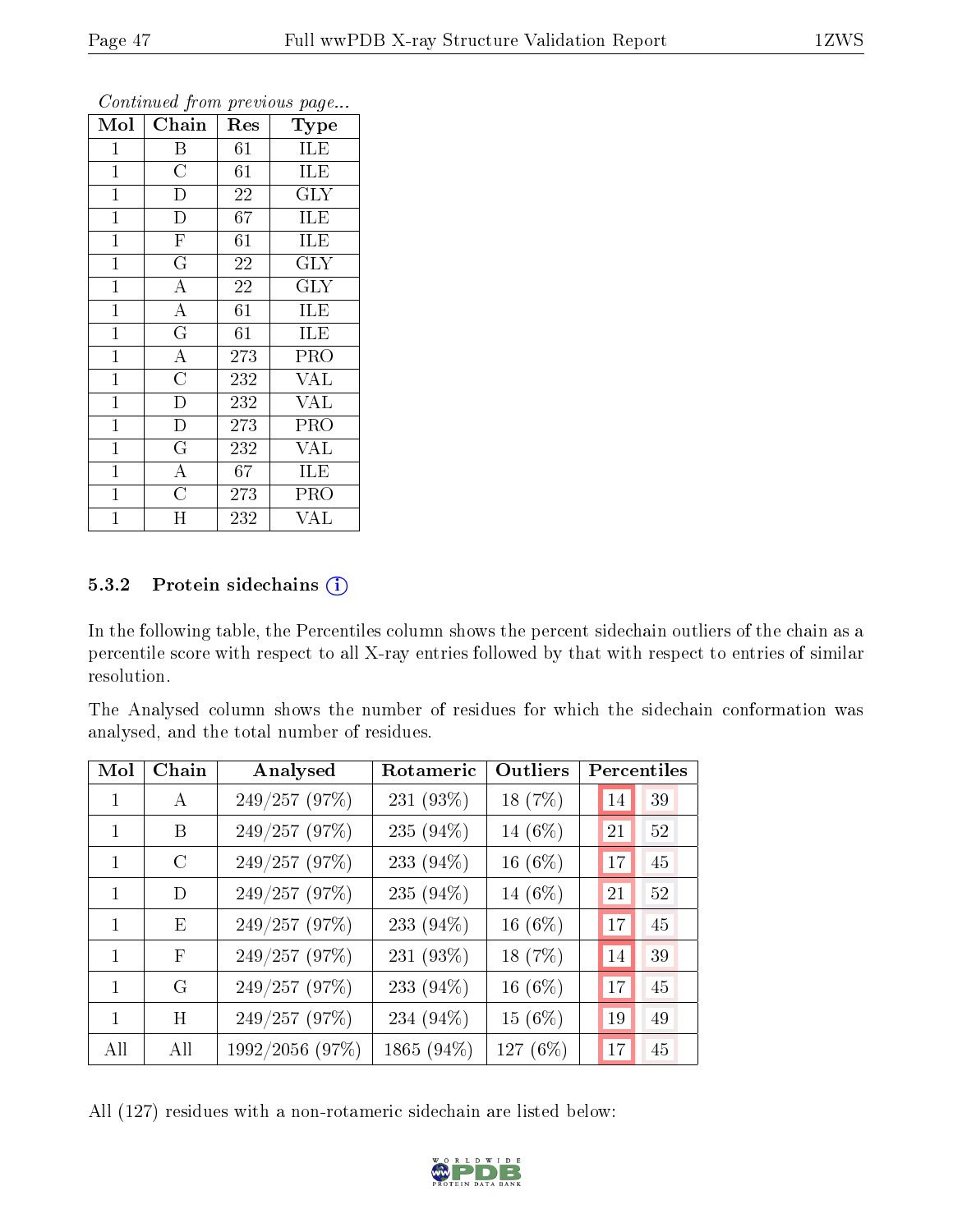| Mol            | Chain                                                                                                                                                                                                                                                                                           | Res              | Type                                            |
|----------------|-------------------------------------------------------------------------------------------------------------------------------------------------------------------------------------------------------------------------------------------------------------------------------------------------|------------------|-------------------------------------------------|
| $\mathbf{1}$   | $\overline{A}$                                                                                                                                                                                                                                                                                  | $\overline{2}$   | $\overline{\text{GLU}}$                         |
| $\mathbf{1}$   | $\overline{A}$                                                                                                                                                                                                                                                                                  | $10\,$           | $\overline{\text{GLU}}$                         |
| $\mathbf{1}$   |                                                                                                                                                                                                                                                                                                 | $\overline{12}$  | $\overline{PHE}$                                |
| $\mathbf{1}$   |                                                                                                                                                                                                                                                                                                 | $\overline{37}$  | $\overline{\text{LEU}}$                         |
| $\mathbf{1}$   |                                                                                                                                                                                                                                                                                                 | $57\,$           | <b>SER</b>                                      |
| $\mathbf{1}$   |                                                                                                                                                                                                                                                                                                 | 86               | $\overline{\rm ARG}$                            |
| $\mathbf{1}$   |                                                                                                                                                                                                                                                                                                 | 87               | <b>THR</b>                                      |
| $\mathbf{1}$   |                                                                                                                                                                                                                                                                                                 | 109              | $\overline{\text{GLU}}$                         |
| $\overline{1}$ |                                                                                                                                                                                                                                                                                                 | $\overline{110}$ | $\overline{\text{SER}}$                         |
| $\mathbf{1}$   |                                                                                                                                                                                                                                                                                                 | 143              | $\overline{\text{GLU}}$                         |
| $\overline{1}$ |                                                                                                                                                                                                                                                                                                 | $\overline{150}$ | $\overline{\text{LYS}}$                         |
| $\mathbf{1}$   |                                                                                                                                                                                                                                                                                                 | 168              | $1\overline{LE}$                                |
| $\overline{1}$ |                                                                                                                                                                                                                                                                                                 | 184              | $\overline{\text{VAL}}$                         |
| $\overline{1}$ | $\frac{\overline{A}}{\overline{A}}$ $\frac{\overline{A}}{\overline{A}}$ $\frac{\overline{A}}{\overline{A}}$ $\frac{\overline{A}}{\overline{A}}$ $\frac{\overline{A}}{\overline{A}}$ $\frac{\overline{A}}{\overline{A}}$ $\frac{\overline{A}}{\overline{A}}$ $\frac{\overline{A}}{\overline{A}}$ | 190              | <b>ASN</b>                                      |
| $\overline{1}$ |                                                                                                                                                                                                                                                                                                 | $\overline{247}$ | $\overline{\text{LEU}}$                         |
| $\mathbf{1}$   | $\frac{\overline{A}}{\overline{A}}$ $\frac{\overline{A}}{\overline{B}}$                                                                                                                                                                                                                         | 261              | $\overline{\rm{ARG}}$                           |
| $\overline{1}$ |                                                                                                                                                                                                                                                                                                 | 265              | <b>THR</b>                                      |
| $\overline{1}$ |                                                                                                                                                                                                                                                                                                 | $\overline{271}$ | $\overline{\rm ARG}$                            |
| $\overline{1}$ |                                                                                                                                                                                                                                                                                                 | $\overline{2}$   | $\overline{\text{GLU}}$                         |
| $\mathbf{1}$   | $\overline{\mathbf{B}}$                                                                                                                                                                                                                                                                         | $\overline{12}$  | $\overline{\text{PHE}}$                         |
| $\mathbf{1}$   | $\overline{\mathbf{B}}$                                                                                                                                                                                                                                                                         | $\overline{37}$  | LEU                                             |
| $\mathbf{1}$   | $\overline{\mathrm{B}}$                                                                                                                                                                                                                                                                         | 86               | $\overline{\text{ARG}}$                         |
| $\overline{1}$ | $\overline{\mathrm{B}}$                                                                                                                                                                                                                                                                         | $\overline{87}$  | <b>THR</b>                                      |
| $\mathbf{1}$   | B                                                                                                                                                                                                                                                                                               | $14\overline{3}$ | $\overline{\text{GLU}}$                         |
| $\mathbf{1}$   | B                                                                                                                                                                                                                                                                                               | $\overline{150}$ | $\overline{\text{LYS}}$                         |
| $\mathbf{1}$   | $\overline{\mathbf{B}}$                                                                                                                                                                                                                                                                         | 154              | <b>ILE</b>                                      |
| $\overline{1}$ | $\overline{\mathrm{B}}$                                                                                                                                                                                                                                                                         | 168              | ILE                                             |
| $\overline{1}$ | $\overline{\mathrm{B}}$                                                                                                                                                                                                                                                                         | 190              | $\overline{\mathrm{ASN}}$                       |
| $\mathbf 1$    | $\overline{\rm B}$                                                                                                                                                                                                                                                                              | 247              | LEU                                             |
| $\mathbf 1$    | Β                                                                                                                                                                                                                                                                                               | $\overline{261}$ | $\overline{\rm{ARG}}$                           |
| $\mathbf{1}$   | $\overline{B}$                                                                                                                                                                                                                                                                                  | 265              | <b>THR</b>                                      |
| $\mathbf{1}$   |                                                                                                                                                                                                                                                                                                 | 279              | $\frac{\overline{\rm ASP}}{\overline{\rm GLU}}$ |
| $\overline{1}$ | $\overline{B}$ $\overline{C}$ $\overline{C}$ $\overline{C}$ $\overline{C}$ $\overline{C}$ $\overline{C}$ $\overline{C}$ $\overline{C}$ $\overline{C}$ $\overline{C}$                                                                                                                            | $\overline{2}$   |                                                 |
| $\mathbf{1}$   |                                                                                                                                                                                                                                                                                                 | $10\,$           |                                                 |
| $\mathbf{1}$   |                                                                                                                                                                                                                                                                                                 | <sup>12</sup>    | PHE                                             |
| $\mathbf{1}$   |                                                                                                                                                                                                                                                                                                 | $\overline{37}$  | LEU                                             |
| $\mathbf{1}$   |                                                                                                                                                                                                                                                                                                 | $57\,$           | SER                                             |
| $\mathbf 1$    |                                                                                                                                                                                                                                                                                                 | $\overline{86}$  | $\overline{\rm{ARG}}$                           |
| $\mathbf{1}$   |                                                                                                                                                                                                                                                                                                 | 87               | <b>THR</b>                                      |
| $\mathbf{1}$   |                                                                                                                                                                                                                                                                                                 | 143              | $\overline{\mathrm{GLU}}$                       |
| $\mathbf{1}$   |                                                                                                                                                                                                                                                                                                 | $150\,$          | $\frac{\overline{\text{LYS}}}{\text{ILE}}$      |
| $\mathbf{1}$   |                                                                                                                                                                                                                                                                                                 | $\overline{154}$ |                                                 |
| $\overline{1}$ | $\overline{\text{C}}$                                                                                                                                                                                                                                                                           | 184              | $\overline{\text{VAL}}$                         |
|                |                                                                                                                                                                                                                                                                                                 |                  |                                                 |

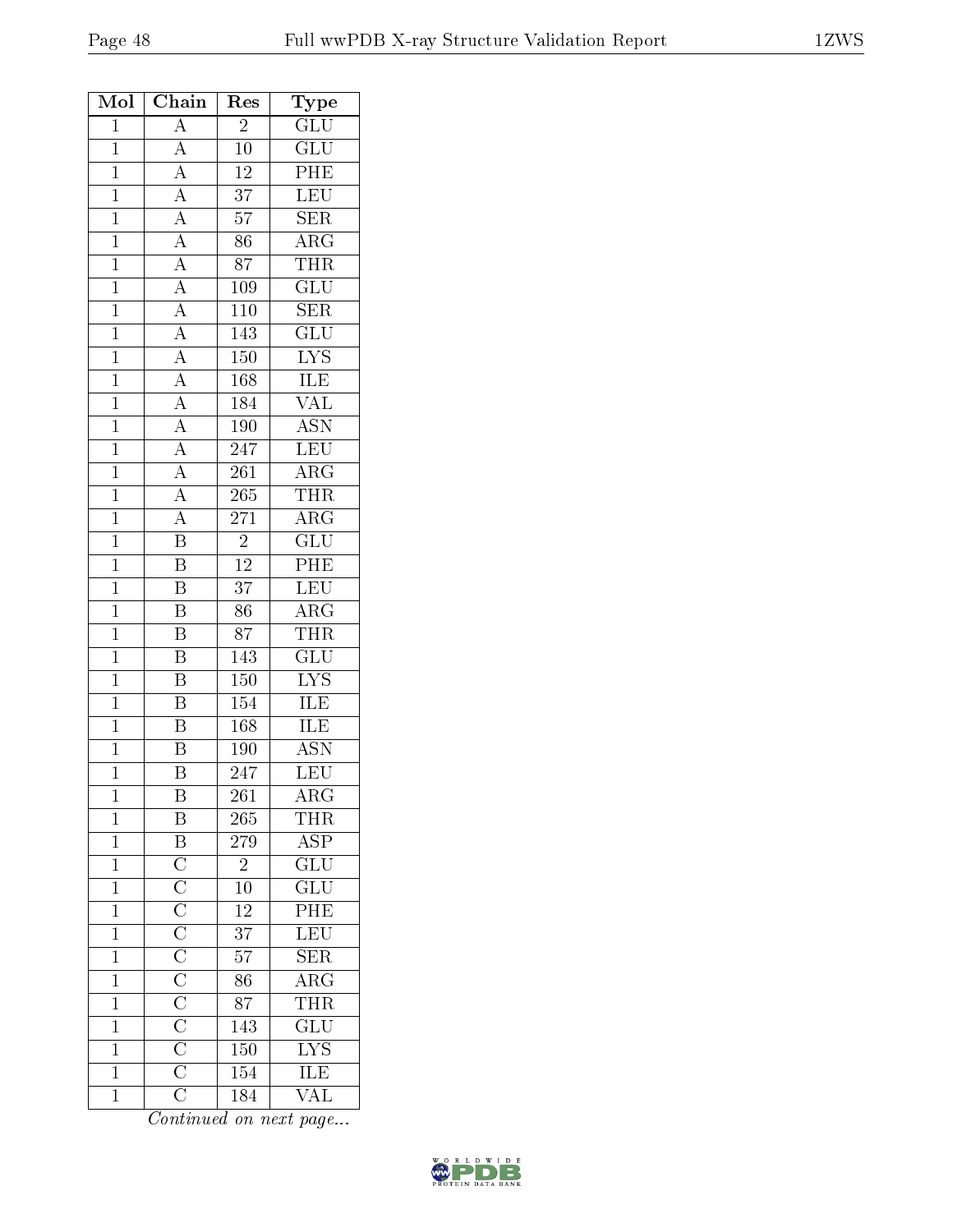| $\overline{\text{Mol}}$ | $\boldsymbol{\mathcal{F}}$<br>$\overline{\text{Chain}}$                 | ı<br>Res         | $\overline{v}$<br>Type     |
|-------------------------|-------------------------------------------------------------------------|------------------|----------------------------|
| $\mathbf{1}$            | $\overline{C}$                                                          | 190              | <b>ASN</b>                 |
| $\mathbf{1}$            |                                                                         | 247              | LEU                        |
| $\overline{1}$          |                                                                         | $\overline{261}$ | $\rm{A}\overline{\rm{RG}}$ |
| $\mathbf{1}$            |                                                                         | 265              | <b>THR</b>                 |
| $\overline{1}$          | $\frac{\overline{C}}{\overline{C}}$ $\frac{\overline{C}}{\overline{D}}$ | 271              | $\overline{\rm{ARG}}$      |
| $\mathbf 1$             |                                                                         | $\overline{2}$   | GLU                        |
| $\overline{1}$          | $\overline{D}$                                                          | $\overline{12}$  | PHE                        |
| $\mathbf{1}$            | $\frac{\overline{D}}{\overline{D}}$                                     | $\overline{37}$  | LEU                        |
| $\mathbf{1}$            |                                                                         | $57\,$           | <b>SER</b>                 |
| $\mathbf{1}$            |                                                                         | $\overline{86}$  | $\overline{\rm{ARG}}$      |
| $\mathbf{1}$            | $\overline{D}$                                                          | 87               | <b>THR</b>                 |
| $\overline{1}$          |                                                                         | $1\overline{43}$ | $\overline{\text{GLU}}$    |
| $\overline{1}$          | $\frac{\overline{D}}{\overline{D}}$                                     | 150              | $\overline{\text{LYS}}$    |
| $\mathbf{1}$            |                                                                         | 184              | $\overline{\text{VAL}}$    |
| $\mathbf{1}$            | $\overline{\rm D}$                                                      | 190              | $\overline{\text{ASN}}$    |
| $\overline{1}$          | $rac{1}{\overline{D}}$                                                  | 247              | LEU                        |
| $\overline{1}$          |                                                                         | $\overline{261}$ | $\overline{\rm ARG}$       |
| $\mathbf{1}$            | $\frac{\overline{D}}{\overline{D}}$                                     | 265              | THR                        |
| $\mathbf{1}$            |                                                                         | 273              | PRO                        |
| $\overline{1}$          | $\overline{\mathrm{E}}$                                                 | $\overline{2}$   | $\overline{\text{GLU}}$    |
| $\mathbf{1}$            | $\overline{\mathrm{E}}$                                                 | $10\,$           | $\overline{\text{GLU}}$    |
| $\overline{1}$          | $\overline{E}$                                                          | 12               | $\overline{\rm{PHE}}$      |
| $\mathbf{1}$            | $\overline{\mathrm{E}}$                                                 | $\overline{37}$  | LEU                        |
| $\overline{1}$          | $\overline{\mathrm{E}}$                                                 | $\overline{57}$  | $\overline{\text{SER}}$    |
| $\mathbf{1}$            | $\overline{E}$                                                          | 86               | $\rm{ARG}$                 |
| $\overline{1}$          | $\overline{E}$                                                          | 87               | <b>THR</b>                 |
| $\mathbf{1}$            | $\overline{E}$                                                          | 143              | $\overline{{\rm GLU}}$     |
| $\mathbf{1}$            | $\overline{\mathrm{E}}$                                                 | $150\,$          | ${\rm LYS}$                |
| $\overline{1}$          | $\overline{\mathrm{E}}$                                                 | 168              | ILE                        |
| $\mathbf 1$             | Ε                                                                       | 184              | VAL                        |
| $\mathbf{1}$            | E                                                                       | 190              | $\overline{\text{ASN}}$    |
| $\mathbf{1}$            | $\overline{\mathrm{E}}$                                                 | 247              | LEU                        |
| $\mathbf 1$             | E                                                                       | 261              | $\rm{ARG}$                 |
| $\mathbf{1}$            | $\overline{\mathrm{E}}$                                                 | 265              | <b>THR</b>                 |
| $\mathbf{1}$            | $\boldsymbol{\mathrm{E}}$                                               | 271              | $\rm{ARG}$                 |
| $\mathbf 1$             | $\overline{\mathrm{F}}$                                                 | $\overline{2}$   | $\overline{\mathrm{GLU}}$  |
| $\mathbf{1}$            | $\overline{\mathrm{F}}$                                                 | 12               | $\overline{\text{PHE}}$    |
| $\mathbf{1}$            | $\overline{\mathrm{F}}$                                                 | $\overline{37}$  | LEU                        |
| $\mathbf{1}$            | $\overline{\mathrm{F}}$                                                 | $\overline{47}$  | $\overline{\rm{ARG}}$      |
| $\overline{1}$          | $\overline{F}$                                                          | 57               | $\overline{\text{SER}}$    |
| $\mathbf 1$             | $\overline{\mathrm{F}}$                                                 | 86               | $\overline{\rm{ARG}}$      |
| $\mathbf 1$             | $\overline{\mathrm{F}}$                                                 | 87               | <b>THR</b>                 |

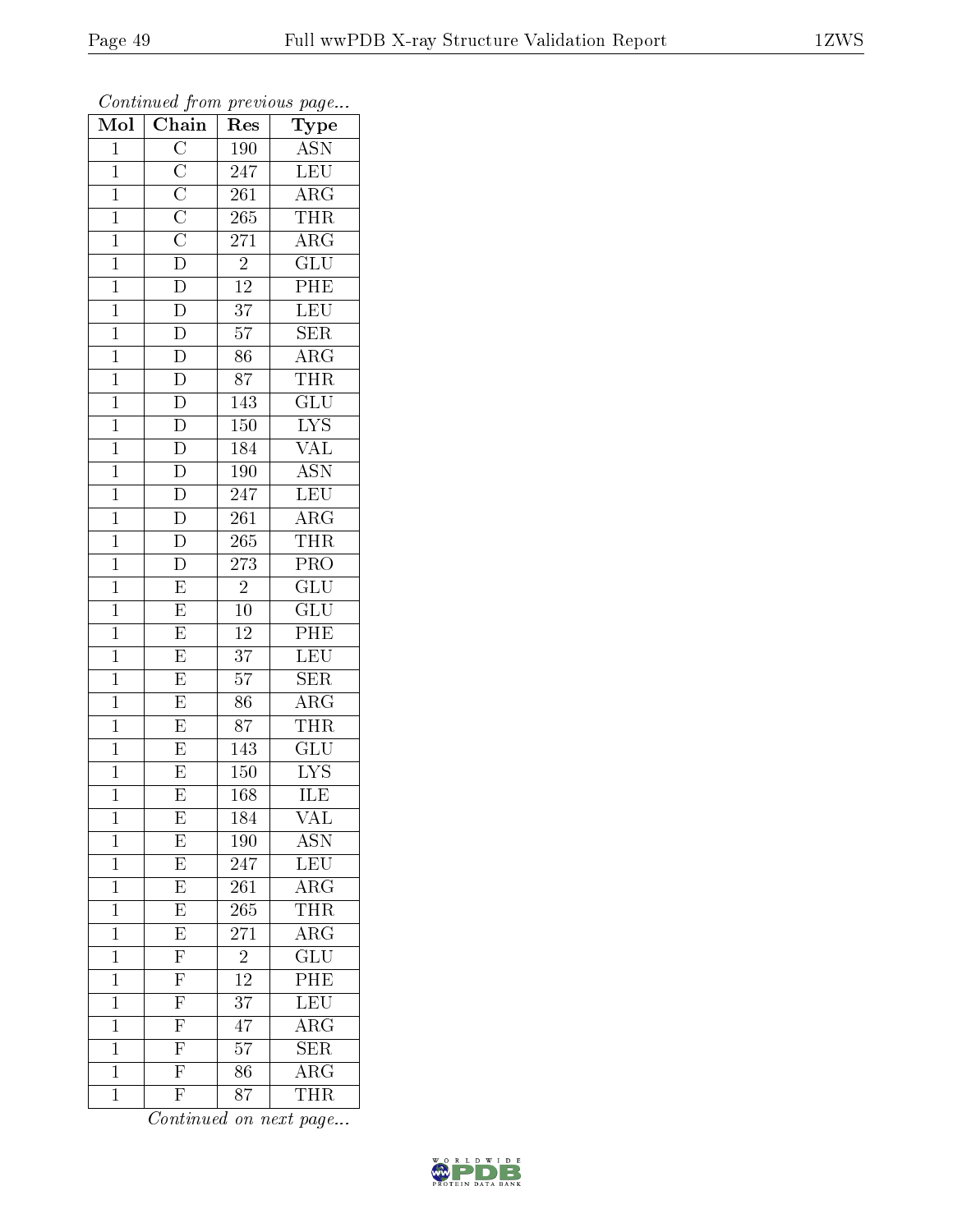ORLDWIDE

**WIN** 

|                         | Continued from previous page |                  |                                                       |  |  |  |
|-------------------------|------------------------------|------------------|-------------------------------------------------------|--|--|--|
| $\overline{\text{Mol}}$ | $\overline{\text{Chain}}$    | Res              | $_{\rm Type}$                                         |  |  |  |
| $\overline{1}$          | $\overline{F}$               | 143              | $\overline{\text{GLU}}$                               |  |  |  |
| $\overline{1}$          | $\mathbf{F}$                 | 150              | $\overline{\text{LYS}}$                               |  |  |  |
| $\overline{1}$          | $\overline{F}$               | $\overline{154}$ | $\frac{\overline{\text{ILE}}}{\overline{\text{ILE}}}$ |  |  |  |
| $\overline{1}$          | $\overline{F}$               | $\overline{168}$ |                                                       |  |  |  |
| $\overline{1}$          | $\overline{F}$               | 184              | <b>VAL</b>                                            |  |  |  |
| $\overline{1}$          | $\overline{F}$               | 190              | $\overline{\text{ASN}}$                               |  |  |  |
| $\overline{1}$          | $\overline{F}$               | $\overline{247}$ | $\overline{\text{LEU}}$                               |  |  |  |
| $\overline{1}$          |                              | $\overline{261}$ | $\overline{\rm ARG}$                                  |  |  |  |
| $\mathbf{1}$            |                              | $\overline{265}$ | <b>THR</b>                                            |  |  |  |
| $\overline{1}$          |                              | $\overline{271}$ | $\overline{\rm ARG}$                                  |  |  |  |
| $\overline{1}$          |                              | 279              | $\overline{\text{ASP}}$                               |  |  |  |
| $\overline{1}$          |                              | $\overline{2}$   | $\overline{{\rm GLU}}$                                |  |  |  |
| $\overline{1}$          |                              | $\overline{10}$  | $\overline{{\rm GLU}}$                                |  |  |  |
| $\mathbf{1}$            |                              | 37               | LEU                                                   |  |  |  |
| $\mathbf 1$             |                              | $\overline{57}$  | $\overline{\text{SER}}$                               |  |  |  |
| $\overline{1}$          |                              | $\overline{86}$  | $\overline{\text{ARG}}$                               |  |  |  |
| $\overline{1}$          |                              | $\overline{87}$  | <b>THR</b>                                            |  |  |  |
| $\mathbf{1}$            |                              | 143              |                                                       |  |  |  |
| $\mathbf{1}$            |                              | $\overline{150}$ | $\frac{\overline{\text{GLU}}}{\text{LYS}}$            |  |  |  |
| $\overline{1}$          |                              | $\overline{154}$ | $\frac{\overline{\text{ILE}}}{\text{ILE}}$            |  |  |  |
| $\overline{1}$          |                              | $\overline{168}$ |                                                       |  |  |  |
| $\overline{1}$          |                              | 184              | $\overline{\text{VAL}}$                               |  |  |  |
| $\mathbf{1}$            |                              | $\overline{190}$ | $\overline{\mathrm{ASN}}$                             |  |  |  |
| $\overline{1}$          |                              | 247              | $\overline{\text{LEU}}$                               |  |  |  |
| $\mathbf 1$             |                              | $\overline{261}$ | $\overline{\rm{ARG}}$                                 |  |  |  |
| $\overline{1}$          |                              | 265              | THR                                                   |  |  |  |
| $\overline{1}$          |                              | $\overline{271}$ | $\overline{\rm{ARG}}$                                 |  |  |  |
| $\mathbf{1}$            | $\overline{\text{H}}$        | $\overline{2}$   | $\overline{{\rm GLU}}$                                |  |  |  |
| 1                       | Η                            | 12               | PHE                                                   |  |  |  |
| $\mathbf{1}$            | $\overline{\mathrm{H}}$      | 37               | <b>LEU</b>                                            |  |  |  |
| $\mathbf{1}$            | $\overline{\mathrm{H}}$      | $57\,$           | <b>SER</b>                                            |  |  |  |
| $\mathbf{1}$            | $\overline{\rm H}$           | 86               | $\overline{\rm{ARG}}$                                 |  |  |  |
| $\mathbf 1$             | $\overline{\mathrm{H}}$      | 87               | <b>THR</b>                                            |  |  |  |
| $\mathbf 1$             | $\overline{\rm H}$           | $1\overline{43}$ | $\overline{\text{GLU}}$                               |  |  |  |
| $\mathbf{1}$            | $\overline{\mathrm{H}}$      | 150              | ${\rm LYS}$                                           |  |  |  |
| $\mathbf 1$             | $\overline{\rm H}$           | 168              | <b>ILE</b>                                            |  |  |  |
| $\mathbf{1}$            | $\overline{\rm H}$           | 184              | $\overline{\text{VAL}}$                               |  |  |  |
| $\mathbf{1}$            | $\overline{\rm H}$           | 190              | $\overline{\mathrm{ASN}}$                             |  |  |  |
| $\mathbf 1$             | $\overline{\rm H}$           | 247              | $\overline{\text{LEU}}$                               |  |  |  |
| $\mathbf 1$             | $\overline{\rm H}$           | 261              | $\overline{\rm{ARG}}$                                 |  |  |  |
| $\mathbf{1}$            | $\overline{\rm H}$           | 265              | <b>THR</b>                                            |  |  |  |
| $\mathbf 1$             | $\overline{\rm H}$           | 271              | $\overline{\rm{ARG}}$                                 |  |  |  |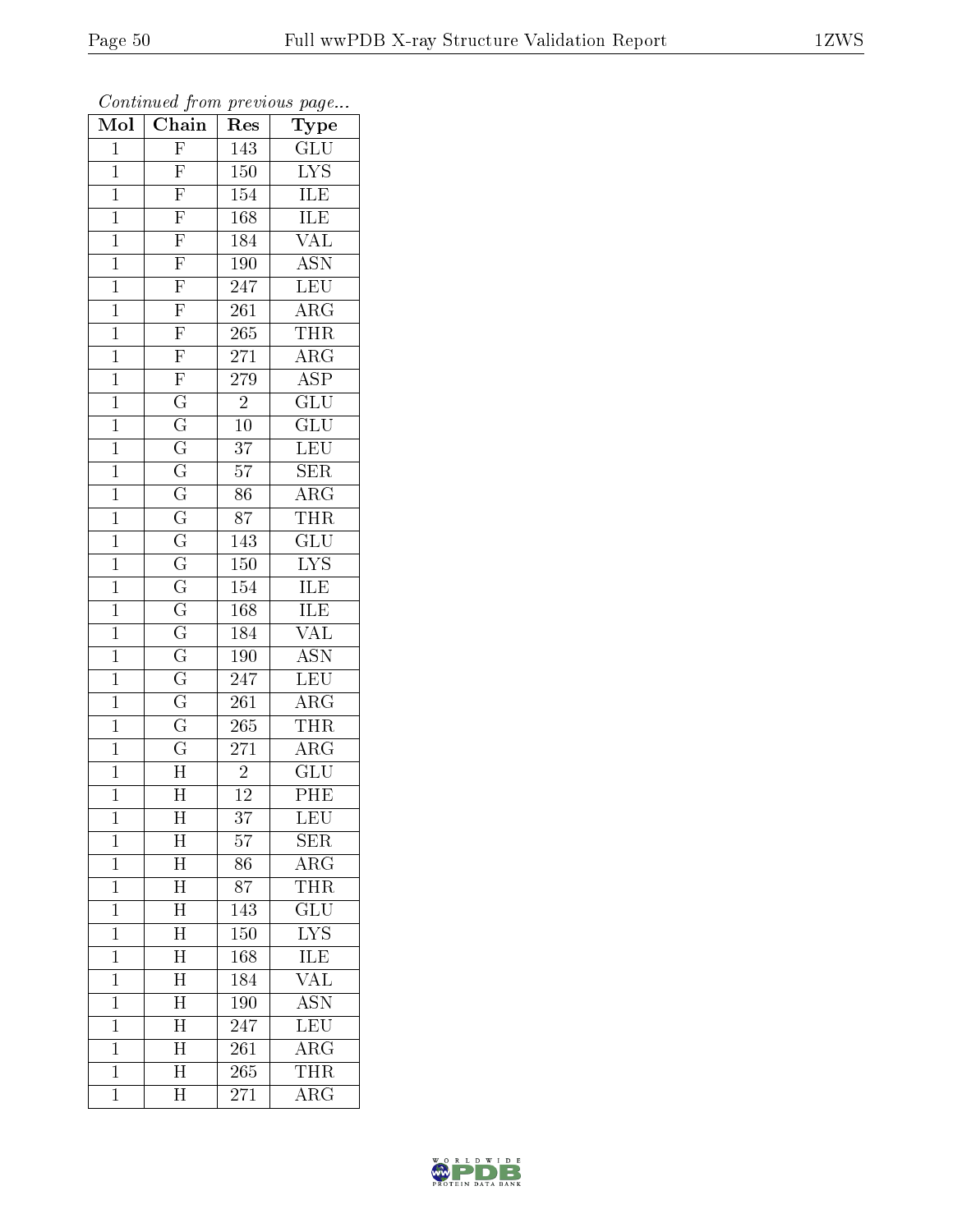Some sidechains can be flipped to improve hydrogen bonding and reduce clashes. All (48) such sidechains are listed below:

| Mol            | Chain                                                                                                                          | Res              | Type                                           |
|----------------|--------------------------------------------------------------------------------------------------------------------------------|------------------|------------------------------------------------|
| $\mathbf{1}$   | $\boldsymbol{A}$                                                                                                               | 23               | GLN                                            |
| $\overline{1}$ | $\overline{A}$                                                                                                                 | $\overline{85}$  | $\overline{\text{ASN}}$                        |
| $\mathbf{1}$   |                                                                                                                                | 144              | <b>ASN</b>                                     |
| $\mathbf{1}$   | $\frac{\overline{A}}{\overline{A}}$                                                                                            | 166              | $\overline{HIS}$                               |
| $\overline{1}$ |                                                                                                                                | 190              | $\overline{ASN}$                               |
| $\mathbf{1}$   | $\frac{\overline{A}}{\overline{A}}$                                                                                            | 223              | $\overline{\text{GLN}}$                        |
| $\overline{1}$ | $\overline{A}$                                                                                                                 | $\overline{228}$ | <b>ASN</b>                                     |
| $\mathbf{1}$   | $\overline{B}$                                                                                                                 | $23\,$           | $\overline{\text{GLN}}$                        |
| $\mathbf{1}$   | $\overline{B}$                                                                                                                 | 85               | <b>ASN</b>                                     |
| $\overline{1}$ | $\overline{\mathrm{B}}$                                                                                                        | 144              | <b>ASN</b>                                     |
| $\overline{1}$ | $\overline{\mathrm{B}}$                                                                                                        | 166              | $\overline{\mathrm{HIS}}$                      |
| $\overline{1}$ | $\overline{B}$                                                                                                                 | <b>190</b>       | $\frac{\overline{\mathrm{ASN}}}{\mathrm{GLN}}$ |
| $\mathbf{1}$   | $\frac{\overline{B}}{\overline{B}}$                                                                                            | 223              |                                                |
| $\overline{1}$ |                                                                                                                                | $\overline{228}$ | $\overline{\mathrm{ASN}}$                      |
| $\overline{1}$ |                                                                                                                                | $\overline{23}$  | $\overline{\text{GLN}}$                        |
| $\overline{1}$ |                                                                                                                                | 85               | $\overline{\text{ASN}}$                        |
| $\overline{1}$ |                                                                                                                                | 144              | $\overline{\text{ASN}}$                        |
| $\mathbf{1}$   |                                                                                                                                | 190              | $\overline{\mathrm{ASN}}$                      |
| $\overline{1}$ |                                                                                                                                | $\overline{223}$ | $\overline{\text{GLN}}$                        |
| $\overline{1}$ |                                                                                                                                | 228              | <b>ASN</b>                                     |
| $\overline{1}$ | $\overline{C}\ \overline{C}\ \overline{C}\ \overline{C}\ \overline{C}\ \overline{D}\ \overline{D}\ \overline{D}\ \overline{D}$ | $\overline{23}$  | $\overline{\text{GLN}}$                        |
| $\overline{1}$ |                                                                                                                                | 144              | <b>ASN</b>                                     |
| $\mathbf{1}$   |                                                                                                                                | 190              | $\overline{\mathrm{ASN}}$                      |
| $\overline{1}$ |                                                                                                                                | 223              | $\overline{\text{GLN}}$                        |
| $\mathbf{1}$   | $\overline{D}$                                                                                                                 | 228              | <b>ASN</b>                                     |
| $\overline{1}$ | $\overline{E}$                                                                                                                 | $\overline{23}$  | $\overline{\text{GLN}}$                        |
| $\mathbf{1}$   | $\boldsymbol{E}$                                                                                                               | 85               | <b>ASN</b>                                     |
| $\mathbf{1}$   | $\overline{\mathrm{E}}$                                                                                                        | 144              | $\overline{\mathrm{ASN}}$                      |
| $\mathbf 1$    | $\overline{\mathrm{E}}$                                                                                                        | 190              | <b>ASN</b>                                     |
| $\mathbf 1$    | E                                                                                                                              | 223              | $\overline{\text{GLN}}$                        |
| $\mathbf 1$    | $\overline{\mathrm{E}}$                                                                                                        | 228              | $\overline{\text{ASN}}$                        |
| $\mathbf 1$    | $\overline{\mathrm{F}}$                                                                                                        | 23               | $\overline{\text{GLN}}$                        |
| $\mathbf{1}$   | $\overline{\mathrm{F}}$                                                                                                        | $\overline{85}$  | ASN<br>ASN                                     |
| $\mathbf{1}$   | $\overline{\mathrm{F}}$                                                                                                        | 144              |                                                |
| $\mathbf{1}$   | $\overline{\mathrm{F}}$                                                                                                        | 190              | <b>ASN</b>                                     |
| $\mathbf 1$    | $\overline{\mathrm{F}}$                                                                                                        | 223              | $\overline{\text{GLN}}$                        |
| $\mathbf{1}$   | $\overline{\mathrm{F}}$                                                                                                        | 228              | $\overline{\mathrm{ASN}}$                      |
| $\mathbf 1$    | $\overline{\mathrm{G}}$                                                                                                        | $\overline{23}$  | $\overline{\text{GLN}}$                        |
| $\mathbf{1}$   | $\overline{\mathrm{G}}$                                                                                                        | 144              | $\overline{\text{ASN}}$                        |
| $\mathbf 1$    | $\overline{\text{G}}$                                                                                                          | 190              | $\overline{\mathrm{ASN}}$                      |
| $\overline{1}$ | $\overline{\mathrm{G}}$                                                                                                        | 223              | $\overline{\text{GLN}}$                        |

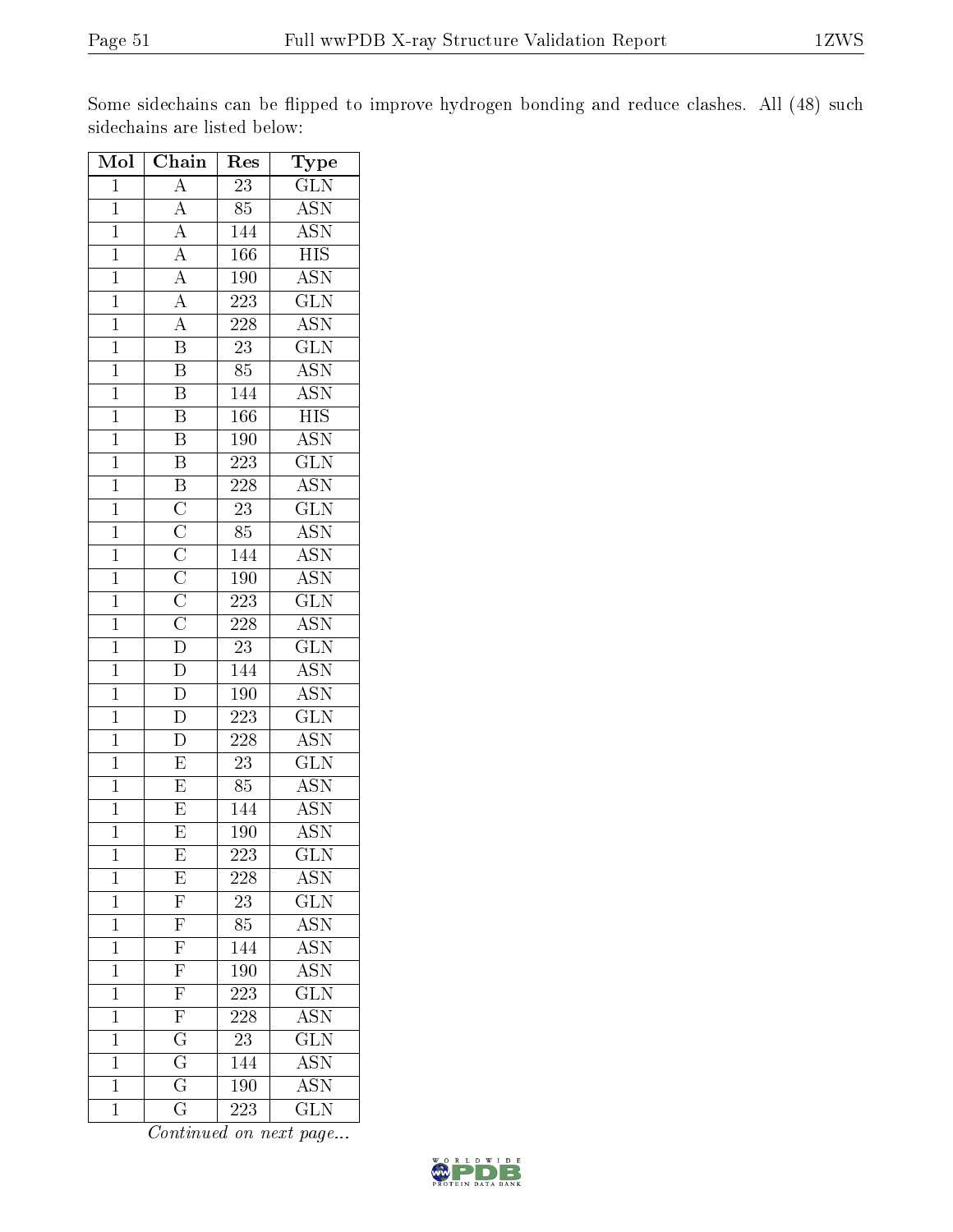Continued from previous page...

| Mol | Chain | Res | <b>Type</b> |
|-----|-------|-----|-------------|
|     | G     | 228 | <b>ASN</b>  |
|     | H     | 23  | <b>GLN</b>  |
|     | H     | 85  | <b>ASN</b>  |
|     | H     | 144 | <b>ASN</b>  |
|     | H     | 190 | <b>ASN</b>  |
|     | H     | 223 | <b>GLN</b>  |
|     | H     | 228 | ASN         |

#### 5.3.3 RNA [O](https://www.wwpdb.org/validation/2017/XrayValidationReportHelp#rna)i

There are no RNA molecules in this entry.

#### 5.4 Non-standard residues in protein, DNA, RNA chains (i)

There are no non-standard protein/DNA/RNA residues in this entry.

#### 5.5 Carbohydrates (i)

There are no carbohydrates in this entry.

#### 5.6 Ligand geometry (i)

There are no ligands in this entry.

#### 5.7 [O](https://www.wwpdb.org/validation/2017/XrayValidationReportHelp#nonstandard_residues_and_ligands)ther polymers  $(i)$

There are no such residues in this entry.

#### 5.8 Polymer linkage issues (i)

There are no chain breaks in this entry.

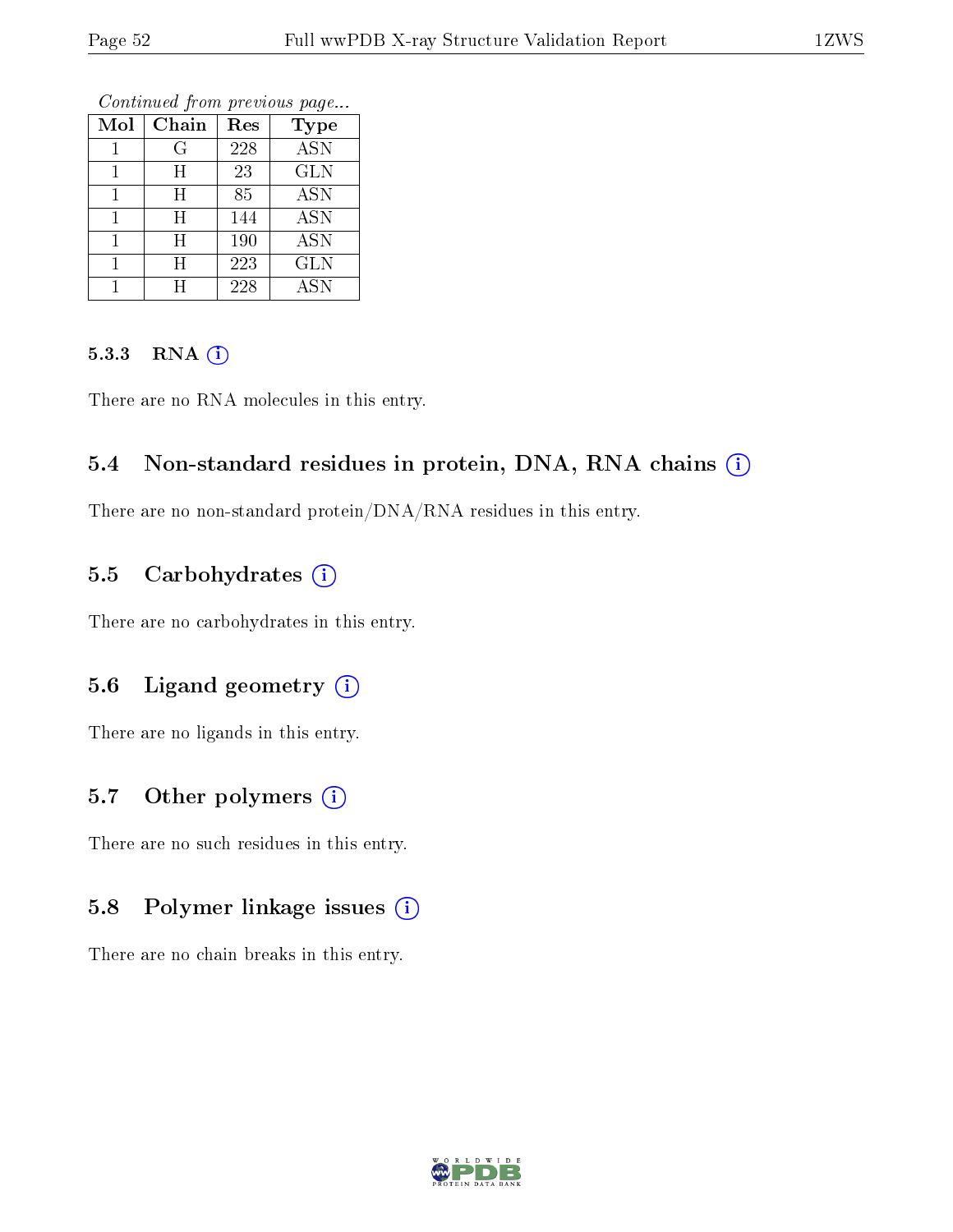## 6 Fit of model and data  $(i)$

## 6.1 Protein, DNA and RNA chains  $(i)$

In the following table, the column labelled  $#RSRZ> 2'$  contains the number (and percentage) of RSRZ outliers, followed by percent RSRZ outliers for the chain as percentile scores relative to all X-ray entries and entries of similar resolution. The OWAB column contains the minimum, median,  $95<sup>th</sup>$  percentile and maximum values of the occupancy-weighted average B-factor per residue. The column labelled ' $Q< 0.9$ ' lists the number of (and percentage) of residues with an average occupancy less than 0.9.

| Mol          | Chain        | Analysed        | ${ <\bf RSRZ}\rm{ >}$ | $\#\text{RSRZ}\text{>2}$       |                                 | $OWAB(A^2)$    | Q<0.9            |
|--------------|--------------|-----------------|-----------------------|--------------------------------|---------------------------------|----------------|------------------|
| 1            | A            | $278/288$ (96%) | $-0.35$               | $\vert$ 100 $\vert$<br>0       | $\vert$ 100 $\vert$             | 40, 40, 40, 40 | $\left( \right)$ |
|              | B            | $278/288$ (96%) | $-0.21$               | $ 100\rangle$<br>0             | 100                             | 40, 40, 40, 40 | $\left( \right)$ |
|              | $\rm C$      | $278/288$ (96%) | $-0.34$               | $\vert$ 100<br>$\overline{0}$  | 100                             | 40, 40, 40, 40 | $\Omega$         |
| $\mathbf{1}$ | D            | $278/288$ (96%) | $-0.33$               | $\vert$ 100<br>$\Omega$        | 100                             | 40, 40, 40, 40 | $\Omega$         |
| $\mathbf{1}$ | E            | $278/288$ (96%) | $-0.24$               | $\vert$ 100<br>$\vert 0 \vert$ | 100                             | 40, 40, 40, 40 | $\Omega$         |
| 1            | $\mathbf{F}$ | $278/288(96\%)$ | $-0.33$               | $1(0\%)$                       | $\vert 92 \vert \vert 93 \vert$ | 40, 40, 40, 40 | $\Omega$         |
| $\mathbf{1}$ | G            | $278/288$ (96%) | $-0.38$               | $\vert$ 100<br>$\vert 0 \vert$ | 100                             | 40, 40, 40, 40 | $\Omega$         |
|              | H            | $278/288$ (96%) | $-0.34$               | $\vert$ 100<br>$\vert 0 \vert$ | 100                             | 40, 40, 40, 40 | $\left( \right)$ |
| All          | All          | 2224/2304 (96%) | $-0.31$               | $1(0\%)$<br>100                | $\vert$ 100 $\vert$             | 40, 40, 40, 40 | $\theta$         |

All (1) RSRZ outliers are listed below:

| Mol   Chain   Res   Type   RSRZ |  |  |
|---------------------------------|--|--|
|                                 |  |  |

## 6.2 Non-standard residues in protein, DNA, RNA chains (i)

There are no non-standard protein/DNA/RNA residues in this entry.

## 6.3 Carbohydrates (i)

There are no carbohydrates in this entry.

## 6.4 Ligands  $(i)$

There are no ligands in this entry.